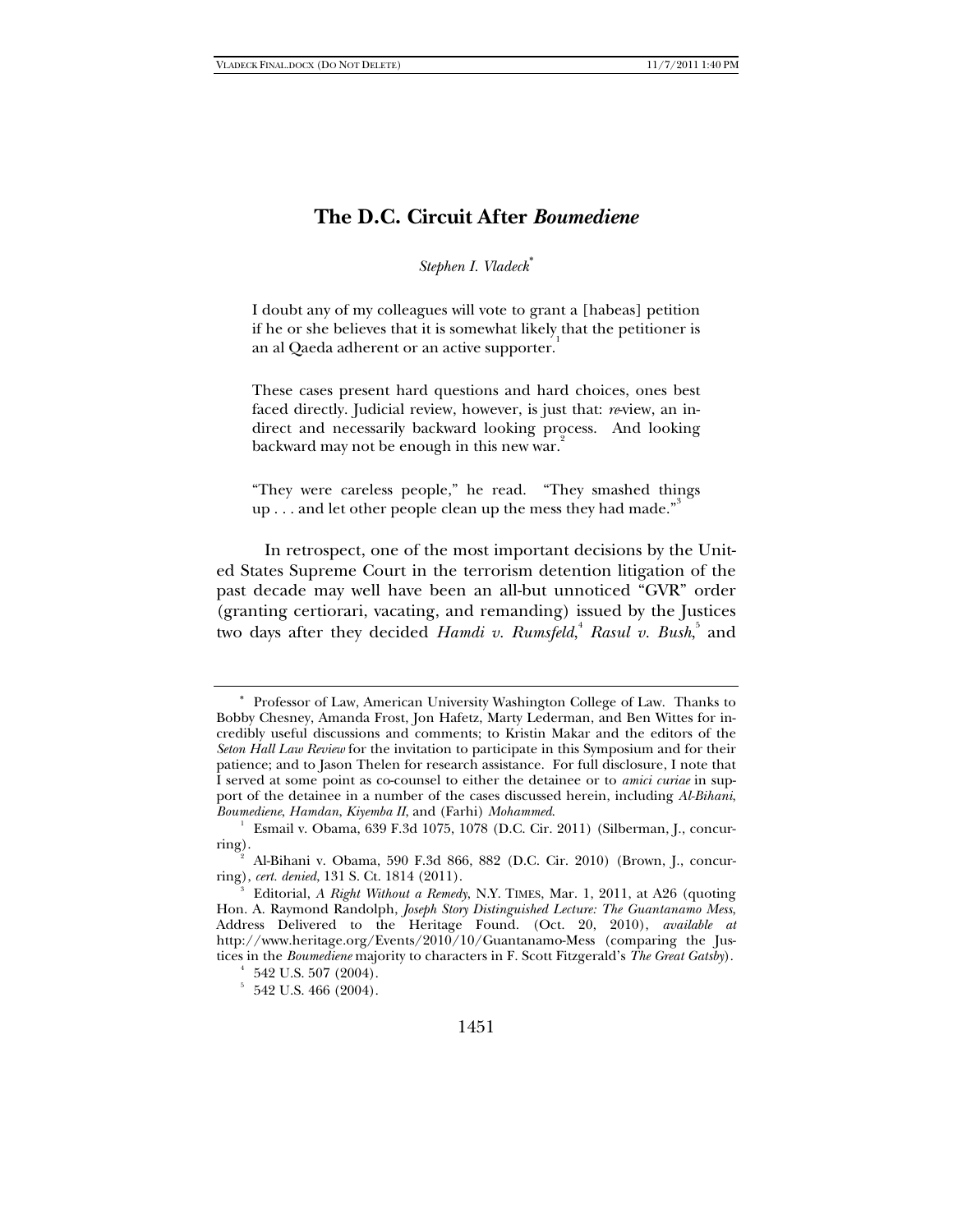*Rumsfeld v. Padilla*<sup>6</sup> in June 2004. In *Bush v. Gherebi*,<sup>7</sup> the Court vacated a 2003 Ninth Circuit decision that had concluded, contrary to the D.C. Circuit,<sup>8</sup> that the federal courts *did* have statutory jurisdiction over habeas petitions brought by non-citizens detained at Guantánamo.<sup>9</sup> Indeed, Judge Reinhardt's opinion in *Gherebi* had anticipated many of the arguments adopted by the Court in *Rasul.*<sup>10</sup> Nevertheless, the Justices sent the case back to the Ninth Circuit, with instructions to reconsider its decision—not in light of *Rasul*,<sup>11</sup> but in light of *Padilla*, in which the Justices had held that the U.S. District Court for the Southern District of New York was not the appropriate forum to consider a habeas petition brought by a U.S. citizen detained at a South Carolina navy brig.<sup>12</sup>

By remanding for reconsideration in light of *Padilla* rather than *Rasul*, the *Gherebi* GVR order implicitly hinted that, even though the federal courts in general had jurisdiction over the Guantánamo habeas cases, the Supreme Court believed that there was only one appropriate venue for such suits—the federal courts in and for the District of Columbia. The Ninth Circuit got the hint, transferring *Gherebi* to the D.C. District Court.<sup>13</sup> As a result, and ever since the summer of 2004, the D.C. District Court and D.C. Circuit have exercised a de facto form of exclusive jurisdiction over any and all claims arising out of Guantánamo.<sup>14</sup>

nue is only appropriate in the D.C. courts). Of course, it does not follow from *Padilla* that all Guantánamo cases must be brought in the District of Columbia, since, unlike in *Padilla*, the detainees are not held within the territorial jurisdiction of *any* particular court. *See* Rumsfeld v. Padilla, 542 U.S. 426, 453 (2004) (Kennedy, J., concurring) (distinguishing *Rasul*). Instead, the *Gherebi* GVR order simply reflects the longstanding—but never analytically explained—norm that the District of Columbia is the

<sup>6</sup> 542 U.S. 426 (2004).

<sup>7</sup> 542 U.S. 952 (2004) (mem.).

<sup>8</sup>  *See* Al Odah v. United States, 321 F.3d 1134, 1145 (D.C. Cir. 2003) (holding that the habeas statute did not confer jurisdiction over the Guantánamo detainees and relying heavily on *Johnson v. Eisentrager*, 339 U.S. 763 (1950)).<br><sup>9</sup> Gherebi v. Bush, 352 F.3d 1278 (9th Cir. 2003), *vacated*, 542 U.S. 952 (2004).

<sup>&</sup>lt;sup>10</sup> Compare, e.g., *id.* at 1284–99, *with Rasul*, 542 U.S. at 475–80, *and Rasul*, 542 U.S. at 485–88 (Kennedy, J., concurring in the judgment).

<sup>&</sup>lt;sup>11</sup> Gherebi, 542 U.S. at 952.<br><sup>12</sup> *Padilla*, 542 U.S. at 442–47.<br><sup>13</sup> Gherebi v. Bush, 374 F.3d 727 (9th Cir. 2004). Based on *Gherebi*, the federal district court in Seattle also transferred the initial petition for habeas or mandamus relief filed by Salim Hamdan in which he sought to challenge his trial by military commission. *See* Stephen I. Vladeck, *The Laws of War as a Constitutional Limit on Military Jurisdiction*, 4 J. NAT'L SECURITY L. & POL'Y 295, 322 n.155 (2010).<br><sup>14</sup> *See, e.g.*, Boumediene v. Bush, 553 U.S. 723, 795–96 (2008) (suggesting that ve-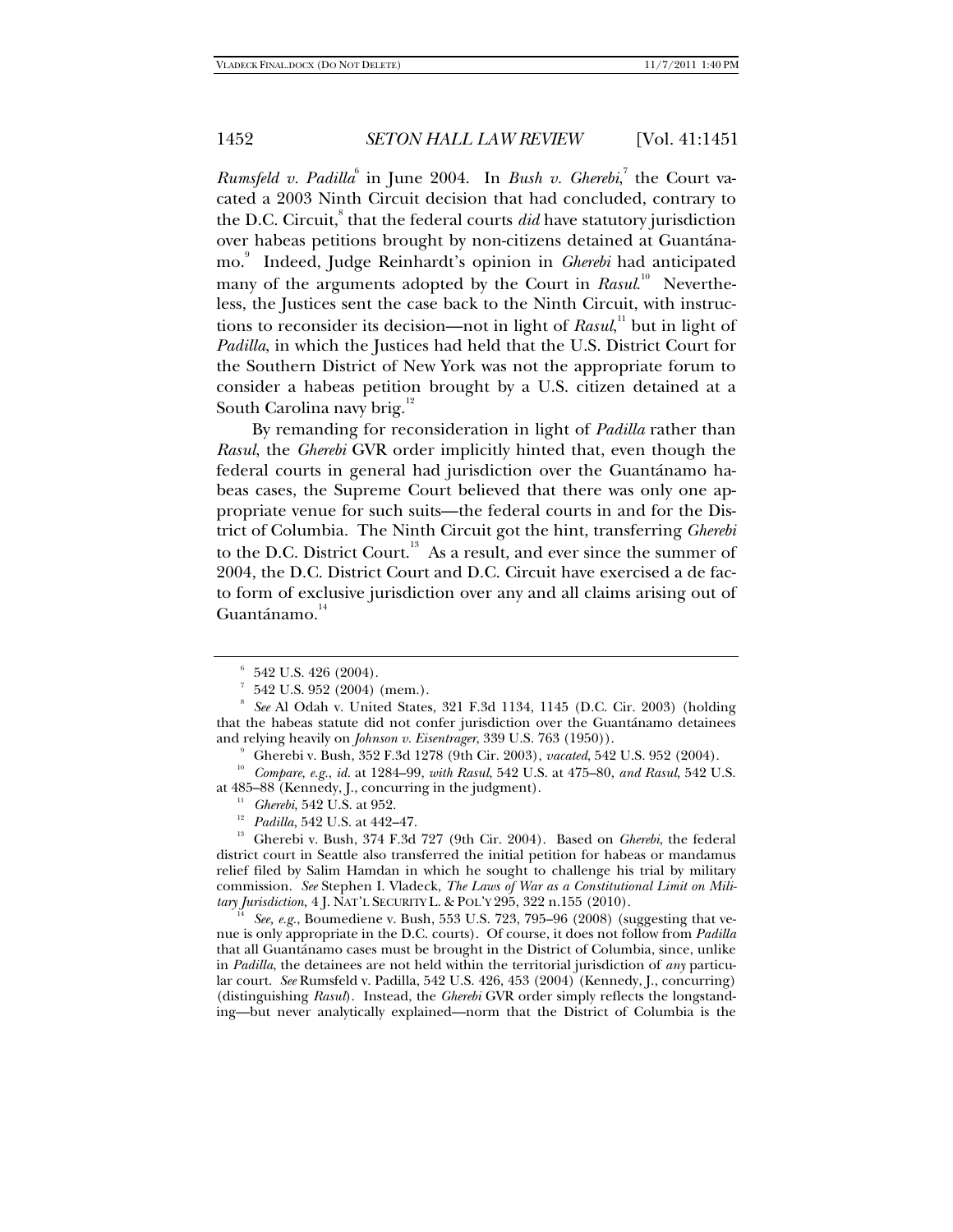There things stood in June 2008, when the Supreme Court in *Boumediene v. Bush* held that the Guantánamo detainees are constitutionally entitled to pursue habeas relief in the federal courts.<sup>15</sup> In the ensuing three years, the focus has been on how the D.C. courts would implement *Boumediene*'s mandate that these cases go forward in the absence of any statutory authority, especially given the Supreme Court's express delegation to the lower courts of the power to fashion procedural, evidentiary, and even substantive rules to govern the detainees' claims.<sup>16</sup> The result has been, by any account, a remarkably interesting and complex body of case law.<sup>17</sup> Increasingly in recent months, these cases have also come to inform a heated debate over the relationship between the D.C. Circuit and the Supreme Court's decision in *Boumediene*.

In particular, a number of scholars, civil liberties groups, and detainee lawyers (not to mention the editorial pages of various major newspapers) have accused the D.C. Circuit in general—and some of its judges in particular—of actively subverting *Boumediene* by adopting holdings and reaching results that have both the intent and the effect of vitiating the Supreme Court's  $2008$  decision.<sup>18</sup> These critiques usually play up both the deep-seated disagreements between the D.C. Circuit and the D.C. District Court in some of these cases (as manifested, for example, by the D.C. Circuit's refusal thus far to affirm a single district court holding that granted habeas relief on the merits—reversing or vacating six such decisions), $\frac{19}{19}$  and the fact that progovernment rulings by the court of appeals have been reversed by the Supreme Court in each of the Guantánamo cases that the Court has

<sup>18</sup> *See, e.g.*, *A Right Without a Remedy*, *supra* note 3; *see also* David G. Savage, *Little* 

<sup>19</sup> See Latif v. Obama, No. 10-5319 (D.C. Cir. Oct. 14, 2011) (mem.); Almerfedi v. Obama, No. 10-5291, 2011 WL 2277607 (D.C. Cir. June 10, 2011); Uthman v. Obama, 637 F.3d 400 (D.C. Cir. 2010); Hatim v. Gates, 632 F.3d 700 (D.C. Cir. 2010) (per curiam); Salahi v. Obama, 625 F.3d 745 (D.C. Cir. 2010); Al-Adahi v. Obama, 613 F.3d 1102 (D.C. Cir. 2010), *cert. denied*, 131 S. Ct. 1001 (2011).

proper venue for *any* individual held in U.S. custody outside the territorial United States. *See, e.g.*, *Ex parte* Hayes, 414 U.S. 1327, 1328–29 (1973) (Douglas, J.); *see also*  PAUL M. BATOR ET AL., HART & WECHSLER'S THE FEDERAL COURTS AND THE FEDERAL SYSTEM 359 n.52 (2d ed. 1973). 15 553 U.S. at 798.

<sup>&</sup>lt;sup>16</sup> See, e.g., *id.* ("[O]ur opinion does not address the content of the law that governs petitioners' detention. That is a matter yet to be determined."). 17 *See, e.g.*, BENJAMIN WITTES ET AL., BROOKINGS INST., THE EMERGING LAW OF

DETENTION: THE GUANTÁNAMO HABEAS CASES AS LAWMAKING (2d ed. 2011); Baher Azmy, *Executive Detention*, Boumediene*, and the New Common Law of Habeas*, 95 IOWA L. REV. 445 (2010).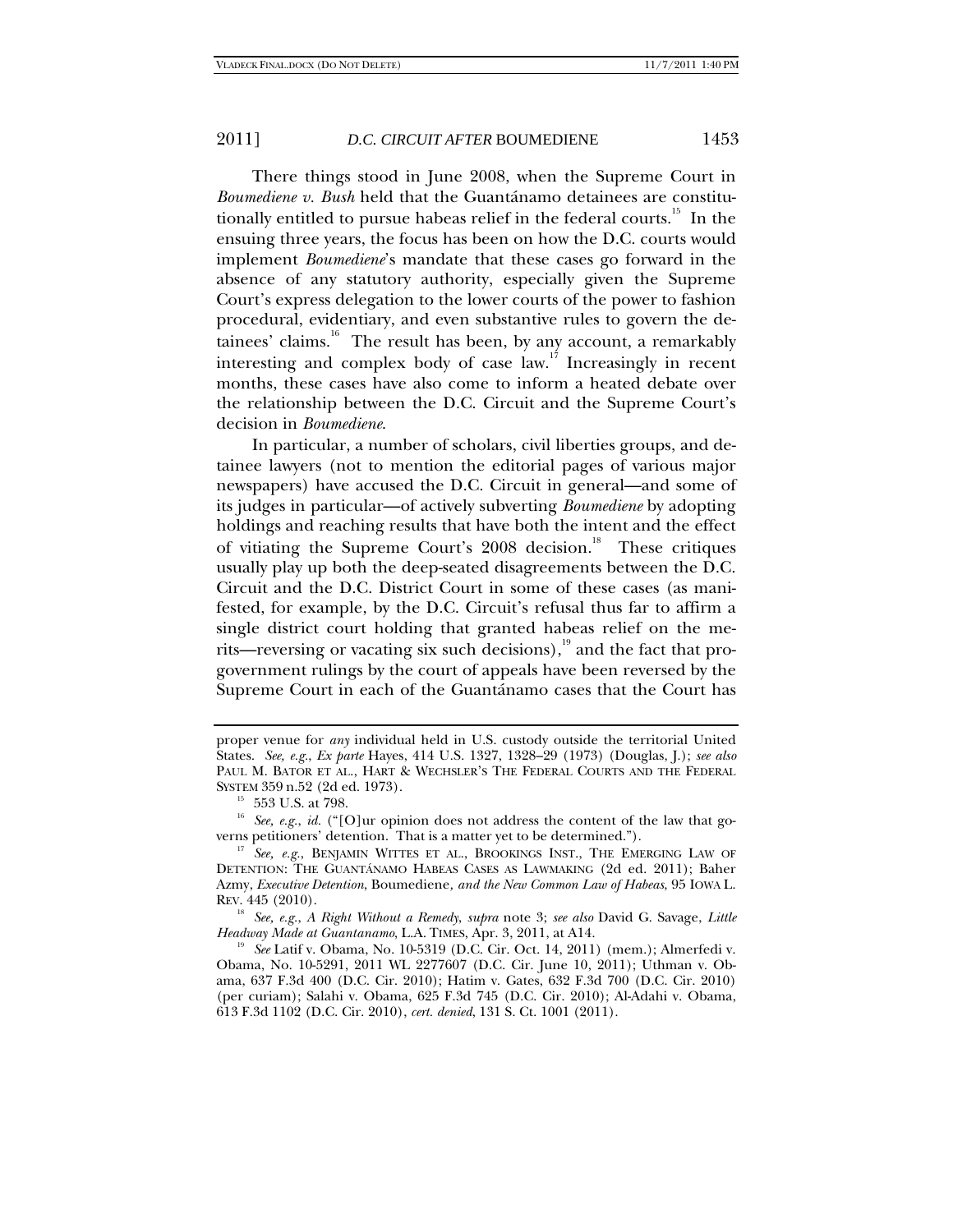taken—decisions that, in turn, have been criticized publicly by at least some of the D.C. Circuit's judges. $2^{20}$ 

As such, these critics have all but suggested that the D.C. Circuit has an inappropriate agenda, one in which the Supreme Court's holdings in these cases should be given as narrow a compass as is remotely defensible.<sup>21</sup> In contrast, defenders of the work of the court of appeals have stressed both the extent to which *Boumediene* necessarily left these issues open to judicial resolution and the near-unanimity of the D.C. Circuit in virtually all of the post-*Boumediene* cases especially in its decisions on the "merits."<sup>22</sup> Indeed, even if some of the D.C. Circuit's judges have been outspoken in their criticisms of the Supreme Court, the fact remains that very few of the court's post-*Boumediene* opinions have elicited published dissents,<sup>23</sup> and none have successfully been taken en banc. And with one equivocal exception, the Supreme Court has denied certiorari in every post-*Boumediene* Guantánamo case it has thus far been asked to hear.<sup>2</sup>

In the following Symposium Essay, I aim to look more carefully at the parameters of this debate, and the charge that the D.C. Circuit has spent the better part of the past three years subverting *Boumediene*. In particular, I contrast the analyses and holdings of the court of appeals in some of its key decisions with the Supreme Court's instructions—such as they were—in *Boumediene v. Bush*, *Hamdi*, and, to a lesser degree, *Hamdan v. Rumsfeld*.<sup>25</sup> As I hope to show (and as may

 $20$  For a more comprehensive summary of the Supreme Court's post-9/11 efforts, see Stephen I. Vladeck, *The Passive-Aggressive Virtues*, 111 COLUM. L. REV. SIDEBAR 122

<sup>(2011).&</sup>lt;br><sup>21</sup> *See, e.g., A Right Without a Remedy, supra* note 3.<br><sup>22</sup> *See, e.g.*, Benjamin Wittes, *We Have Seen the Enemy*, LAWFARE (Mar. 2, 2011, 5:17<br>PM), http://www.lawfareblog.com/2011/03/we-have-seen-the-enemy.

Even disagreements among panel members have usually provoked only concurrences—disputes over the rationale or the scope of the holding but not the underlying judgment. *See, e.g.*, *Almerfedi*, 2011 WL 2277607, at \*6–8 (Rogers, J., concurring in the judgment); Al-Bihani v. Obama, 590 F.3d 866, 883–86 (D.C. Cir. 2010) (Williams, J., concurring in the judgment). Judge Tatel has apparently authored a forty-five-page dissent in the *Latif* case, but the opinion has not yet been declassified. *See* Latif v. Obama, No. 10-5319 (D.C. Cir. Oct. 14, 2011) (mem.). Such an opinion would be the first such dissent authored in a post-*Boumediene* "merits" case, as op-

<sup>&</sup>lt;sup>24</sup> The exception is *Kiyemba v. Obama* (*Kiyemba I*), 555 F.3d 1022 (D.C. Cir. 2009), in which the Court granted certiorari and issued a short per curiam opinion remanding the case to the D.C. Circuit for consideration of changed factual circumstances. Kiyemba v. Obama, 130 S. Ct. 1235 (2010) (per curiam).

<sup>548</sup> U.S. 557 (2006).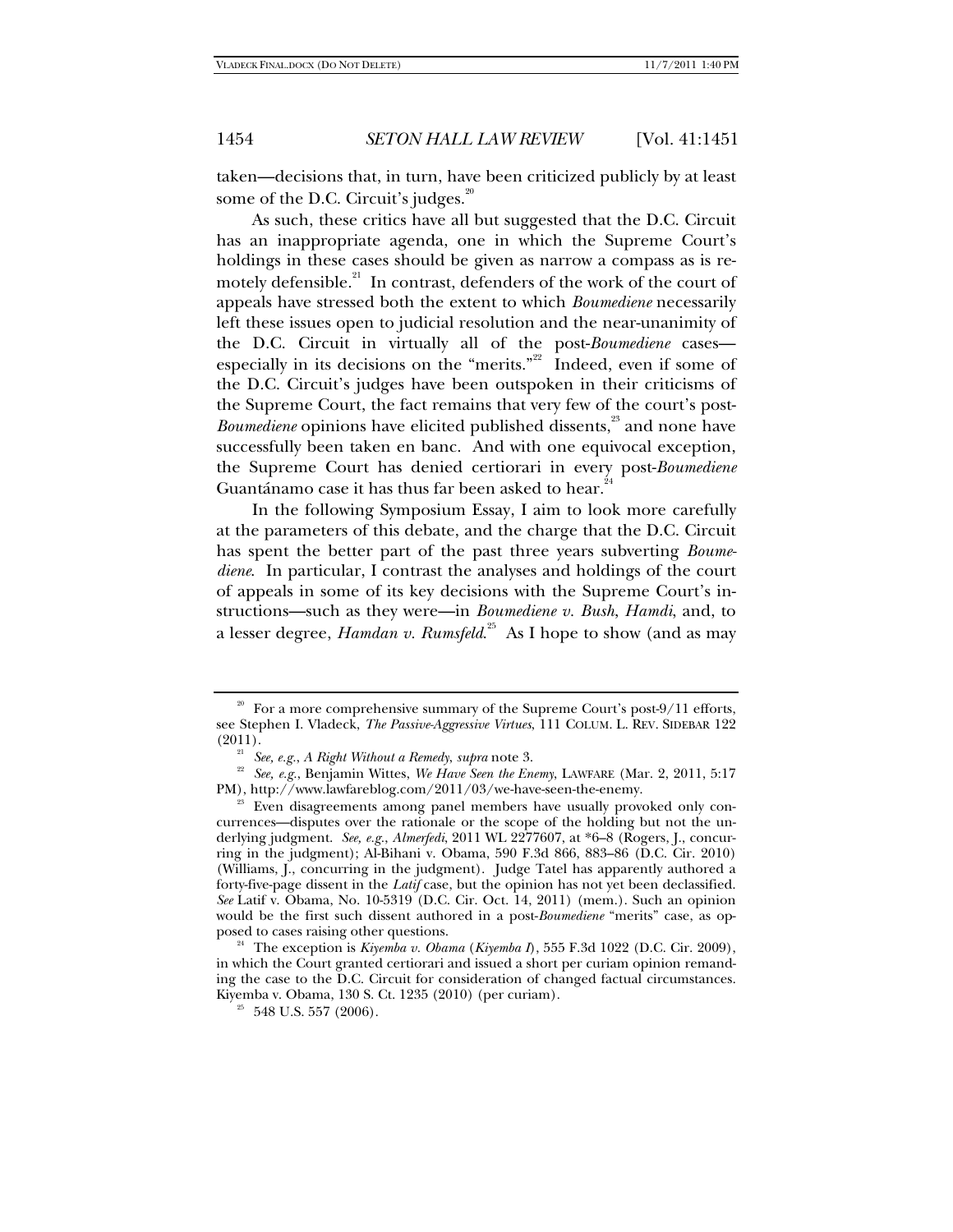seem unsurprising), the answer to this charge lies somewhere in the middle.

Although there are no holdings in Guantánamo cases to which one can point as "proof" that the D.C. Circuit has refused to take the Supreme Court seriously, the court's analysis as to evidentiary issues and the burden of proof, in particular, reveals some judges who read the Supreme Court's work in this field for as little as it is worth—if not less. So too, Judge Brett Kavanaugh's assessment of whether a provision of the REAL ID Act of  $2005<sup>26</sup>$  might violate the Suspension Clause by depriving individuals facing transfer to another country of a chance to contest the legality of that transfer.<sup>27</sup> Although *Omar* did not arise out of Guantánamo, it may represent the most frontal assault on the logic of Justice Kennedy's majority opinion for the *Boumediene* Court. And in public speeches and concurrences, senior D.C. Circuit Judges A. Raymond Randolph and Laurence Silberman have gone even further, belittling the Supreme Court for what Judge Randolph referred to as the "mess" they made and what Judge Silberman described as a "charade," prompted by the Court's "defiant—if only theoretical—assertion of judicial supremacy" in *Boumediene*. 28

At the same time, some of the court's holdings in its more outwardly controversial decisions, especially those involving the transfer or release of the Uighurs, can be criticized, if at all, as failures of imagination or misreadings of Supreme Court precedent (for example, as controlling the resolution of issues that may still be open). So too, one could quibble with the D.C. Circuit's refusal in *Al Maqaleh v. Gates* to extend the protections of the Suspension Clause to noncitizens detained in Afghanistan.<sup>29</sup> But whatever one's view of the merits of these outcomes, it seems unfair to claim that, in these contexts, the D.C. Circuit is subverting Supreme Court rules that simply do not exist.

Ultimately, my thesis is that, while it smacks of hyperbole to refer to the D.C. Circuit as being engaged in a collective effort to subvert *Boumediene*, it is equally unconvincing to assert that the entire court of appeals has faithfully administered the Supreme Court's commands

 $26$  8 U.S.C. § 1252(a)(4)(2006).

<sup>27</sup> Omar v. McHugh, 646 F.3d 13, 19–21 (D.C. Cir. 2011).

<sup>28</sup> Esmail v. Obama, 639 F.3d 1075, 1078 (D.C. Cir. 2011) (Silberman, J., concurring).<br><sup>29</sup> 605 F.3d 84 (D.C. Cir. 2010).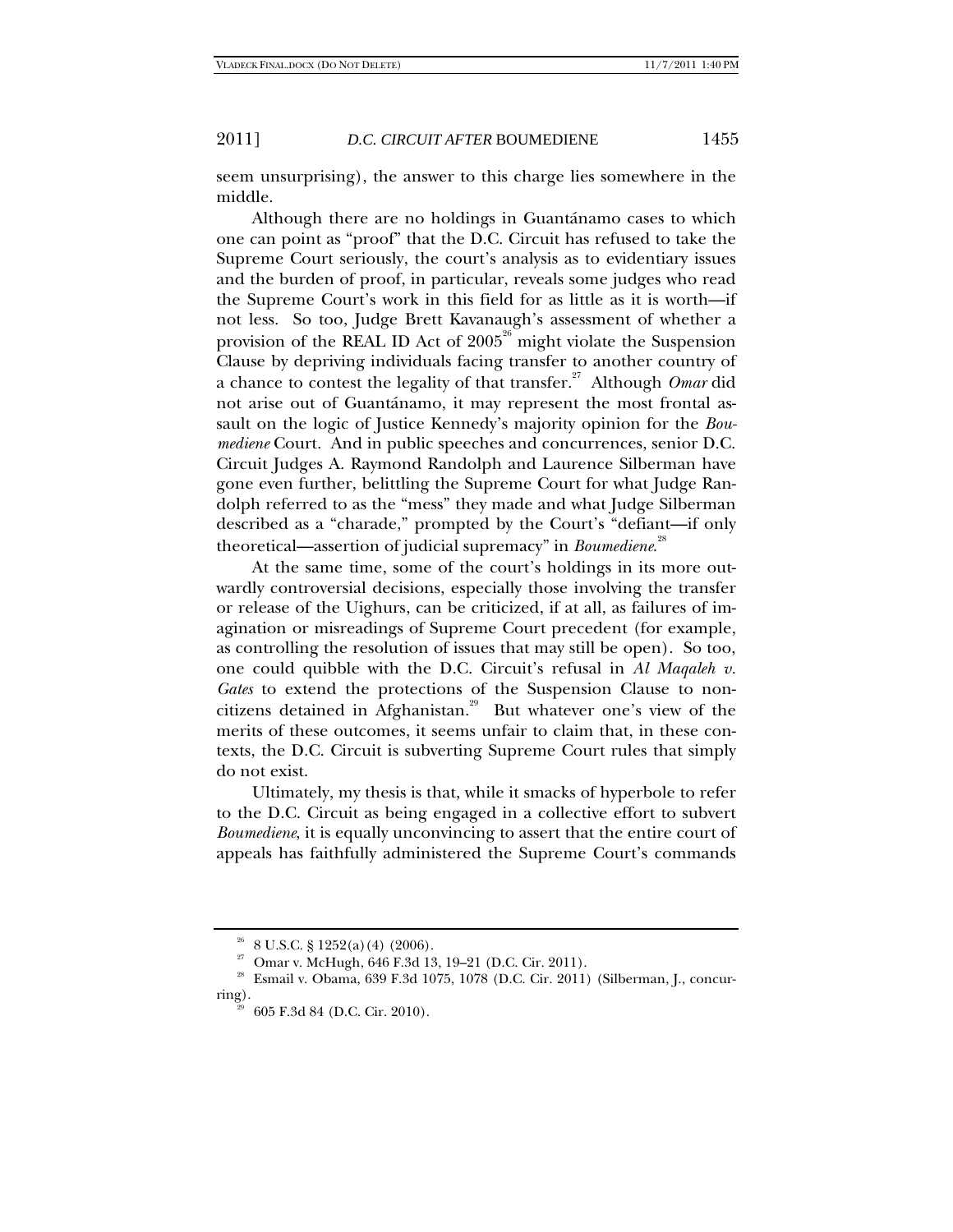in these cases.<sup>30</sup> Instead, as I hope to show in the pages that follow, the most troubling aspects of the court's post-*Boumediene* jurisprudence can all be traced to some combination of four jurists, in particular: the aforementioned Judges Kavanaugh, Randolph and Silberman, along with Judge Janice Rogers Brown. Whether the rest of the D.C. Circuit is reaching the *correct* results in other cases is beyond the ambit of this Essay; for present purposes, my central conclusion is that, in their opinions and their rhetoric, these four jurists are effectively fighting a rear-guard action while their colleagues coalesce around substantive and procedural rules that are materially consistent with what little guidance the Supreme Court has provided in these cases—and, as importantly, that have the general endorsement of virtually all of the district judges and the executive branch. That is by no means to commend these decisions, but rather to suggest that, if nothing else, fealty to precedent is not one of their shortcomings.

### I. SCOPE OF DETENTION AUTHORITY

One of the most significant substantive questions at issue in the post-*Boumediene* habeas cases is the scope of the government's detention authority. It is also the issue on which the Supreme Court has arguably provided the *least* amount of illumination, whether in *Boumediene* or any other terrorism-related case. The touchstone, all (now) agree,<sup>31</sup> is the September 18, 2001 Authorization for Use of Military Force (AUMF), which provides that

<sup>&</sup>lt;sup>30</sup> To take one obvious—but less significant—example, the Supreme Court in *Boumediene* expressly left intact the review process under the Detainee Treatment Act of 2005 (DTA), Pub. L. No. 109-148,119 Stat. 2680 (codified as amended in scattered sections of 10, 28 and 42 U.S.C. (2006)), even though it had held it to be an inadequate substitute for habeas. The Court thereby suggested that appeals to the D.C. Circuit of decisions by Combatant Status Review Tribunals (CSRTs) might provide the first avenue of review for most detainees, *followed* by habeas. *See* Boumediene v. Bush, 553 U.S. 723, 795 (2008) ("[B]oth the DTA and the CSRT process remain intact. . . . Except in cases of undue delay, federal courts should refrain from entertaining an enemy combatant's habeas corpus petition at least until after the Department, acting via the CSRT, has had a chance to review his status."). Nevertheless, in *Bismullah v. Gates*, 551 F.3d 1068 (D.C. Cir. 2009), the D.C. Circuit held that *Boumediene* necessarily abnegated the DTA process on its face, because, in the court of appeals' view, Congress would not have wanted the two processes to exist in parallel. *Id.* at

 $10^{31}$  At various points, the Bush administration argued that it had power to detain under both the Authorization for Use Military Force (AUMF) and the President's inherent constitutional authority as commander-in-chief. The Obama administration has refused to defend that position and has instead rested its detention arguments entirely on the AUMF. *See* Gherebi v. Obama, 609 F. Supp. 2d 43, 53 n.4 (D.D.C. 2009). *See generally* Curtis A. Bradley & Jack L. Goldsmith, *Congressional Au-*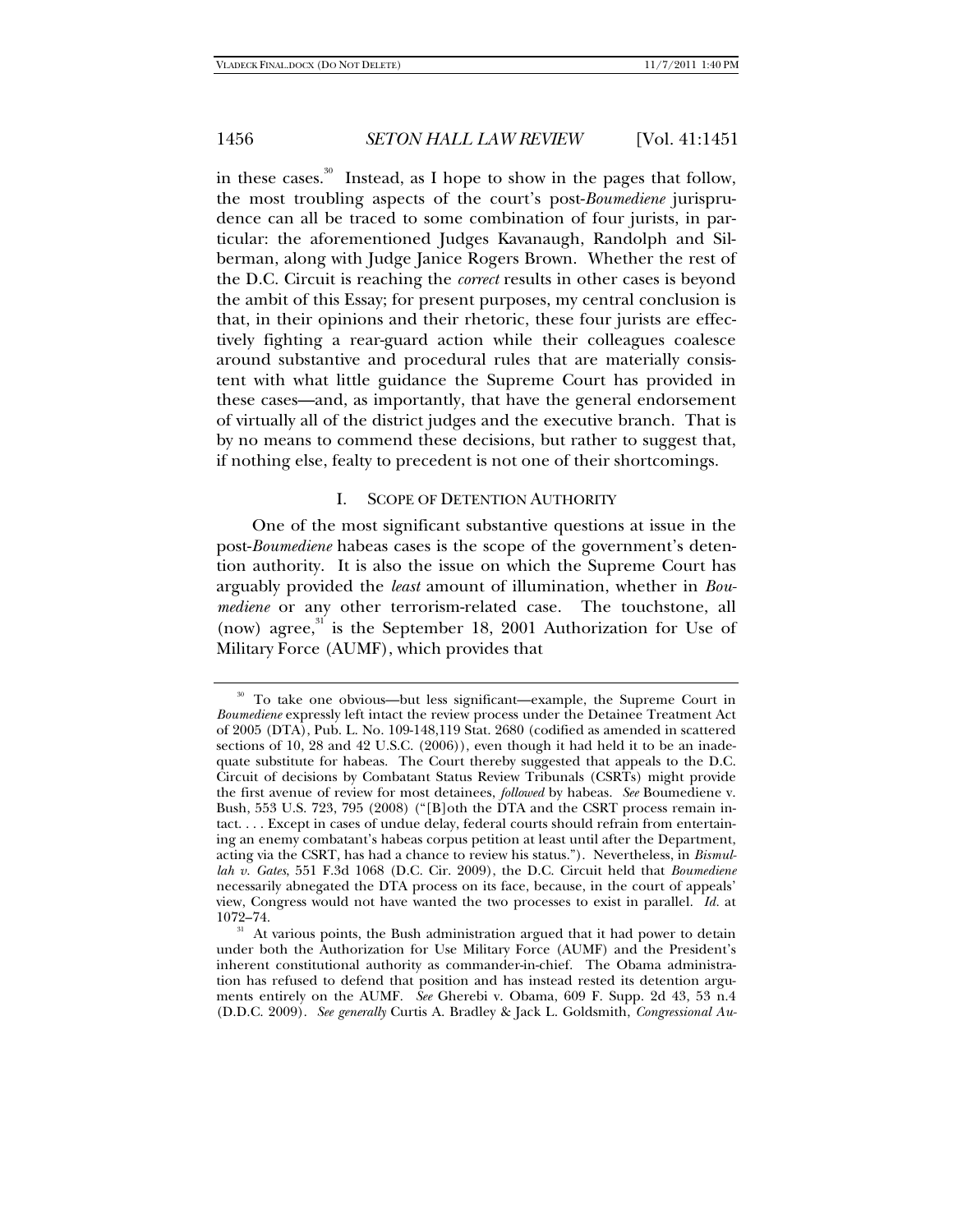the President is authorized to use all necessary and appropriate force against those nations, organizations, or persons he determines planned, authorized, committed, or aided the terrorist attacks that occurred on September 11, 2001, or harbored such organizations or persons, in order to prevent any future acts of ininternational terrorism against the United States by such nations, organizations or persons.

Whereas the AUMF does not speak specifically to detention authority, the Supreme Court in *Hamdi* recognized that "[b]ecause detention to prevent a combatant's return to the battlefield is a fundamental incident of waging war, in permitting the use of 'necessary and appropriate force,' Congress has clearly and unmistakably authorized detention in the narrow circumstances considered here,<sup> $^{33}$ </sup> (i.e., of "individuals legitimately determined to be Taliban combatants who 'engaged in an armed conflict against the United States'").<sup>34</sup> Tellingly, though, Justice O'Connor sounded a note of caution against reading the AUMF too broadly. As she wrote:

[W]e understand Congress' grant of authority for the use of "necessary and appropriate force" to include the authority to detain for the duration of the relevant conflict, and our understanding is based on longstanding law-of-war principles. If the practical circumstances of a given conflict are entirely unlike those of the conflicts that informed the development of the law of war, that understanding may unravel.

Other than these statements, nothing in *Hamdi*, *Rasul*, *Hamdan*, or *Boumediene* speaks with any further clarity as to the sweep of the AUMF vis-à-vis detention.

*thorization and the War on Terrorism*, 118 HARV. L. REV. 2047 (2005) (arguing that the AUMF provides authority for most of the counterterrorism initiatives that the Bush

administration had pegged to the President's Article II powers).<br><sup>32</sup> Authorization for Use of Military Force, Pub. L. No. 107-40, § 2(a), 115 Stat.<br>224, 224 (codified at 50 U.S.C. § 1541 note (2006)).

 $233$  Hamdi v. Rumsfeld, 542 U.S. 507, 519 (2004) (plurality opinion).

<sup>34</sup> *Id.* at 521. 35 *Id.*

<sup>36</sup> The various opinions produced by the en banc Fourth Circuit in the *al-Marri* case devote substantial attention to the proper scope of the AUMF. al-Marri v. Pucciarelli, 534 F.3d 213 (4th Cir. 2008) (en banc), *vacated sub nom.* al-Marri v. Spagone, 129 S. Ct. 1545 (2009). In that case, though, the issue went to the scope of the AUMF as applied to a non-citizen lawfully present within the United States at the time of his initial arrest. Although it would follow *a fortiori* that the authority recognized in *al-Marri* would apply at Guantánamo, it does not necessarily follow that the *constraints* on the AUMF identified there would apply to non-citizens initially arrested *and* detained outside the territorial United States.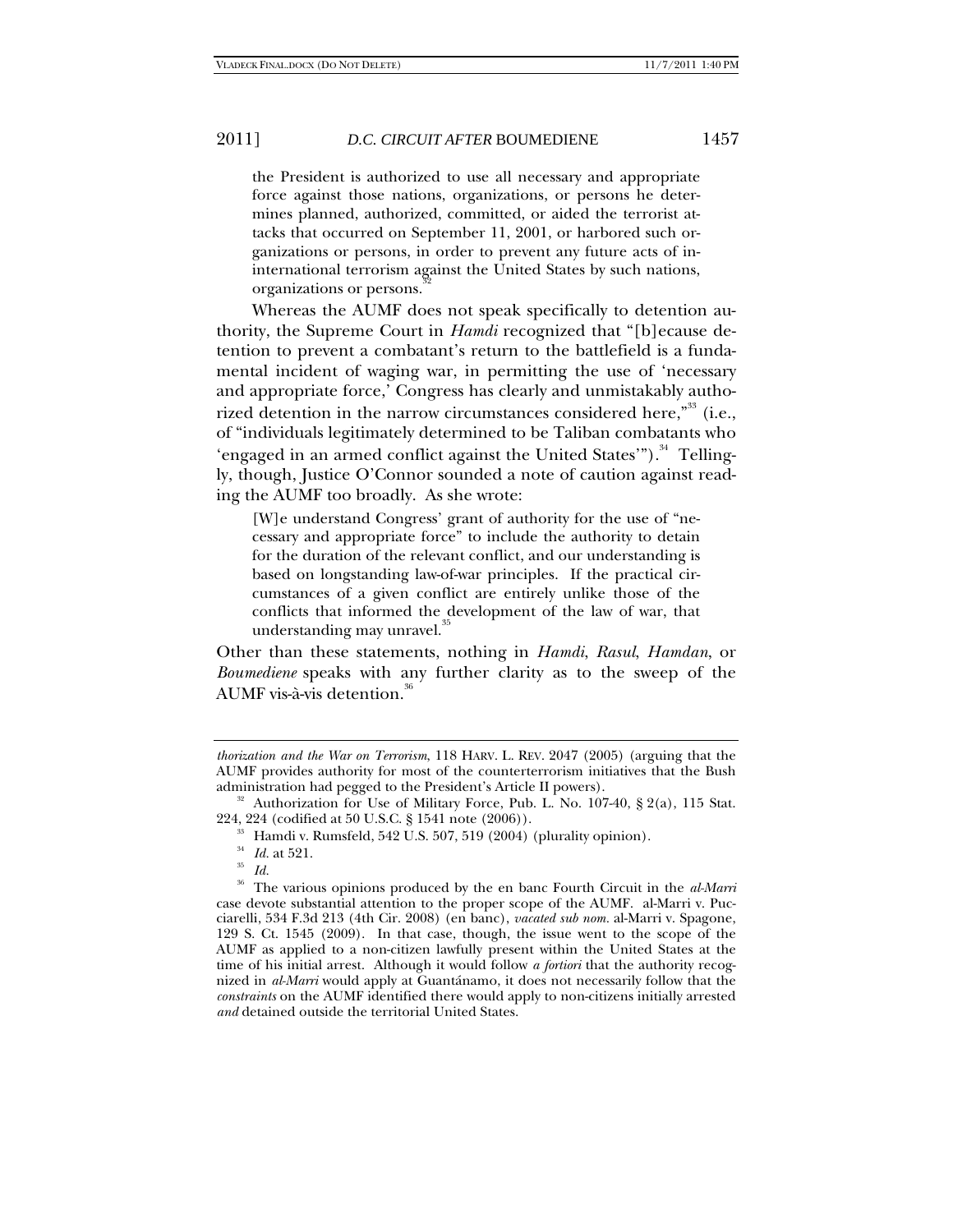In *Gherebi v. Obama*, the D.C. District Court conducted an exhaustive analysis of *Hamdi*, the AUMF, and the laws of war, and concluded that

the President has the authority to detain persons who were part of, or substantially supported, the Taliban or al-Qaeda forces that are engaged in hostilities against the United States or its coalition partners, provided that the terms "substantially supported" and "part of" are interpreted to encompass only individuals who were members of the enemy organization's armed forces, as that term is intended under the laws of war, at the time of their capture.<sup>37</sup>

Thus, the relevant question was whether the detainee was "part of or substantially supported" the Taliban or al Qaeda, so long as *either* of those criteria necessarily established that the detainee was in fact a member of either organization's armed forces when arrested. Without that latter qualification, *Gherebi* suggested that detention would be inconsistent with the laws of war, at least insofar as principles governing international armed conflict (IAC) might apply to the *non*international armed conflict (NIAC) with al Qaeda.<sup>38</sup> Because *Hamdi* and *Hamdan* had both instructed that the AUMF should be read in concert with the laws of war (indeed, in *Hamdi*, that had been the basis for the plurality's conclusion that the AUMF *authorized* detention),<sup>39</sup> *Gherebi* thereby effectively limited the scope of the AUMF to detention generally in conformity with law-of-war principles governing IAC.

Although some D.C. district judges reached divergent conclusions concerning the precise scope of the government's detention

 $37$  609 F. Supp. 2d 43, 71 (D.D.C. 2009).

<sup>&</sup>lt;sup>38</sup> To be sure, it is hardly settled that IAC detention principles necessarily apply in the context of NIAC. Indeed, a number of prominent international humanitarian law scholars argue that NIAC provides *no* detention authority whatsoever—that, in the case of NIAC, detention authority must come, if at all, from domestic law. *See, e.g.*, Gabor Rona, *An Appraisal of U.S. Practice Relating to "Enemy Combatants*,*"* 10 Y.B. INT'L HUMANITARIAN L. 232, 278 (2009); *see also* Azmy, *supra* note 17, at 501 n.290 (collecting sources). *But see* Ryan Goodman, *The Detention of Civilians in Armed Conflict*, 103 AM. J. INT'L L. 48 (2009) (arguing that detention that is legal during IAC should also be legal during NIAC). I do not mean to delve into this important and intricate debate here other than to note that, for better or worse, both the D.C. District Court and the Obama administration have generally proceeded on this assumption—that, where an individual can be detained under IAC rules, it should follow that he can be detained in a NIAC regime, as well. 39 *See* Hamdan v. Rumsfeld, 548 U.S. 557, 594–95 (2006); *Hamdi*, 542 U.S. at 519–

<sup>21(</sup>plurality opinion).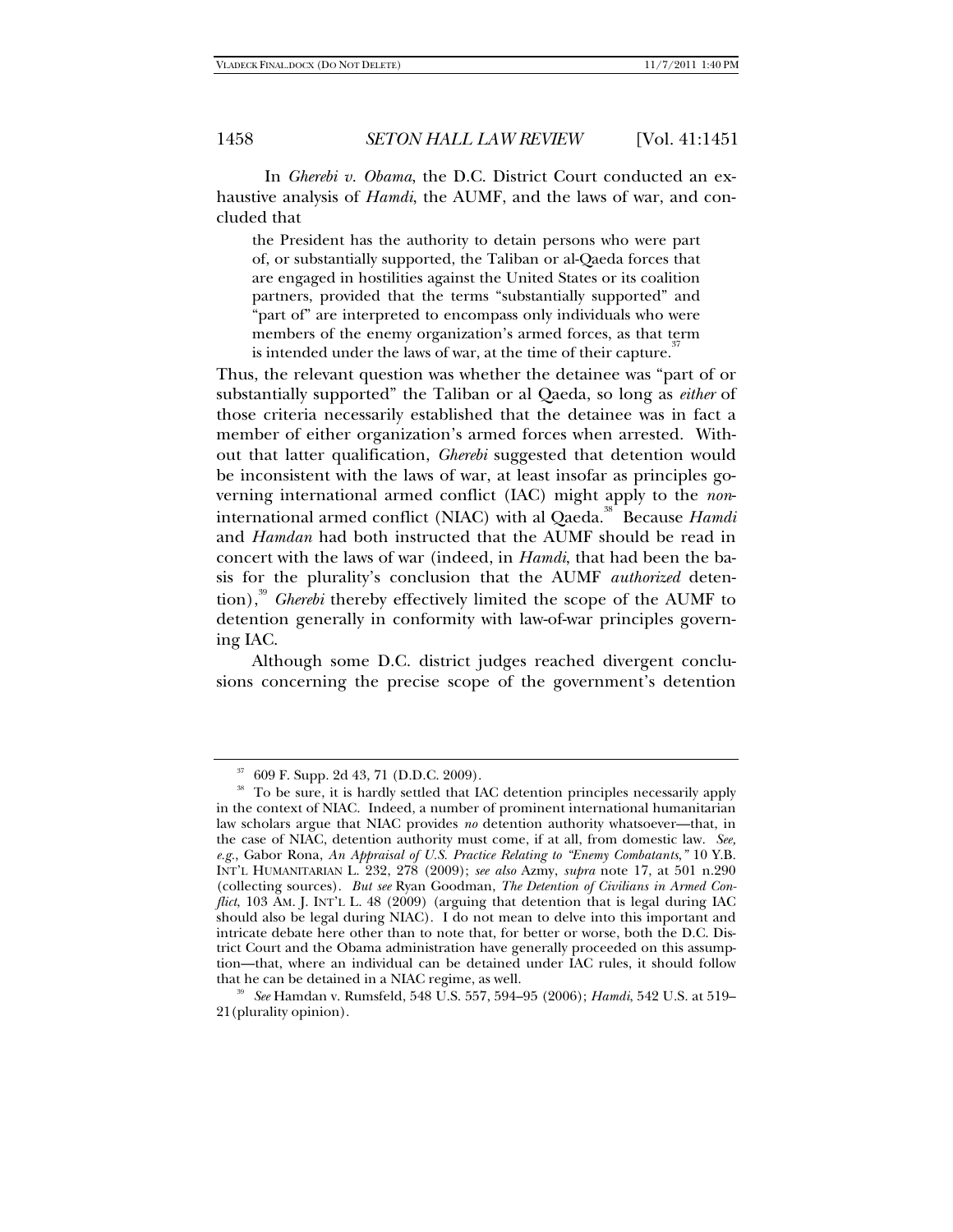power,40 Judge Walton's analysis in *Gherebi* provided a useful framework within which to situate the analysis, at least in the short term.<sup>41</sup> That changed with the D.C. Circuit's first merits decision in a post-*Boumediene* Guantánamo habeas case, *Al-Bihani v. Obama*. 42

For this discussion, two of *Al-Bihani*'s holdings are key. *First*, writing for herself and Judge Kavanaugh, Judge Brown expressly rejected the notion that the laws of war had any bearing on the scope of the government's detention authority.<sup> $43$ </sup> Offering the generally uncontroversial suggestion that "Congress had the power to authorize the President in the AUMF and other later statutes to exceed [the bounds of international law],"44 Judge Brown did not address whether Congress in the AUMF had *in fact* expressly departed from international law. Instead, she simply asserted that,

while the international laws of war are helpful to courts when identifying the general set of war powers to which the AUMF speaks, their lack of controlling legal force and firm definition render their use both inapposite and inadvisable when courts seek to determine the limits of the President's war powers.<sup>\*\*</sup>

In other words, Judge Brown appeared to suggest that because the laws of war are not precise when it comes to delineating the scope of detention authority, Congress must not have intended to incorporate law-of-war principles, despite both (1) the canon of statutory interpretation pursuant to which statutes are presumed to be *consistent* with international law; and (2) the specific language of *Hamdi* reading the AUMF in exactly that manner.<sup>46</sup>

*Second*, without international law to inform the scope of the AUMF, Judge Brown turned to domestic law—and to *other* statutes that might bear on the scope of the government's detention power. In particular, the *Al-Bihani* panel seized on the Military Commissions

<sup>40</sup> *See, e.g.*, Hamlily v. Obama, 616 F. Supp. 2d 63, 73–77 (D.D.C. 2009). *See generally* Robert M. Chesney, *Who May Be Held?: Military Detention Through the Habeas Lens*, 52 B.C. L. REV. 769 (2011). 41 *See, e.g.*, Chesney, *supra* note 40, at 831–36.

<sup>&</sup>lt;sup>43</sup> Id. at 868–81.<br><sup>44</sup> Id. at 871.<br><sup>45</sup> Id. In her concurring opinion, Judge Brown elaborated upon her critique of the utility of international law. *Id.* at 882 (Brown, J., concurring). 46 *See supra* notes 33–35 and accompanying text.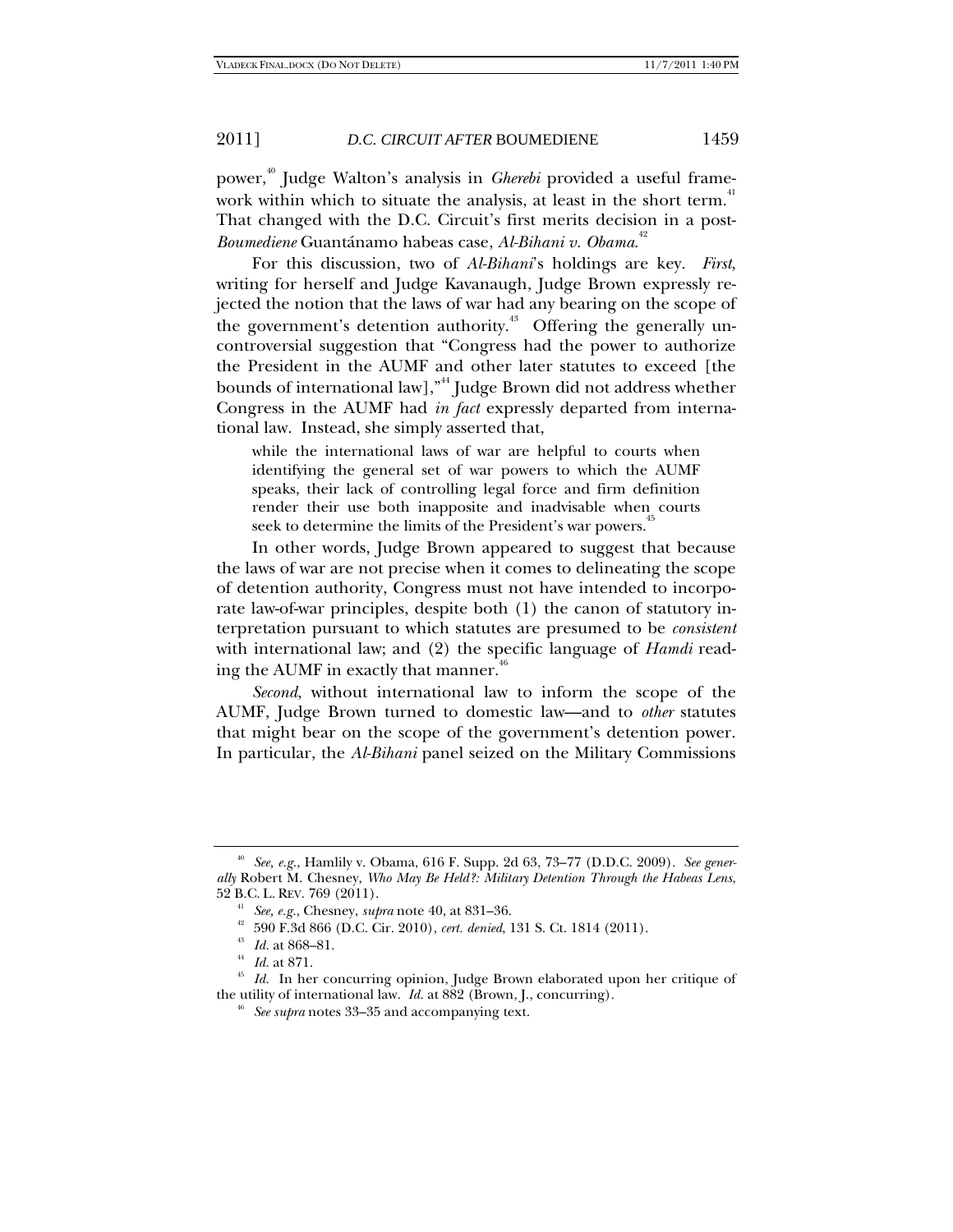Act of 2006 (MCA), $^{47}$  and its definition of who may be tried before a military commission.<sup>48</sup> As Judge Brown explained,

Congress, in the 2006 MCA, provided guidance on the class of persons subject to detention under the AUMF by defining "unlawful enemy combatants" who can be tried by military commission. The 2006 MCA authorized the trial of an individual who "engaged in hostilities or who has purposefully and materially supported hostilities against the United States or its co-belligerents who is not a lawful enemy combatant (including a person who is part of the Taliban, al Qaeda, or associated forces)." . . . The provisions of the 2006 and 2009 MCAs are illuminating in this case because the government's detention authority logically covers a category of persons no narrower than is covered by its military commission authority. . . . [I]t is enough to recognize that any person subject to a military commission trial is also subject to detention, and that category of persons includes those who are part of forces associated with Al Qaeda or the Taliban or those who purposefully and materially support such forces in hostilities against U.S. Coalition partners.

The above-quoted passage is telling in three equally important yet distinct—respects. *First*, it hardly follows that those who can lawfully be tried by a military commission are a proper subset of those who can be detained without trial. After all, under the laws of war, those held without charges and military commission defendants are two very different categories of detainees whose status presents two distinct sets of questions.

*Second*, even if the panel's conclusion could follow in the abstract, the MCA's legislative history is quite clear that Congress in no way intended to impact the substantive scope of the AUMF in defining who could be tried by a military commission. For example, the House Armed Services Committee Report that accompanied the 2006 MCA expressly noted that the divergence between the AUMF and MCA definitions reflected the committee's *disagreement* that "the United States must be engaged in armed conflict to try an alien unlawful enemy combatant engaged in hostilities against the United States,<sup>"50</sup> even though *Hamdi* appeared to require an armed conflict

<sup>&</sup>lt;sup>47</sup> Pub. L. No. 109-366, 120 Stat. 2600 (codified as amended in scattered sections of 10, 18, 28, and 42 U.S.C.).

<sup>&</sup>lt;sup>48</sup> See 10 U.S.C. § 948a(7) (2006).<br><sup>49</sup> Al-Bihani, 590 F.3d at 872 (citations omitted).<br><sup>50</sup> H.R. REP. No. 109-664, pt. 1, at 6 (2006).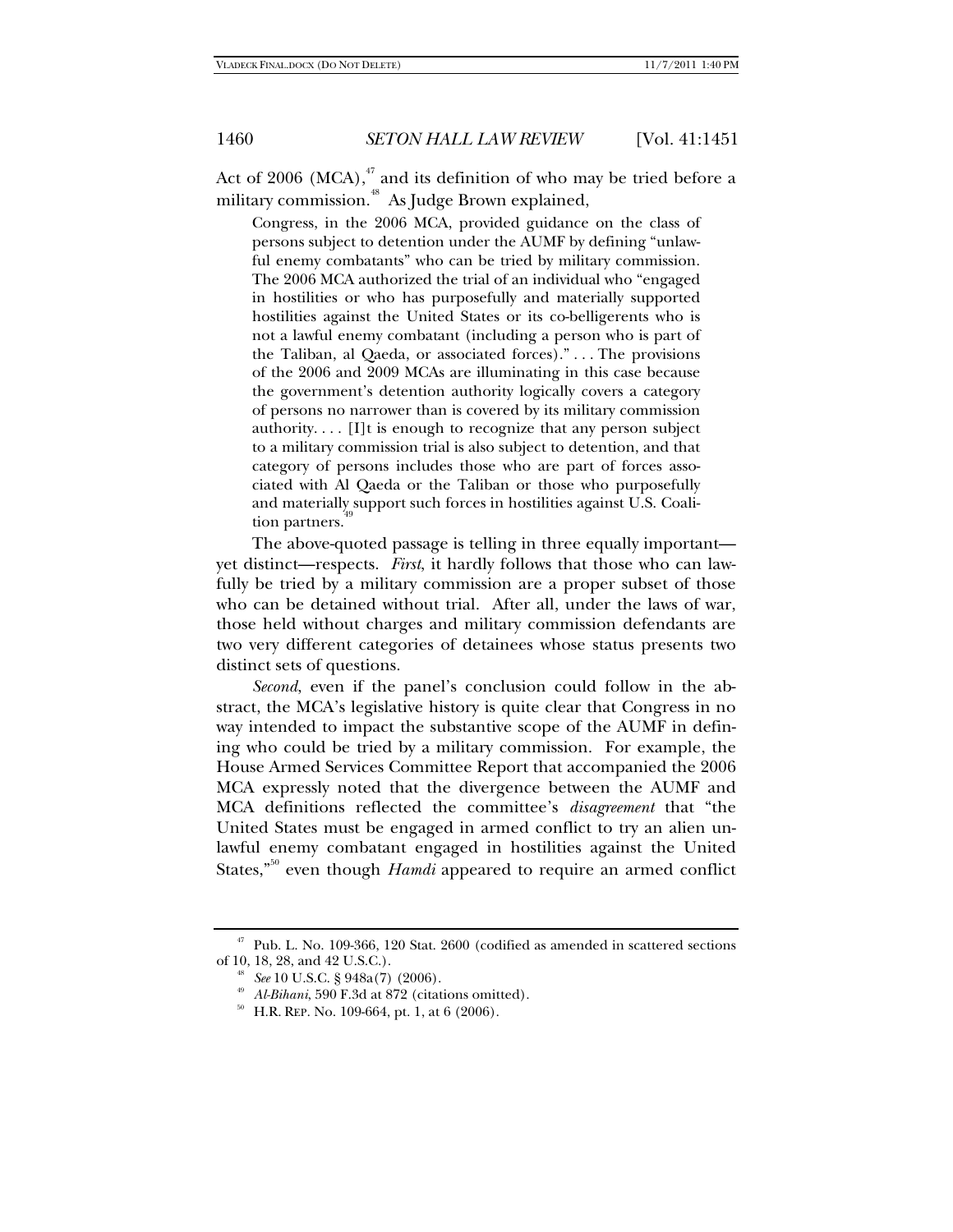to justify detention *without* trial.<sup>51</sup> So construed, the difference between the MCA and the AUMF reflected Congress's choice to incorporate the different standards and rules applicable to military trials as contrasted with noncriminal detention under the laws of war. Thus, it is not only a logical fallacy to read the MCA as expanding the scope of the AUMF's detention authority; it also runs directly counter to the intent of those who wrote the latter statute.<sup>32</sup>

Even if that point was only implicit with respect to the 2006 MCA, Congress made the point *explicit* in the wholesale 2009 amendments to the MCA.<sup>53</sup> Thus, the Conference Report accompanying the 2009 MCA provides that the definition of who may be tried by a military commission

is included for the purpose of establishing persons subject to trial by military commission in accordance with section 948c, of title 10, United States Code, and is *not* intended to address the scope of the authority of the United States to detain individuals in accordance with the laws of war or for any other purpose.<sup>54</sup>

Given this language, it is incredibly difficult to understand how Judge Brown could conclude that the MCA informed (and perhaps even expanded) the scope of the AUMF's detention authority.<sup>55</sup> One possible justification might be that Judge Walton's definition in *Gherebi* incorporated the idea of detainees "substantially supporting" al Qaeda or the Taliban. Thus, the argument goes, there is not much daylight between a definition that relies upon "substantial" support and one that instead requires the detainee to have been "purposefully and materially supporting" those groups. But the point in *Gherebi* was to recognize substantial support as a basis for detention to the extent

<sup>&</sup>lt;sup>51</sup> *See supra* notes 33–34 and accompanying text.<br><sup>52</sup> *See* Steve Vladeck, *Judge Randolph Pulls Another Fast One—But Will Anyone Notice?*, PRAWFSBLAWG (Feb. 19, 2011, 4:03 PM), http://prawfsblawg.blogs.com/prawfsblawg/2011/02/

 $^{53}$  Pub. L. No. 111-84, tit. XVIII, 123 Stat. 2190, 2574–614 (codified in scattered sections of 10 U.S.C.).

<sup>&</sup>lt;sup>54</sup> H.R. REP. No. 111-288, at 862–63 (2009) (emphasis added).<br><sup>55</sup> In the district court's decision in the *Boumediene* case, Judge Leon held that the AUMF authorized detention of an "individual who was part of *or* supporting Taliban or al Qaeda forces, or associated forces that are engaged in hostilities against the United States or its coalition partners." Boumediene v. Bush, 583 F. Supp. 2d 133, 135 (D.D.C. 2008) (emphasis added). But there is a world of difference between "supporting . . . hostilities," which both the *Boumediene* and *Gherebi* definitions encompassed, and "providing material support," a statutory term of art that sweeps far more broadly than acts of belligerency during an international or non-international armed conflict.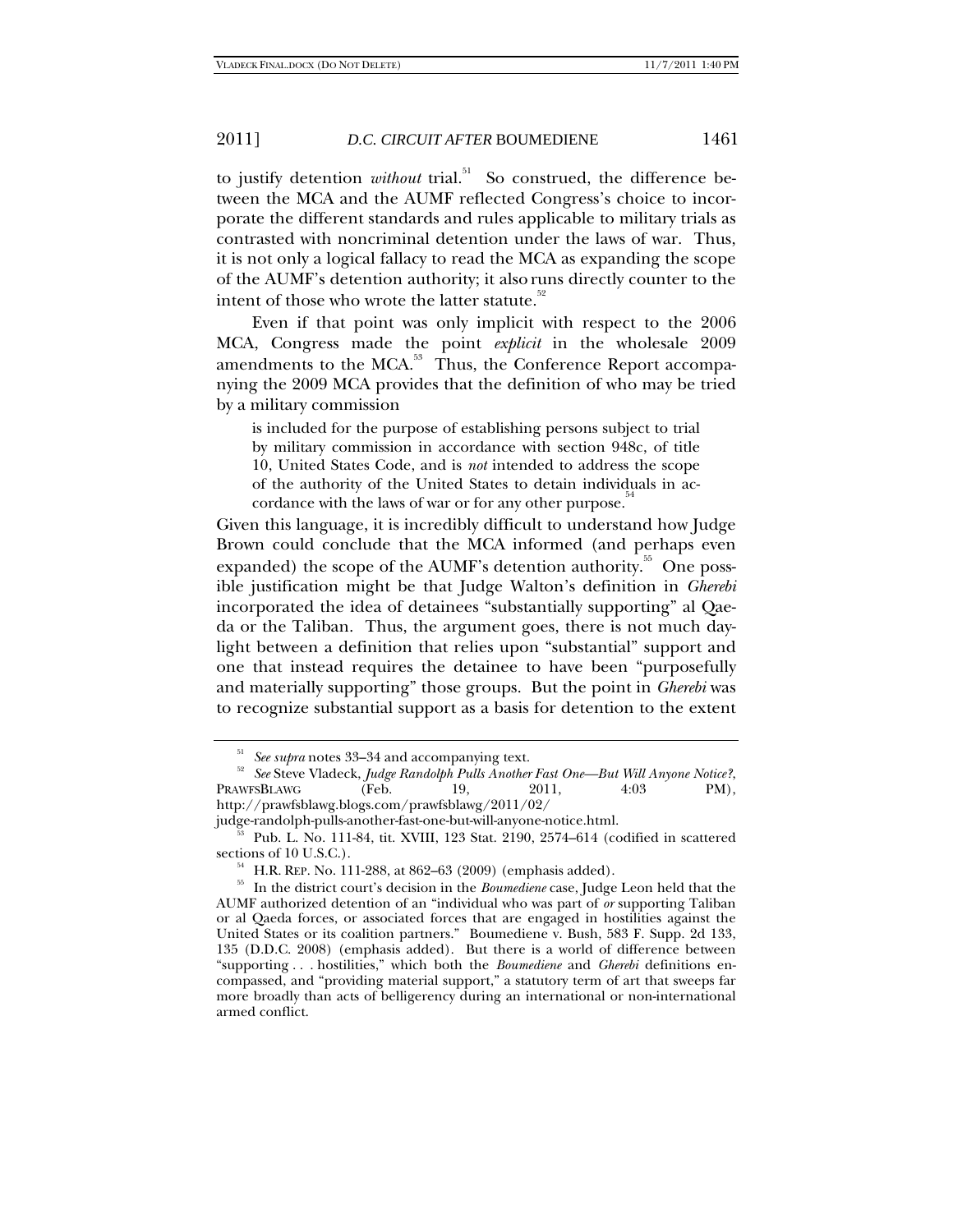it was *consistent* with what the laws of war authorized in the context of  $IAC.<sup>56</sup>$ 

In light of Judge Brown's rejection of the laws of war as a constraint on the AUMF, "purposeful and material support" would presumably have the sweeping meaning that material support has under U.S. domestic criminal law.<sup>57</sup> The necessary implication would be that anyone who could be prosecuted for violating the federal material support statute<sup>38</sup> for services provided to al Qaeda or the Taliban could also be detained indefinitely at Guantánamo, regardless of whether he or she might be subject to detention under the laws of war. As Judge Williams pointed out in his narrower opinion concurring in the judgment, not even the executive branch defended such a limitless proposition.<sup>39</sup>

*Third*, and just as importantly, although the MCA's standard applied to non-citizens who engaged in hostilities *or* provided material support, the *Al-Bihani* panel included in the former category the proposition that being "part of" al Qaeda or the Taliban was sufficient to render an individual subject to detention, *regardless* of whether that individual had actually engaged in any acts of belligerency against the United States.<sup>60</sup> In so holding, *Al-Bihani* rejected the "command-structure" test that had been adopted by a number of district judges in giving content to the term "part of, $"$ <sup>61</sup> under which the question was "whether [the detainee] receives and executes orders or directions<sup>"<sup>62</sup></sup> from—and not just whether he was "part of"—al Qaeda or the Taliban. $63$  To be sure, in many (if not most) cases, these two standards will dovetail. But when they do not (i.e*.*, when a detainee

<sup>56</sup> *See supra* notes 37–38 and accompanying text*.*

<sup>57</sup> *See* Holder v. Humanitarian Law Project, 130 S. Ct. 2705, 2718–31 (2010) (upholding against constitutional challenge 18 U.S.C. § 2339B, which makes it a crime to provide various forms of "material support," including "training," "personnel," "services," and "expert advice or assistance" to designated foreign terrorist organizations). 58 *See, e.g.*, 18 U.S.C. § 2339B (2006); *see also* 10 U.S.C. § 950t(25) (2006 & Supp.

III 2010) (defining "providing material support to terrorism" as a crime triable be-

<sup>&</sup>lt;sup>59</sup> See Al-Bihani v. Obama, 590 F.3d 866, 883–86 (D.C. Cir. 2010) (Williams, J., concurring in the judgment), *cert. denied*, 131 S. Ct. 1814 (2011).

<sup>&</sup>lt;sup>60</sup> See id. at 872 (majority opinion).<br><sup>61</sup> E.g., Hamlily v. Obama, 616 F. Supp. 2d 63, 75 (D.D.C. 2009).<br><sup>62</sup> *Id.* 

<sup>63</sup> *See e.g.*, Awad v. Obama, 608 F.3d 1, 11–12 (D.C. Cir. 2010) (noting *Al-Bihani*'s implicit repudiation of the "command structure" test), *cert. denied*, 131 S. Ct. 1814 (2011).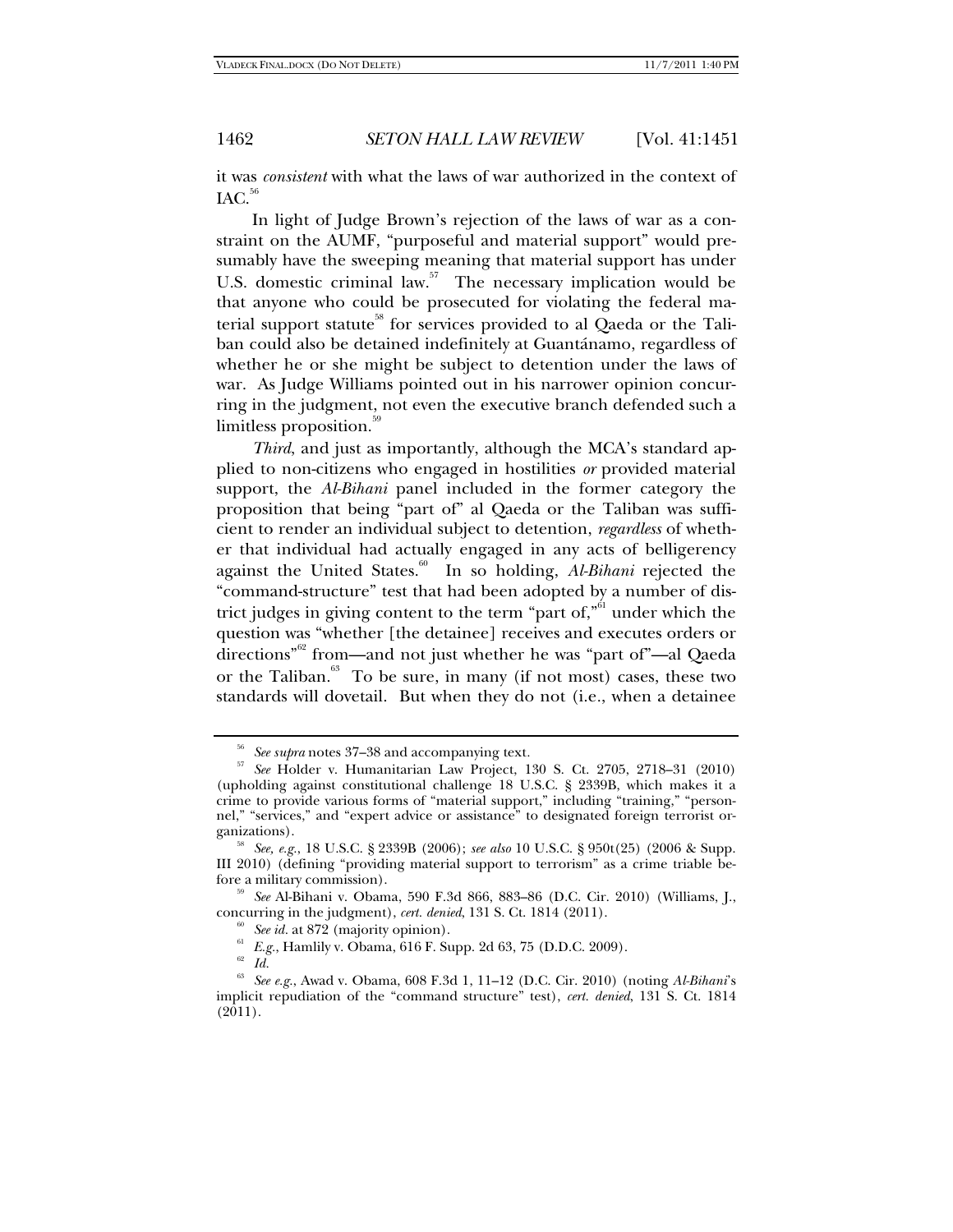does not receive and execute orders or directions from al Qaeda or the Taliban), it is difficult to see how the detainee could properly be a belligerent under the laws of war.

In light of these holdings, a concerted effort was made to ask the entire D.C. Circuit to rehear *Al-Bihani* en banc. Formally, the court of appeals disagreed.<sup>64</sup> But in a curious statement co-authored by the court's seven active judges *other* than Judges Brown and Kavanaugh (the two active judges on the *Al-Bihani* panel), the judges explained that

we decline to en banc this case to determine the role of international law-of-war principles in interpreting the AUMF because, as the various opinions issued in the case indicate, the panel's discussion of that question is not necessary to the disposition of the merits.

In other words, even while declining to rehear the case en banc, the rest of the D.C. Circuit effectively converted *Al-Bihani*'s controversial international law holding into dicta, a result that drew relatively sharp objections from Judge Brown (largely on process grounds) $^{66}$  and Judge Kavanaugh (on substance).<sup>67</sup> Perhaps as a result, in April 2011, the Supreme Court denied certiorari.<sup>68</sup>

The (non-)en banc maneuvering in *Al-Bihani* therefore left open the question of whether international law should bear on the scope of the AUMF, a point to which the court of appeals has not yet returned.<sup>69</sup> One might also have assumed that the panel's MCA-based

<sup>64</sup> Al-Bihani v. Obama, 619 F.3d 1 (D.C. Cir. 2010) (mem.)

 $65$  *Id.* at 1 (Sentelle, C.J., and Ginsburg, Henderson, Rogers, Tatel, Garland, & Griffith,  $\text{II}$ , concurring in the denial of rehearing en banc).

<sup>&</sup>lt;sup>66</sup> *Id.* at 1–9 (Brown, J., concurring in the denial of rehearing en banc).<br><sup>67</sup> *Id.* at 9–56 (Kavanaugh, J., concurring in the denial of rehearing en banc). In addition to providing the strongest defense of the panel's conclusion that the AUMF should not be interpreted in a manner consistent with the laws of war, Judge Kavanaugh's concurrence also offered the unorthodox (and, to my knowledge, unprecedented) argument that "war-authorizing statute[s]" in general are uniquely poor candidates for the "*Charming Betsy* canon" and should *never* be interpreted "to . . . conform with non-self-executing treaties and customary international law." *Id.* at 38. Whatever else may be said about this theory (which may well merit a paper unto itself), it suffices for present purposes to note the inconsistency between such analysis and the plurality opinion in *Hamdi v. Rumsfeld*.

Al-Bihani v. Obama, 131 S. Ct. 1814 (2011) (mem.).

<sup>&</sup>lt;sup>69</sup> In one curious unreported decision, Judges Ginsburg, Garland, and Williams remanded a case to the district court based on the detainee's claim that, as a medic, his detention was barred by Article 24 of the First Geneva Convention. Al-Warafi v. Obama, 409 F. App'x 360, 360–61 (D.C. Cir. 2011) (per curiam); *see also* Al-Warafi v. Obama, 704 F. Supp. 2d 32 (D.D.C. 2010). Presumably, the remand order necessari-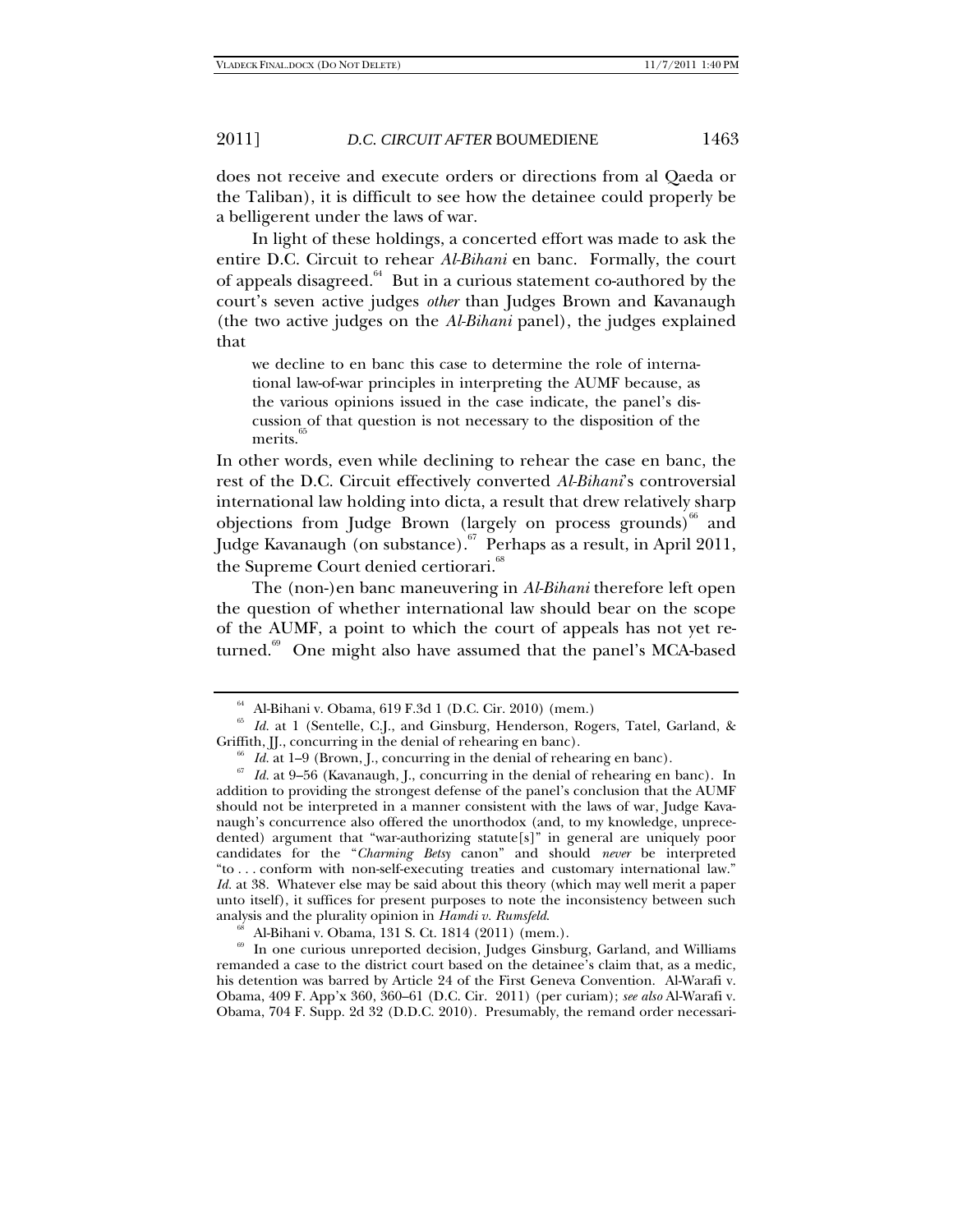analysis of the scope of detention power was also vitiated by the (non-)en banc order, since the panel might not have looked to domestic law if international law provided useful criteria. Nevertheless, a different three-judge panel (Judges Henderson, Williams, and Randolph) reaffirmed the MCA-grounded reading of the AUMF in February 2011 in their remand order in *Hatim v. Gates*. 70 As that panel wrote:

[T]he district court ruled that the military could detain only individuals who were "part of" al-Qaida or the Taliban . . . . That ruling is directly contrary to *Al-Bihani v. Obama*, which *held* that "those who purposefully and materially support" al-Qaida or the Taliban could also be detained.

In other words, to whatever extent the rest of the D.C. Circuit had mooted the international law discussion in *Al-Bihani*, *Hatim* suggests that it remains enough in a habeas case for the government to show that a detainee, though not "part of" al Qaeda or the Taliban, "purposefully and materially supported" them.<sup>1</sup>

To be sure, there has not yet been a single case in which detention authority ultimately rested solely on support, rather than membership. But given both (1) the open questions surrounding "material support" as a basis for the exercise of military jurisdiction<sup>73</sup> and (2) the extent to which the scope of the AUMF has relevance far afield of Guantánamo detention cases, $^{74}$  this distinction matters—and quite a bit, at that.

And as for *Boumediene*, it is certainly true that nothing in Justice Kennedy's opinion for the Court spoke at all to the appropriate scope of the government's detention authority. Nor did anything in that

ly accepts that Article 24 *might* bar the petitioner's detention if he can make the relevant factual showings—or, at least, that the AUMF would not authorize detention inconsistent with Article 24. *See* First Geneva Convention for the Amelioration of the Condition of the Wounded and Sick in Armed Forces in the Field, art. 24, Aug. 12, 1949, 6 U.S.T. 3114, 75 U.N.T.S. 31.

<sup>&</sup>lt;sup>70</sup> 632 F.3d 720 (D.C. Cir. 2011) (per curiam).<br><sup>71</sup> Id. at 721 (emphasis added).

<sup>&</sup>lt;sup>72</sup> Id. See also Al-Madhwani v. Obama, 642 F.3d 1071, 1073–74 (D.C. Cir. 2011) (quoting the *Al-Bihani* standard with approval). *But see* Al-Alwi v. Obama, No. 09- 5125, 2011 WL 2937134, at \*2 (D.C. Cir. July 22, 2011) (citing with approval the government's proffered standard, pursuant to which it may only detain an individual who was "part of, or substantially supported, Taliban or al-Qaeda forces or associated forces that are engaged in hostilities against the United States or its coalition part-

<sup>&</sup>lt;sup>73</sup> See, e.g., Vladeck, *supra* note 13.<br><sup>74</sup> See, e.g., Chesney, *supra* note 40.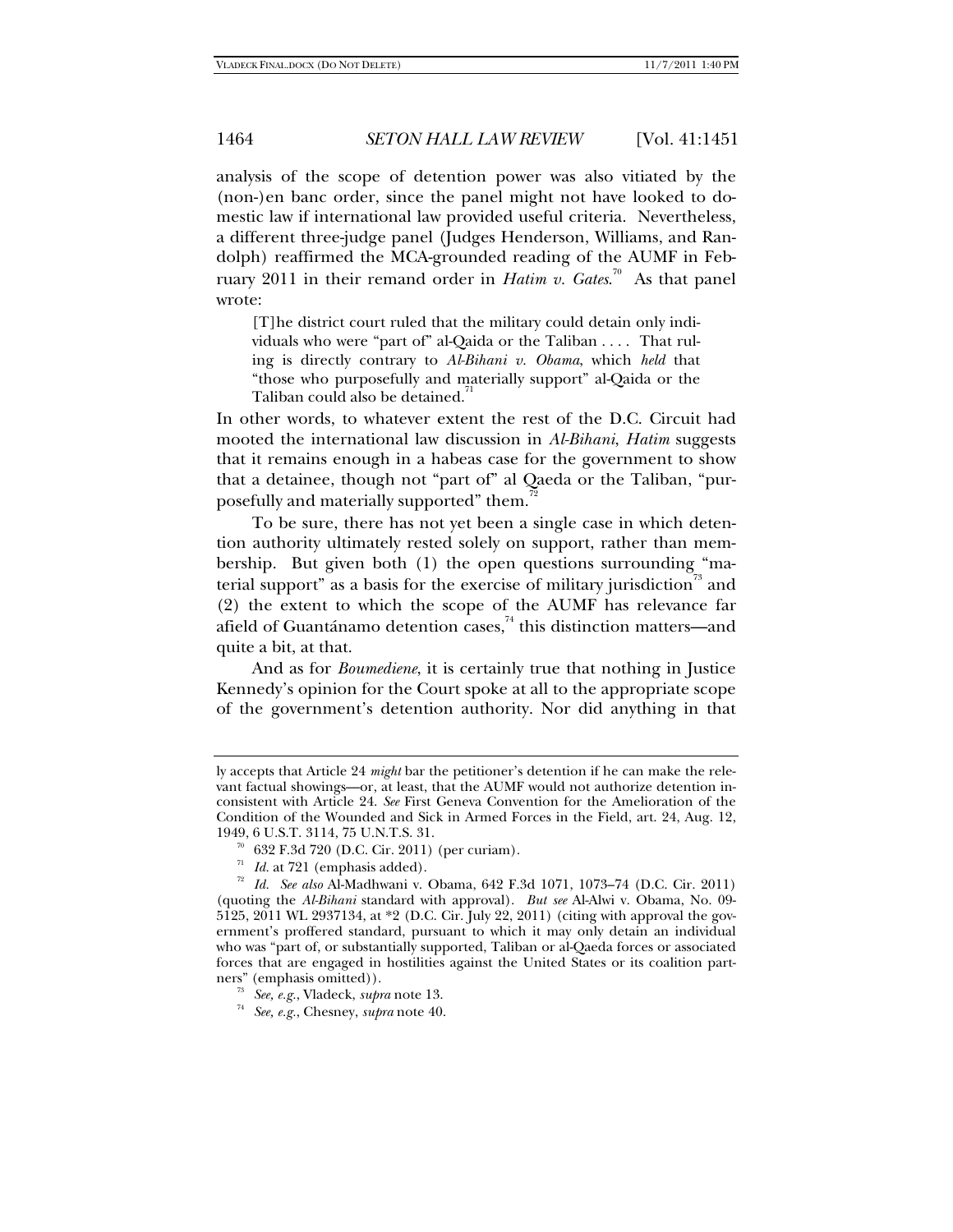case (or any other) undermine Judge Brown's reading of the MCA; the flaw in her analysis on that point derives wholly from her misreading of congressional intent.<sup>75</sup> But to the extent that the Supreme Court in *Hamdi* and *Hamdan* commanded that the AUMF be interpreted in a manner that conforms with the international law governing traditional IAC, $\alpha$ <sup>6</sup> the argument that the reasoning in *Al-Bihani* is subverting the Supreme Court is on somewhat firmer footing. After all, if principles of IAC should inform the scope of the government's detention authority in the NIAC with al Qaeda, any reading of the government's detention authority that would allow detention based purely on support (or on membership without being part of the "command structure"), and without any showing of belligerency or direct participation in hostilities, may well contravene those principles.77 Inasmuch as the seven-judge statement in *Al-Bihani* all but eliminated the holding that was directly irreconcilable with the Supreme Court's jurisprudence in that regard, then, the "purposeful and material support" standard adopted in *Al-Bihani* and reaffirmed in *Hatim* could quite easily authorize detention that is inconsistent with what the laws of war have traditionally contemplated—and, as such, what the Court's precedents (*Hamdi*, in particular) appear to allow.

<sup>&</sup>lt;sup>75</sup> See supra text accompanying notes 54–56.<br><sup>76</sup> Hamdi v. Rumsfeld, 542 U.S. 507, 521 (2004)(plurality opinion)(describing the President's detention authority under the AUMF as "based on longstanding lawof-war principles"); *id.* at 548 (Souter, J., concurring in part, dissenting in part, and concurring in the judgment) ("[T]he military and its Commander in Chief are authorized to deal with enemy belligerents according to . . . the laws of war."); *see also*  Hamdan v. Rumsfeld, 548 U.S. 557, 594–95 (2006) (noting that the AUMF, among other statutes governing military commissions, must be interpreted by reference to the laws of war). It bears emphasizing that, in *Hamdi*, the conclusion that the laws of war informed the scope of the AUMF were crucial to the plurality's holding that the AUMF *authorized* Hamdi's detention; without such a reading, the AUMF might not have satisfied the Non-Detention Act. *Hamdi*, 542 U.S. at 547–48 (Souter, J., concurring in part, dissenting in part, and concurring in the judgment); 18 U.S.C. § 4001(a) (2006). Thus, it is particularly ironic to conclude that *Hamdi* does *not* require reading the AUMF in light of international law principles, given that, *without*

 $\frac{77}{12}$  As my friend and colleague Bobby Chesney has pointed out, another possible detention model that could incorporate material support as a basis for detention is the security internment model provided by the Fourth Geneva Convention. Chesney, *supra* note 40. If that regime could apply in the context of a non-international armed conflict, then there very well might be authority to detain individuals based purely on non-belligerent acts of support to parties to the NIAC. The flip side, of course, is that such a detention regime would be necessarily limited by necessity and would require periodic review—and, in any event, is not what the U.S. government has ever pursued under the AUMF.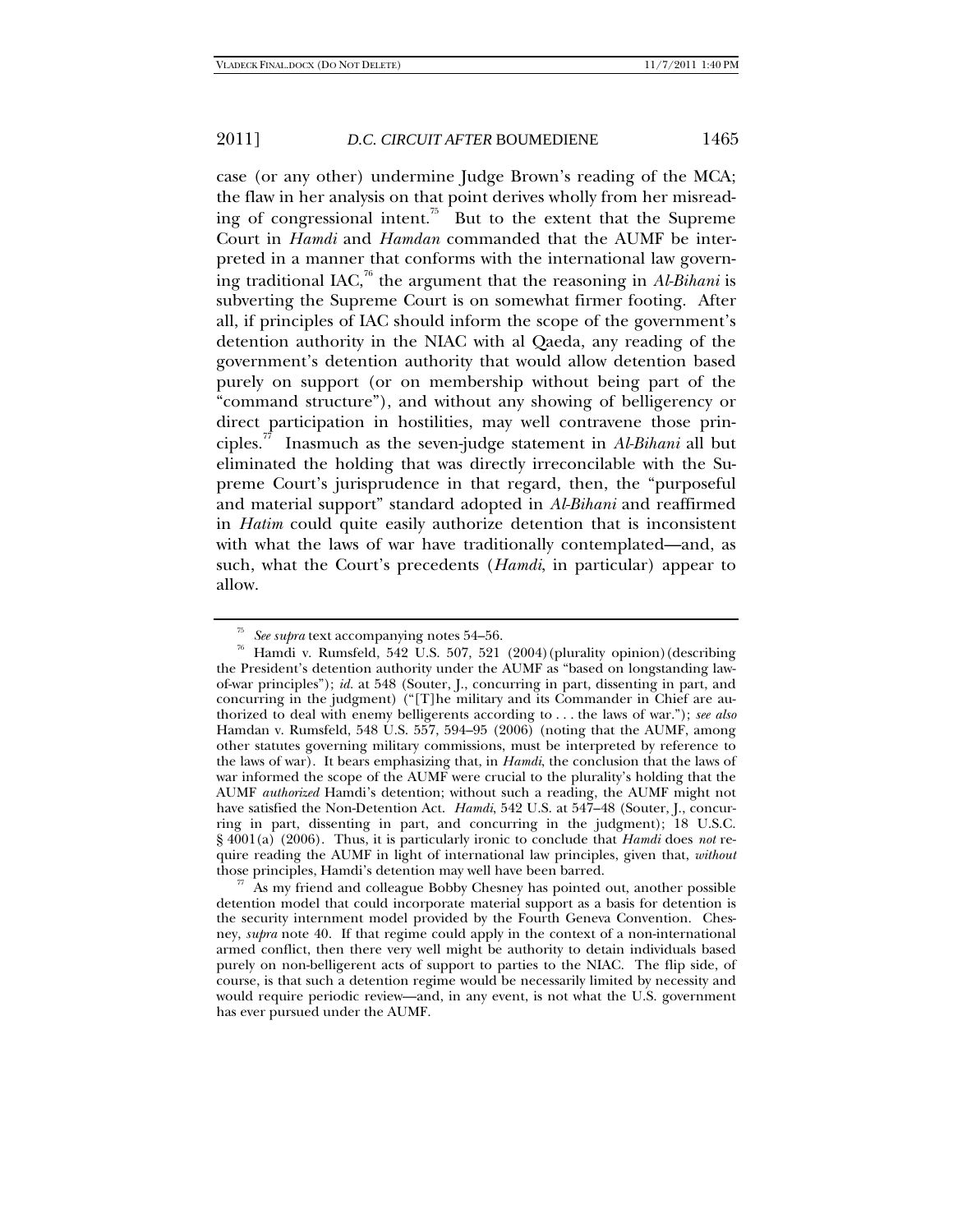### II. EVIDENTIARY BURDENS AND PRESUMPTIONS

As noted above, although the current D.C. Circuit case law governing the scope of the government's detention power is troubling, the "material support" analysis has not yet had a meaningful impact on any individual cases.<sup>78</sup> In marked contrast is the D.C. Circuit's jurisprudence concerning the government's burden of proof in post-*Boumediene* habeas cases, and how that burden should affect district court assessments of the facts of individual detainees' claims. And once again, the fountainhead decision was *Al-Bihani*. There, the court (as it did with respect to the government's detention authority) reached two conclusions relevant here. First, the panel agreed with the government that "preponderance of the evidence" is the appropriate burden of proof.<sup>79</sup> Second, the panel also agreed that hearsay evidence should generally be admissible in these cases.<sup>80</sup>

Before turning to *Al-Bihani*'s analysis, it is worth pausing for a moment to reflect on how the issue was framed in light of *Boumediene*. As Judge Brown wrote for the *Al-Bihani* panel:

Habeas review for Guantanamo detainees need not match the procedures developed by Congress and the courts specifically for habeas challenges to criminal convictions. *Boumediene*'s holding explicitly stated that habeas procedures for detainees "need not resemble a criminal trial." It instead invited "innovation" of habeas procedure by lower courts, granting leeway for "[c]ertain accommodations [to] be made to reduce the burden habeas corpus proceedings will place on the military." *Boumediene*'s holding therefore places Al-Bihani's procedural argument on shaky ground. The Suspension Clause protects only the fundamental character of habeas proceedings, and any argument equating that fundamental character with all the accoutrements of habeas for domestic criminal defendants is highly suspect.

In the passage from which Judge Brown was quoting, though, *Boumediene* was referring to the procedural protections that attach to criminal trials *themselves*, and not to "habeas challenges to criminal convictions." $82$  Nor is this a semantic distinction; it is hardly a controversial proposition that contemporary criminal defendants are en-

<sup>&</sup>lt;sup>78</sup> See supra text accompanying notes 72–73.<br><sup>79</sup> Al-Bihani v. Obama, 590 F.3d 866, 877–78 (D.C. Cir. 2010), *cert. denied*, 131 S.<br>Ct. 1814 (2011).

<sup>&</sup>lt;sup>80</sup> *Id.* at 879.<br><sup>81</sup> *Id.* at 876 (alterations in original) (citations omitted).<br><sup>82</sup> *See* Boumediene v. Bush, 553 U.S. 723, 783 (2008).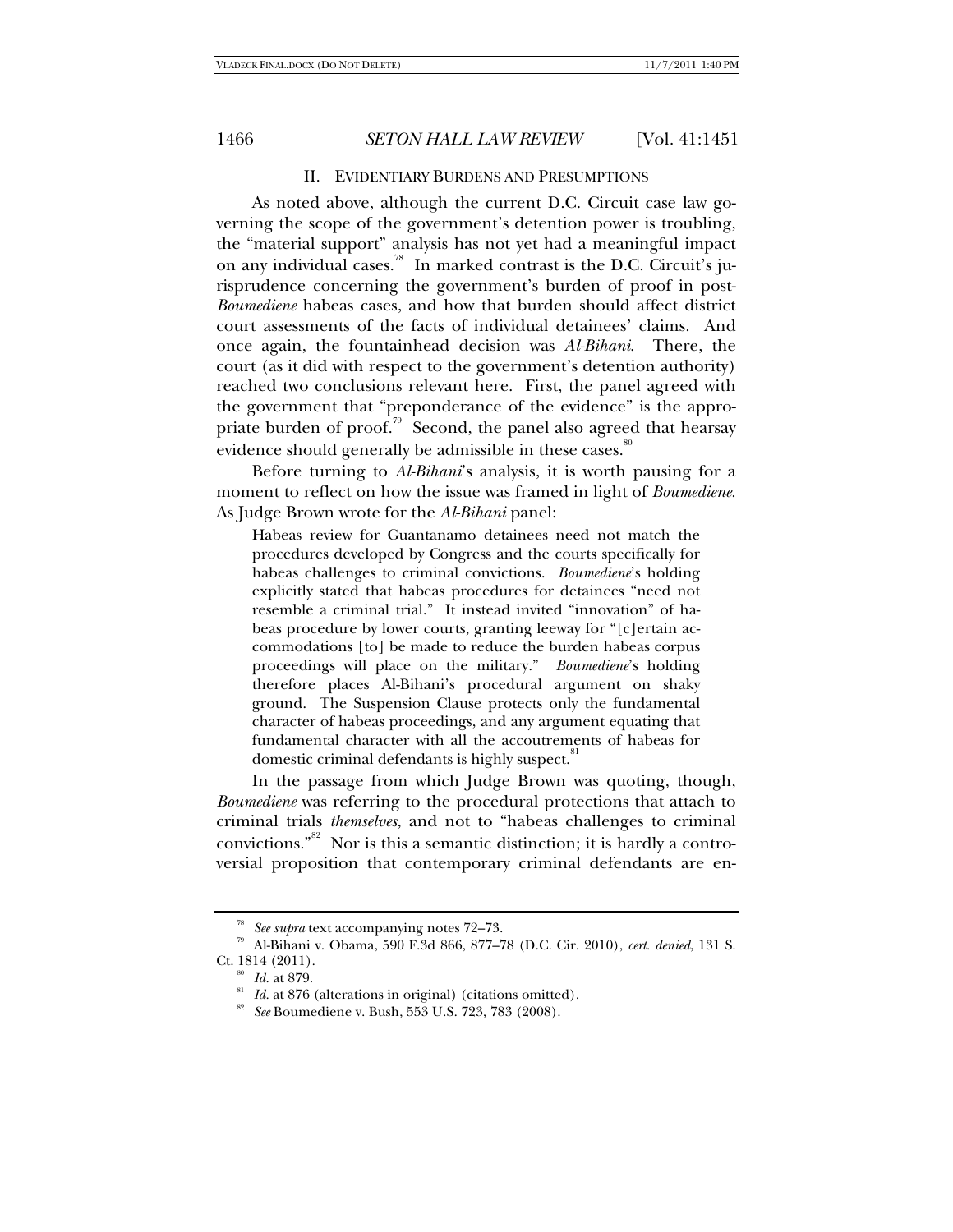titled to far greater procedural protections in their trial and direct appeal than in any collateral challenges they mount thereto. Nevertheless, *Al-Bihani* conflated the procedural protections afforded in civilian criminal trials with those available in criminal (post-conviction) habeas, suggesting that, because *Boumediene* held that Guantánamo habeas petitions need not have the protections attendant to criminal trials, they also need not have the (far lesser) protections attendant to post-conviction habeas petitions.<sup>83</sup>

If anything, a closer read of *Boumediene* suggests that the opposite should be true—that the Guantánamo detainees should receive *more* process than those who seek to use habeas collaterally to attack state-court convictions since their detention does *not* result from convictions obtained in a court of record, in which "considerable deference is owed to the court that ordered confinement."<sup>84</sup> Indeed, this idea is more than just a passing thought within the Court's opinion in *Boumediene*. As Justice Kennedy underscored in explaining why the review provided by the Detainee Treatment Act was inadequate,

Where a person is detained by executive order, rather than, say, after being tried and convicted in a court, the need for collateral review is most pressing. A criminal conviction in the usual course occurs after a judicial hearing before a tribunal disinterested in the outcome and committed to procedures designed to ensure its own independence. These dynamics are not inherent in executive detention orders or executive review procedures. In this context the need for habeas corpus is more urgent.<sup>85</sup>

From the start, then, *Al-Bihani* approached the issue of procedural protections from a flawed perspective, badly misreading *Boumediene* to suggest that Guantánamo detainees should receive *less* process, not more, than those seeking to attack convictions collaterally in civilian courts . Given Justice Kennedy's repeated allusions in *Boumediene* to the distinct considerations governing judicial review of executive detention and collateral review of state and federal convictions,<sup>86</sup> it is

<sup>83</sup> *See* Steve Vladeck, *Judge Brown's Sleight-of-Hand in* Al-Bihani*—and Why It Matters*, PRAWFSBLAWG (May 14, 2010, 10:07 AM), http://prawfsblawg.blogs.com/prawfsblawg/2010/05/judge-browns-sleightofhand-

<sup>&</sup>lt;sup>84</sup> Boumediene, 553 U.S. at 782. *Boumediene* has much in common with Justice Frank-<sup>85</sup> Id. at 783. In this respect, *Boumediene* has much in common with Justice Frankfurter's important discussion of the different goals of collateral review in *Burns v. Wilson*, 346 U.S. 844, 845–52 (1953) (Frankfurter, J., dissenting from the denial of rehearing). 86 *Boumediene*, 553 U.S. at 783–87.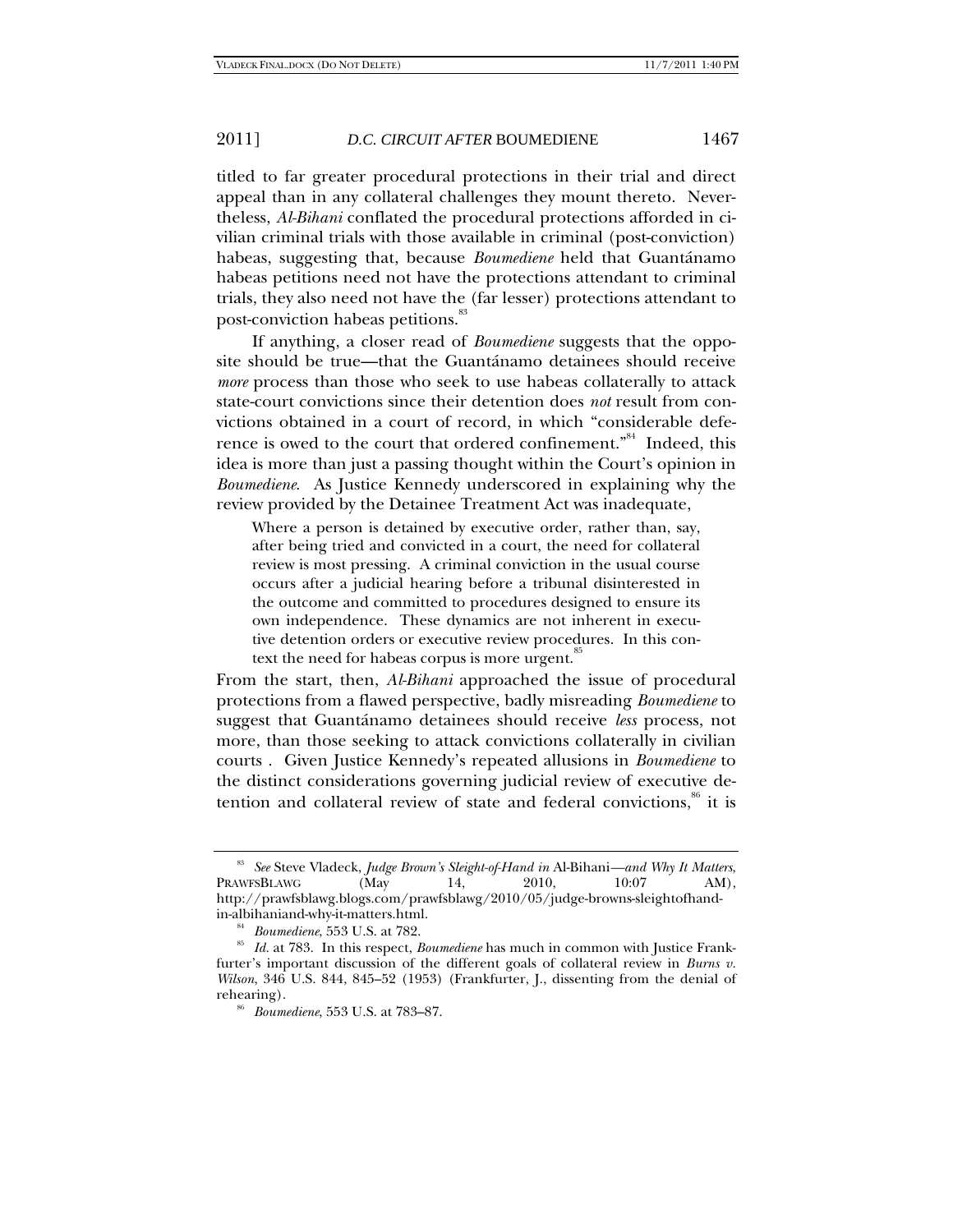difficult to understand how this point could so easily have been missed.

Nonetheless, and in light of these observations, the *Al-Bihani*  panel went on to conclude that "preponderance of the evidence" is the appropriate burden of proof in Guantánamo habeas cases, emphasizing that it was not deciding that the Constitution *required* such a standard,<sup>87</sup> but only that it seemed consistent with *Hamdi*—and was not unconstitutional—to so hold.<sup>88</sup> In addition, the panel concluded that "the question a habeas court must ask when presented with hearsay is not whether it is admissible—it is always admissible—but what probative weight to ascribe to whatever indicia of reliability it exhibits." $89$ 

As to both the burden of proof and the admissibility *vel non* of hearsay, much of *Al-Bihani*'s reasoning seems at least superficially compatible with *Hamdi* and *Boumediene*, on both of which the court of appeals (at least here) heavily relied.<sup>90</sup> Indeed, other than Judge Brown's hint that the Constitution might not require a "preponderance" standard, it would not be until later cases that the D.C. Circuit would adopt views of these holdings that strained their jurisprudential foundations and further manifested the error in Judge Brown's threshold framing of the procedural protections to which the detainees should be entitled.<sup>91</sup>

In particular, four merits decisions from the summer of 2010 stand out. $\frac{92}{1}$  In a trio of decisions handed down in June, three different panels affirmed district court denials of habeas relief, reaffirming that (1) preponderance is the governing burden of proof; (2) hearsay is admissible; and (3) in determining the sufficiency of the evidence, the district court should not "weigh each piece of evidence in isola-

<sup>87</sup> Al-Bihani v. Obama, 590 F.3d 866, 878 (D.C. Cir. 2010), *cert. denied*, 131 S. Ct.

<sup>1814 (2011). 88</sup> *Id.* at 878 & n.4. 89 *Id.* at 879; *see also* Khan v. Obama, No. 10-5306, 2011 WL 3890843, at \*6–7 (D.C. Cir. Sept. 6, 2011) (articulating the approach to be followed in assessing the

reliability of hearsay statements). 90 *Al-Bihani*, 590 F.3d at 879–80. 91 *Id.* at 878. 92 Al-Adahi v. Obama, 613 F.3d 1102 (D.C. Cir. 2010), *cert. denied*, 131 S. Ct. 1001 (2011); Al Odah v. United States, 611 F.3d 8 (D.C. Cir. 2010), *cert denied*, 131 S. Ct. 1812 (2011); Barhoumi v. Obama, 609 F.3d 416 (D.C. Cir. 2010); Awad v. Obama, 608 F.3d 1 (D.C. Cir. 2010), *cert. denied*, 131 S. Ct. 1814 (2011).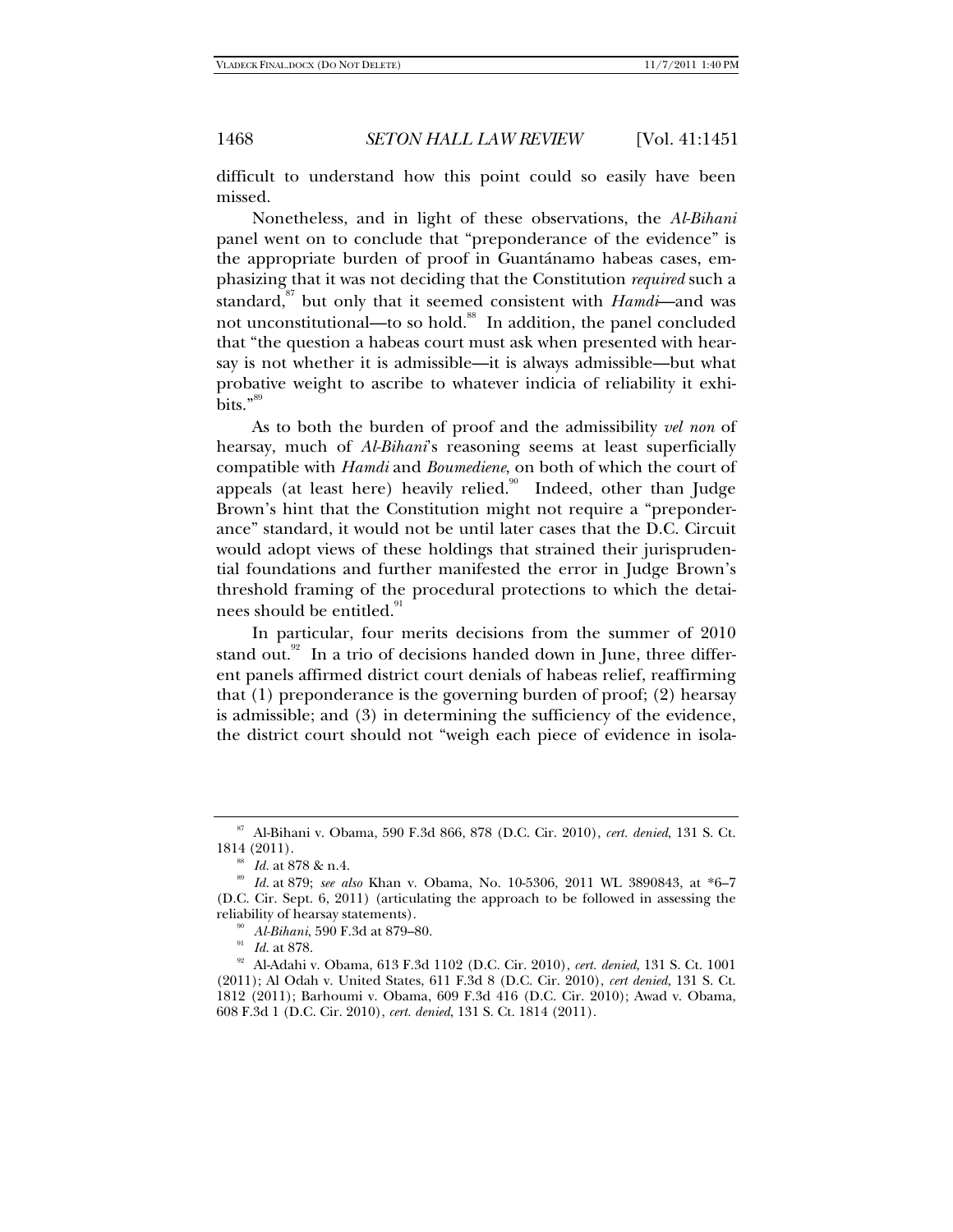tion, but consider all of the evidence taken as a whole.<sup>"93</sup> Given Al-*Bihani*'s legal conclusions, and that review of factual findings was only for clear error, these results may have seemed particularly unremarkable at the time and can probably be seen as the D.C. Circuit generally coalescing around a series of rules that neither the district court nor the executive branch contested. Instead, the real shift in approach came in the next decision on the merits, handed down by Judge Randolph in July 2010 in *Al-Adahi v. Obama.*<sup>94</sup> Writing for himself and Judges Henderson and Kavanaugh, Judge Randolph for the first time reversed a district court's *grant* of habeas relief in a post-*Boumediene* detainee case.<sup>95</sup>

At the outset, Judge Randolph devoted several pages to harsh criticism of both the district court and the government for not taking up the hints that the D.C. Circuit had dropped in *Al-Bihani*—and, to a lesser degree, in the June trilogy—that preponderance need not be the governing burden of proof.<sup>96</sup> Suggesting that "we are aware of no precedents in which eighteenth century English courts adopted a preponderance standard,"97 Judge Randolph went on to highlight other contexts in which detention is based on a showing *less* than preponderance, including detention pending deportation, challenges to selective service decisions, challenges to convictions by court-martial, and challenges to arrest prior to trial.<sup>98</sup> Yet, because the government maintained that preponderance was "appropriate":

We are thus left with no adversary presentation on an important question affecting many pending cases in this court and in the district court. Although we doubt, for the reasons stated above, that the Suspension Clause requires the use of the preponderance standard, we will not decide the question in this case. As we did in *Al-Bihani*, we will assume *arguendo* that the government must show by a preponderance of the evidence that Al-Adahi was part of al-Qaida.

Notwithstanding the examples marshaled by Judge Randolph (none of which, it should be noted, remotely resemble the potentially indefinite detention without trial at issue in the Guantánamo cases),

<sup>93</sup> *Awad*, 608 F.3d at 6–7, 10; *see also Al Odah*, 611 F.3d at 13–15; *Barhoumi*, 609

<sup>&</sup>lt;sup>94</sup> Al-Adahi, 613 F.3d 1102.<br><sup>95</sup> *Id.* at 1111.<br><sup>96</sup> *Id.* at 1104.<br><sup>97</sup> *Id.* 

<sup>98</sup> *Id.*

<sup>99</sup> *Id.* at 1105.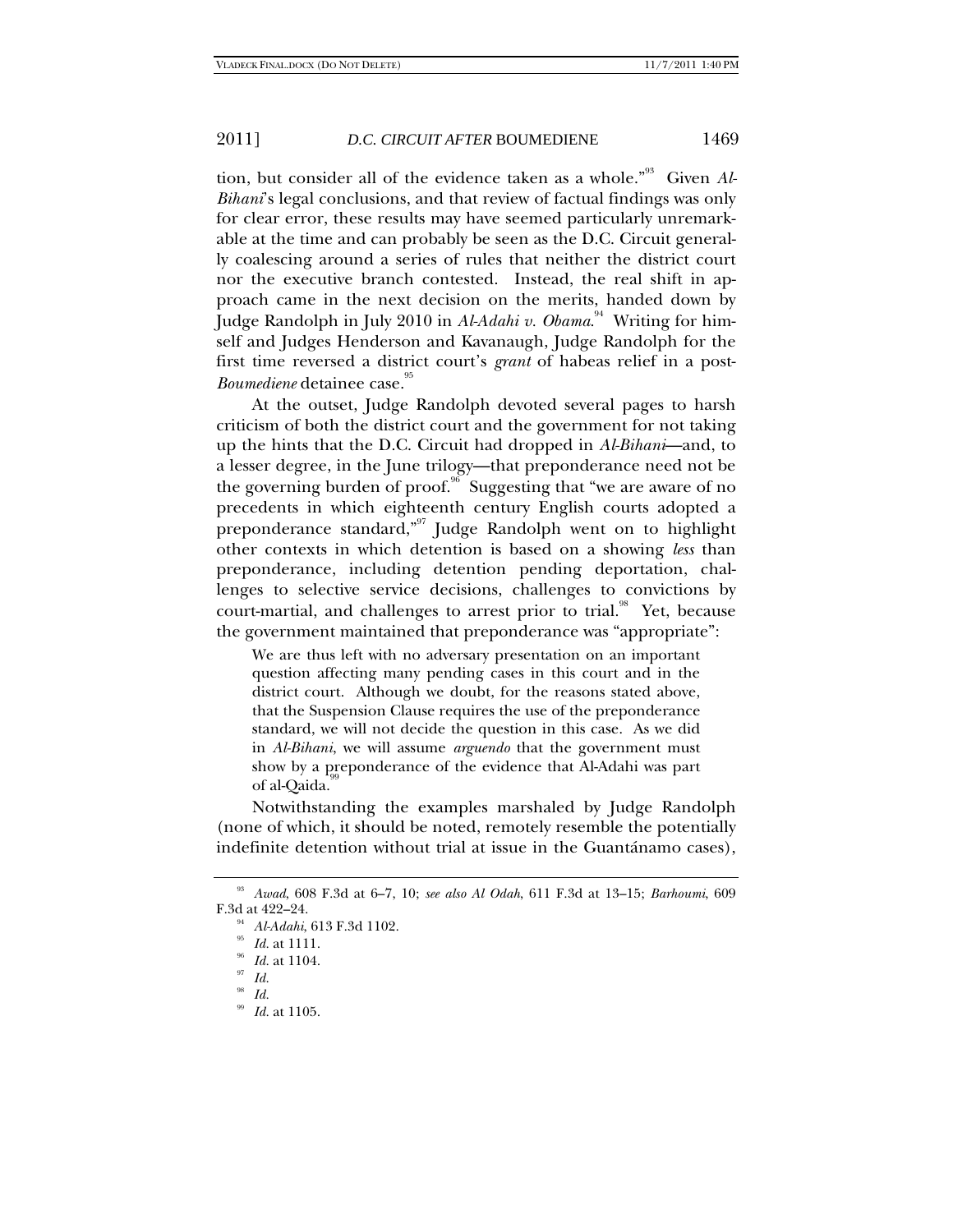the *Al-Adahi* panel's frustration with the preponderance standard is, in many ways, frustration not with *Boumediene*, but with *Hamdi.*<sup>100</sup> After all, if *Hamdi* was clear about anything, it was that "some evidence," which the Fourth Circuit had held was a sufficient quantum of proof,<sup>101</sup> was a woefully inadequate basis on which to detain a U.S. citizen without charges. As Justice O'Connor wrote for the plurality,

Any process in which the Executive's factual assertions go wholly unchallenged or are simply presumed correct without any opportunity for the alleged combatant to demonstrate otherwise falls constitutionally short. As the Government itself has recognized, we have utilized the "some evidence" standard in the past as a standard of review, not as a standard of proof. That is, it primarily has been employed by courts in examining an administrative record developed after an adversarial proceeding—one with process at least of the sort that we today hold is constitutionally mandated in the citizen enemy-combatant setting. This standard therefore is ill suited to the situation in which a habeas petitioner has received no prior proceedings before any tribunal and had no prior opportunity to rebut the Executive's factual assertions before a neutral decisionmaker.<sup>1</sup>

There is, of course, an obvious distinction between *Hamdi* and the Guantánamo cases, (i.e*.*, the citizenship of the detainee). This distinction might help to explain Judge Silberman's cryptic suggestion in *Almerfedi* that *Hamdi*'s articulation of the preponderance standard was "to be sure considering due process limitations,"<sup>103</sup> implying that such a standard might not be required in the absence of such limitations. But even if *Hamdi* does not settle that the Constitution requires at least a preponderance standard in all cases of noncriminal military detention, it at least offers compelling reasons why the lesser

<sup>&</sup>lt;sup>100</sup> *Al-Adahi*, 613 F.3d at 1104–05.<br><sup>101</sup> Hamdi v. Rumsfeld, 316 F.3d 450, 476 (4th Cir. 2003)("Hamdi is not entitled to challenge the facts presented in the Mobbs declaration. Where, as here, a habeas petitioner has been designated an enemy combatant and it is undisputed that he was captured in an zone of active combat operations abroad, further judicial inquiry is unwarranted when the government has responded to the petition by setting forth factual assertions which would establish a legally valid basis for the petitioner's detention."),  $rev'd$ , 542 U.S. 507 (2004).

<sup>&</sup>lt;sup>102</sup> Hamdi, 542 U.S. at 537 (plurality opinion) (citations omitted). Although Justice O'Connor was writing for a plurality, Justices Souter and Ginsburg concurred in this part of the Court's opinion notwithstanding their disagreement over whether the AUMF actually *did* authorize Hamdi's detention. *Id.* at 553–54 (Souter, J., concurring in part, dissenting in part, and concurring in the judgment).<br><sup>103</sup> Almerfedi v. Obama, No. 10-5291, 2011 WL 2277607, at \*4 (D.C. Cir. June 10,

<sup>2011).</sup>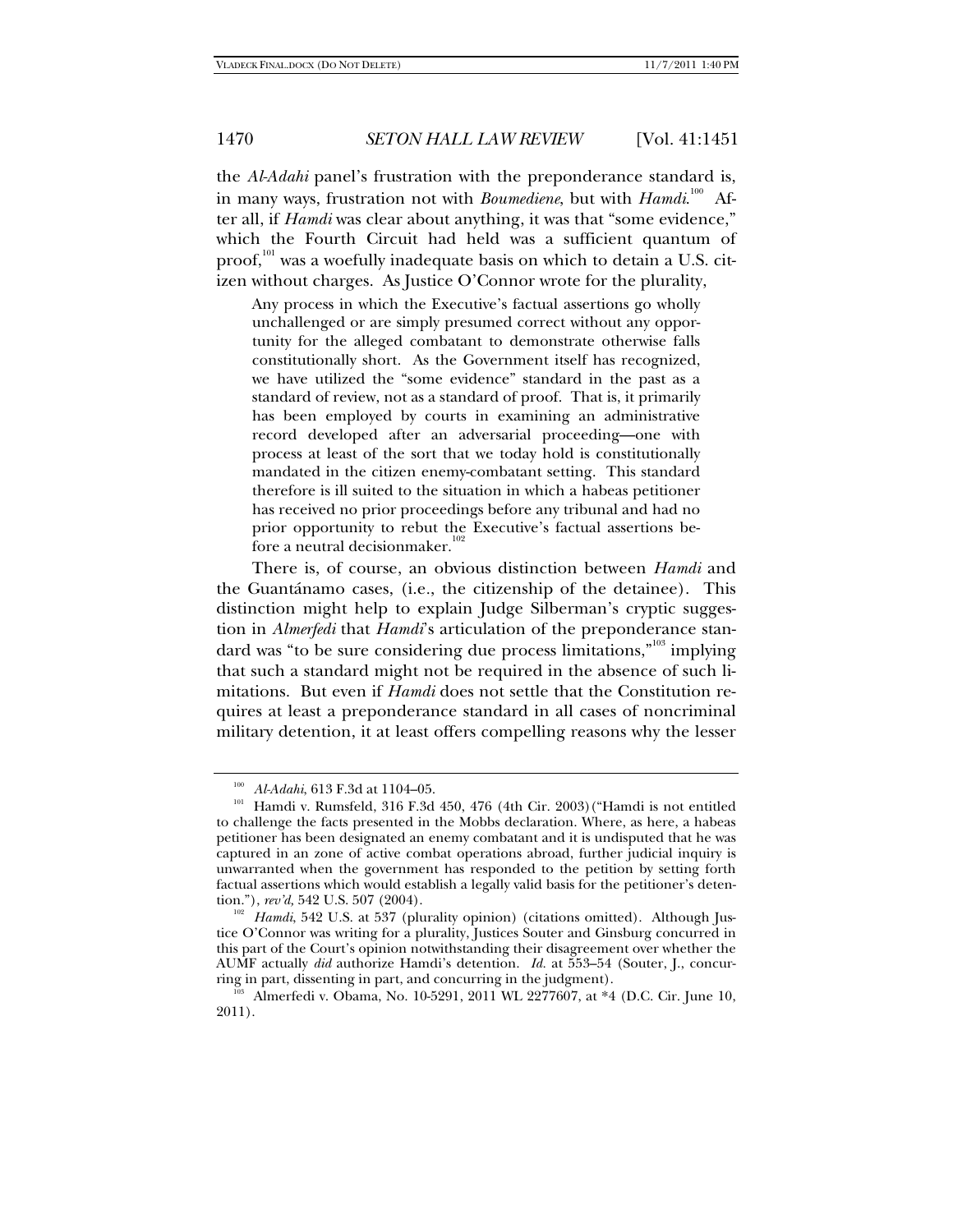standard of "some evidence" would be inadequate, whether or not the detainee is protected by the Fifth Amendment's Due Process Clause.<sup>104</sup> And yet, in its discussion of the appropriate burden of proof, *Al-Adahi* nowhere discusses, cites, or even alludes to *Hamdi*.

Reluctantly accepting preponderance as the burden of proof, *Al-Adahi* then turned to the sufficiency of the evidence, beginning by chastising the district court for its "failure to appreciate conditional probability analysis"<sup>105</sup>—that "although some events are independent (coin flips, for example), other events are dependent."<sup>106</sup> In short, the *Al-Adahi* panel castigated the district court for being far too skeptical of the government's claims in these cases and for drawing far too many inferences in favor of the detainee's view of the facts.<sup>107</sup> As with many of the Guantánamo cases, it is difficult to adequately review the court's factual analysis, since some of the key evidence is classified.<sup>108</sup> But *Al-Adahi* made explicit what the June trilogy had hinted at: from the D.C. Circuit's perspective, the government's evidence should be looked at as an aggregated whole, regardless of the unreliability of individual aspects thereof, and whether or not preponderance or "some evidence" was formally the "appropriate" standard to apply.<sup>109</sup>

Thus, most of the merits cases since *Al-Adahi* have focused on whether the district court took *Al-Adahi*'s admonitions to heart. In *Salahi v. Obama*, for example, Judge Tatel, writing for himself, Chief Judge Sentelle, and Judge Brown, vacated a grant of habeas relief and remanded for further evidence, directly invoking *Al-Adahi*'s criticisms of the district court's approach to the facts.<sup>110</sup> As Judge Tatel explained:

Merely because a particular piece of evidence is insufficient, standing alone, to prove a particular point does not mean that the evidence "may be tossed aside and the next [piece of evidence]

<sup>104</sup> *See Hamdi*, 316 F.3d 450. In that vein, consider that the Department of Defense established CSRTs at Guantánamo on July 7, 2004, just nine days after the Supreme Court decided *Hamdi*, and long before any court had suggested that non-citizens detained at Guantánamo might have the same constitutional rights as Hamdi. *But see*  Kiyemba v. Obama, 555 F.3d 1022, 1026–27 (D.C. Cir. 2009) (holding that the Guantánamo detainees are *not* protected by the Due Process Clause), *vacated*, 130 S. Ct.

<sup>&</sup>lt;sup>105</sup> *Al-Adahi*, 613 F.3d at 1105.<br><sup>106</sup> *Id.* 

 $\int_{108}^{107}$  *Id.* 

<sup>&</sup>lt;sup>108</sup> See id. at 1111; Barhoumi v. Obama, 609 F.3d 416, 428 (D.C. Cir. 2010).<br><sup>109</sup> Al-Adahi, 613 F.3d at 1111.<br><sup>110</sup> 625 F.3d 745 (D.C. Cir. 2010).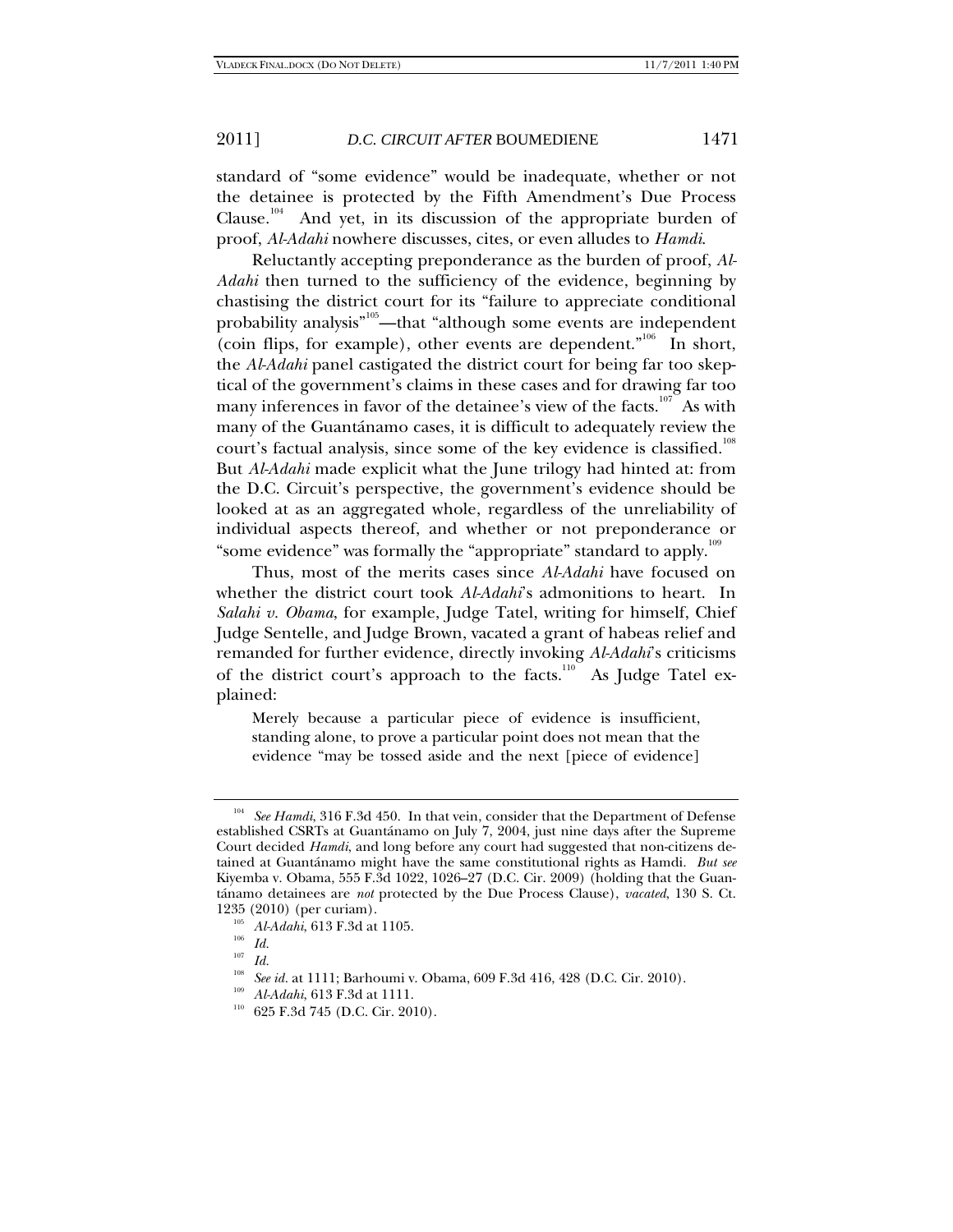may be evaluated as if the first did not exist." The evidence must be considered in its entirety in determining whether the government has satisfied its burden of proof.<sup>1</sup>

This "mosaic" theory, as it has increasingly come to be known, may well be a problematic application of the preponderance standard.<sup>112</sup> What cannot be gainsaid is that, with Judge Tatel's tempered—but important—endorsement in *Salahi*, it appears to have the backing of the entire D.C. Circuit. $113$ 

One good example of this trend is the *Hatim* case already noted above.<sup>114</sup> But taking things one step further, Judge Kavanaugh, writing for himself and Judges Garland and Griffith, reversed a grant of habeas relief in *Uthman v. Obama* and remanded with instructions to deny the petition, $115$  concluding that the evidence was clearly sufficient—even though there were strong reasons to question whether the district court had adequately represented the countervailing evidence supporting the detainee's claim.<sup>116</sup>

Perhaps the most telling reflection on *Al-Adahi*, though came in *Esmail v. Obama*, decided on April 8, 2011.<sup>117</sup> The per curiam opinion for a panel comprised of Judges Tatel, Brown, and Silberman simply applied *Al-Adahi* and the June trilogy to explain why the facts did not counsel in favor of relief.<sup>118</sup> What stands out, however, is the concurrence filed by Judge Silberman, in which he suggested that, in contrast to the occasional need in criminal cases to release defendants

<sup>&</sup>lt;sup>111</sup> *Id.* at 753 (quoting *Al-Adahi*, 613 F.3d at 1105). <sup>112</sup> The problem with the "mosaic" theory is simple to describe, but hard to prove. If there are reasons why individual pieces of evidence are insufficient to satisfy a "preponderance" standard, including a lack of reliability, those reasons do not dissipate merely because there is additional evidence that suffers from comparable reliability concerns. Thus, whereas the whole may often be greater than the sum of its parts, it may just as easily represent the aggregation of unreliable evidence, which is no more reliable taken as a whole than the individual items were taken individually. And given that reliability determinations are invariably based on classified information in these cases, the public record is a poor starting point for assessment of the

<sup>&</sup>lt;sup>113</sup> Salahi, 625 F.3d at 746.<br><sup>114</sup> See Hatim v. Gates, 632 F.3d 720 (D.C. Cir. 2011) (per curiam).<br><sup>115</sup> 637 F.3d 400 (D.C. Cir. 2011).<br><sup>115</sup> See, e.g., Dafna Linzer, *In Gitmo Opinion, Two Versions of Reality*, PROPUBL (Oct. 8, 2010, 8:34 AM), http://www.propublica.org/article/in-gitmo-opinion-twoversions-of-reality (contrasting the original opinion released by the district court in *Uthman* with an opinion released after the original was withdrawn and demonstrating

 $t_{117}$  639 F.3d 1075 (D.C. Cir. 2011) (per curiam). <sup>118</sup> *Id.* at 1076–77.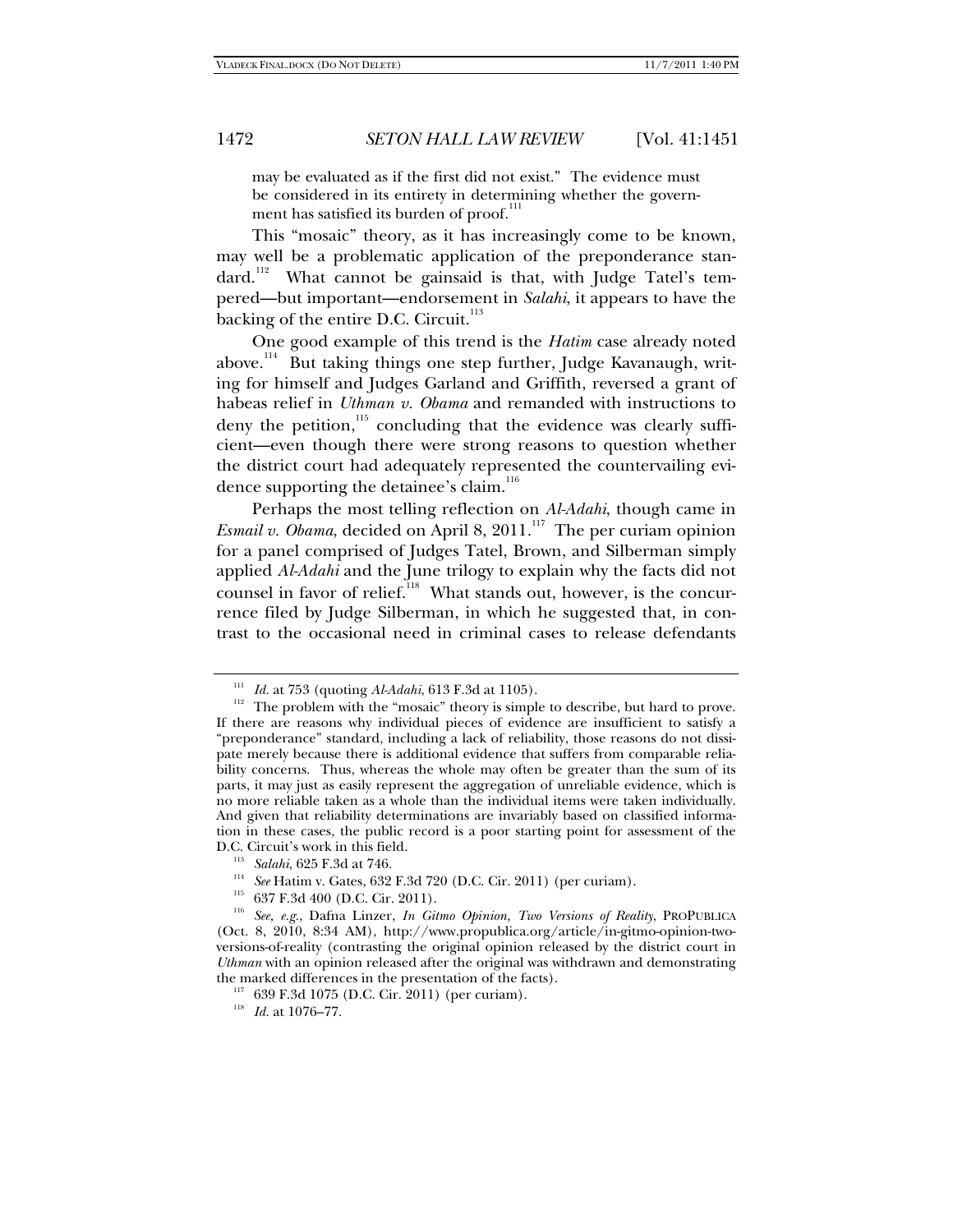the judge knows to be guilty, "candor obliges me to admit that one cannot help but be conscious of the infinitely greater downside risk to our country, and its people, of an order releasing a detainee who is likely to return to terrorism."<sup>119</sup> As he continued:

That means that there are powerful reasons for the government to rely on our opinion in *Al-Adahi v. Obama*, which persuasively explains that in a habeas corpus proceeding the preponderance of evidence standard that the government assumes binds it, is unnecessary—and moreover, unrealistic. I doubt any of my colleagues will vote to grant a petition if he or she believes that it is *somewhat likely* that the petitioner is an al Qaeda adherent or an active supporter. Unless, of course, the Supreme Court were to adopt the preponderance of the evidence standard (which it is unlikely to do—taking a case might obligate it to assume direct responsibility for the consequences of *Boumediene v. Bush*). But I, like my colleagues, certainly would release a petitioner against whom the government could not muster even "some evidence."<sup>12</sup>

Judge Silberman's statement is remarkable on several levels. First, one might fairly read it as suggesting that he—and at least some of his colleagues—are in fact reviewing the government's case only for "some evidence," rather than the "more evidence than not" requirement of the preponderance standard.<sup>121</sup> Although the review conducted by the judges in *Al-Adahi* and its progeny may already have implied as much, it seems something else altogether for a judge to give voice to such a reality. And, as noted above, the Supreme Court itself has provided strong reasons to doubt the sufficiency of "some evidence" in this context, whether a higher burden is constitutionally required or not. $122$ 

More fundamentally, though, Judge Silberman's concurrence (which goes on to describe the post-*Boumediene* litigation as a "charade prompted by the Supreme Court's defiant—if only theoretical assertion of judicial supremacy"123 in *Boumediene*) reveals deep-seated opposition both to *Boumediene* itself and to the litigation it spawned.<sup>124</sup>

<sup>&</sup>lt;sup>119</sup> *Id.* at 1077 (Silberman, J., concurring).<br><sup>120</sup> *Id.* (emphasis added) (citations omitted).<br><sup>121</sup> *Id.* at 1078.<br><sup>122</sup> *See supra* note 102 and accompanying text.<br><sup>123</sup> *Esmail*, 639 F.3d at 1078 (Silberman, J., co *Bihani*, in which she asked rhetorically "whether a court-driven process is best suited to protecting both the rights of petitioners and the safety of our nation." Al-Bihani v. Obama, 590 F.3d 866, 881 (D.C. Cir. 2010) (Brown, J., concurring), *cert. denied*, 131 S. Ct. 1814 (2011).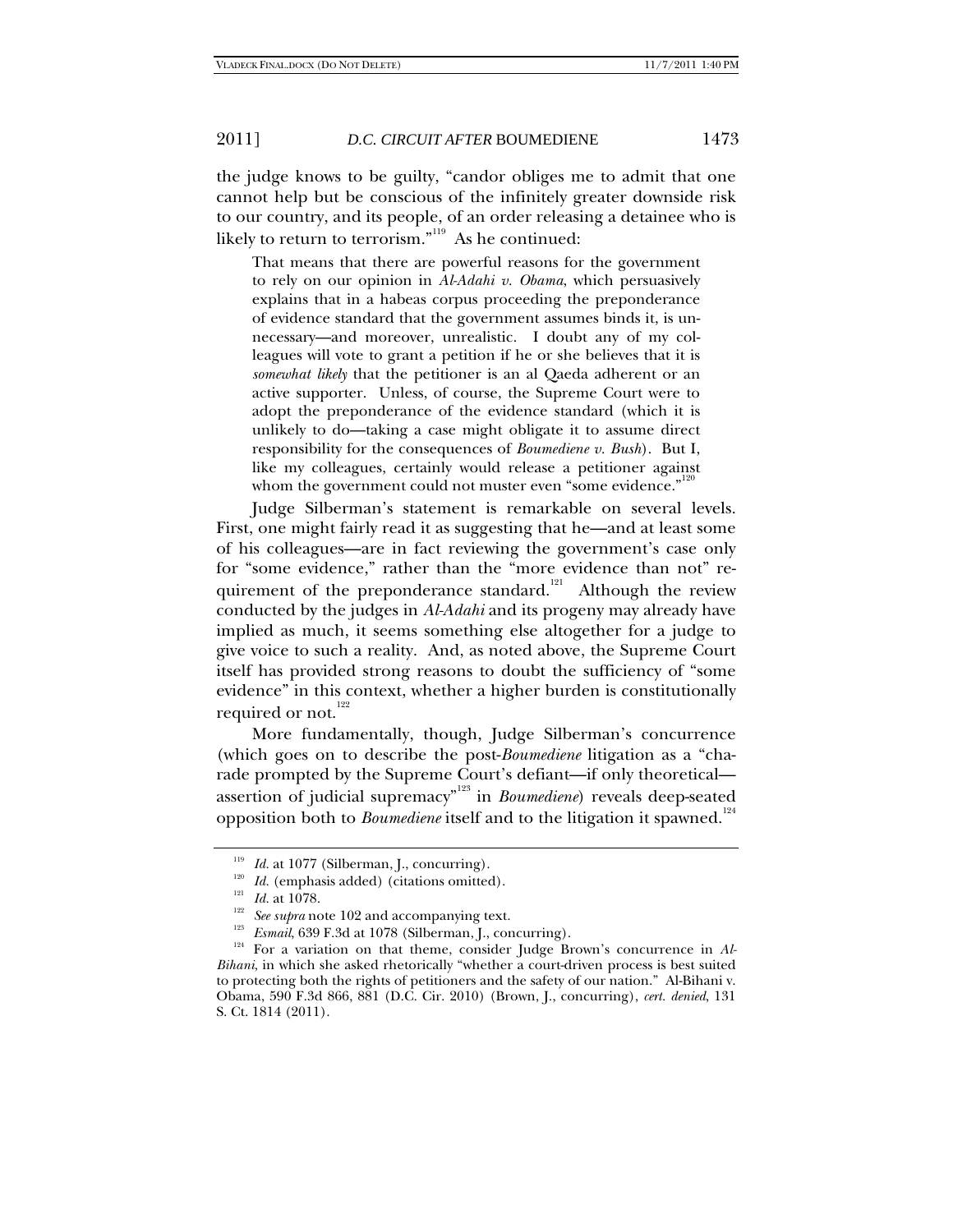Perhaps more so than any single analytical tension between the D.C. Circuit and the Supreme Court, such a frank concession gives the most substance to the charge that some of the D.C. Circuit's judges are subverting or otherwise vitiating the effect of the Supreme Court's 2008 decision. After all, once the *Boumediene* Court held that the Suspension Clause "has full effect" at Guantánamo, the remainder of its opinion was devoted to explaining why the CSRT process was procedurally inadequate as a substitute for habeas corpus.<sup>125</sup> It may be a bit of a stretch to compare the scope of post-*Boumediene* habeas to the review that the D.C. Circuit was empowered to conduct under the DTA, but whether or not the comparison is apt, the point remains that the D.C. Circuit's post-*Boumediene* jurisprudence yields a landscape in which petitioners have limited prospects for success on the merits. And if Judge Silberman is correct, only in cases in which there is virtually no evidence against the detainee, or at least no remotely credible evidence, would the D.C. Circuit's jurisprudence clearly provide that the petitioner is likely to prevail.<sup>126</sup> Presumably, the government would not even defend such cases—or, at the very least, would not appeal an adverse decision by the district court (as it has not with regard to twenty-nine of the thirty-eight detainees for whom the district court granted habeas relief).<sup>127</sup>

To be clear, this is not an indictment of the D.C. Circuit writ large. As noted above, the only judges who have openly criticized the preponderance standard in this manner are Judges Randolph and Silberman.<sup>128</sup> Other than citing *Al-Bihani*'s reservation of whether the Constitution *requires* preponderance as a minimum burden of proof, the rest of the D.C. Circuit has—with the government's encourage-

<sup>&</sup>lt;sup>125</sup> Boumediene v. Bush, 553 U.S. 723, 771 (2008).<br><sup>126</sup> Thus, in *Almerfedi v. Obama*, Judge Silberman reversed a grant of habeas relief at least in part based on his conclusion that the district court committed "clear error" in concluding that another Guantánamo detainee's statements were unreliable "jail-<br>house gossip." No. 10-5291, 2011 WL 2277607, at \*5 (D.C. Cir. June 10, 2011).

<sup>&</sup>lt;sup>127</sup> The twenty-nine grants came in nine decisions. *See* Abdah (Odaini) v. Obama, 717 F. Supp. 2d 21 (D.D.C. 2010); Al Rabiah v. United States, 658 F. Supp. 2d 11 (D.D.C. 2009); Al Halmandy v. Obama, No. 05-2385 (D.D.C. July 30, 2009); Al Mutairi v. United States, 644 F. Supp. 2d 78 (D.D.C. 2009); Al Ginco v. Obama, 626 F. Supp. 2d 123 (D.D.C. 2009); Ali Ahmed v. Obama, 613 F. Supp. 2d 51 (D.D.C. 2009); Gharani v Bush, 593 F. Supp. 2d 144 (D.D.C. 2009); Boumediene v. Bush, 579 F. Supp. 2d 191 (D.D.C. 2008) (ordering release of five detainees); *In re* Guantanamo Detainee Litig., 581 F.3d 33 (D.D.C. 2008) (ordering release of seventeen detainees). The government also dropped its appeals of two habeas grants while the appeals were pending. *See* Mohammed v. Obama, No. 05-5224 (D.C. Cir. Jan. 11, 2011) (mem.); Basardh v. Gates, No. 09-5200 (D.C. Cir. Dec. 14, 2010) (mem.). 128 *See supra* notes 95–101, 118–21 and accompanying text.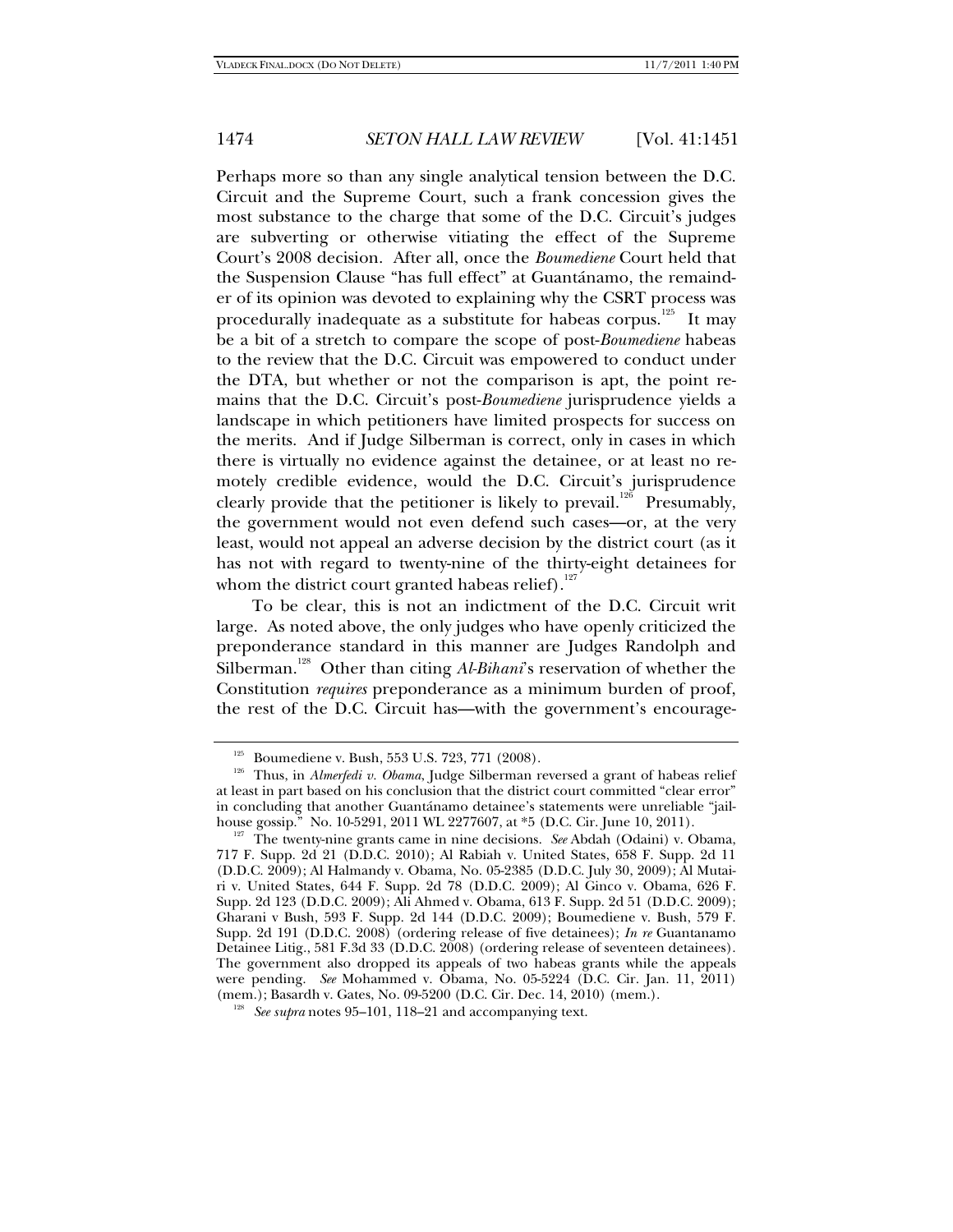ment—applied the preponderance standard without comment, and has effectively endorsed Judge Randolph's "mosaic" approach articulated in *Al-Adahi*. 129

As for Judges Randolph and Silberman's position, it also bears noting that the Justices may well be acquiescing. Thus, the Supreme Court denied certiorari in *Al-Adahi*,<sup>130</sup> *Al-Bihani*,<sup>131</sup> *Al Odah*,<sup>132</sup> and *Awad*, 133 and each time without a registered dissent or a comment (other than to note Justice Kagan's recusals in *Al-Adahi* and *Al-Bihani*). Indeed, because Justice Kagan was *not* recused in *Al Odah* and *Awad*, those denials cannot be explained simply as an attempt to avoid the four-four split on the merits that may otherwise have resulted.<sup>134</sup> Instead, these cases either suggest that there are not five Justices who disagree with the outcomes, or that the Court is suffering from a form of what Linda Greenhouse described as "Gitmo fatigue."<sup>135</sup> Either way, the effect, at least with respect to the procedural and evidentiary issues discussed above, is to give the D.C. Circuit the last—rather skeptical—word. Certainly, the denials of certiorari hardly pass for proof of the Supreme Court's *approval* of Judges Randolph and Silberman's approach in this field. But given that no other court is in a position to disagree with the D.C. Circuit on these issues, $136$  these denials are at least a tacit acquiescence in the status

<sup>&</sup>lt;sup>129</sup> See supra note 112 and accompanying text.<br>
<sup>130</sup> Al-Adahi v. Obama, 131 S. Ct. 1001 (2011) (mem.).<br>
<sup>131</sup> Al-Bihani v. Obama, 131 S. Ct. 1814 (2011) (mem.).<br>
<sup>132</sup> Al Odah v. United States, 131 S. Ct. 1812 (2011) (m *es*, PRAWFSBLAWG (Jan. 12, 2011, 6:22 PM), http://prawfsblawg.blogs.com/prawfsblawg/2011/01/on-counting-to-five-without-

<sup>&</sup>lt;sup>135</sup> Linda Greenhouse, *Gitmo Fatigue at the Supreme Court*, N.Y. TIMES OPINIONATOR (Apr. 6, 2011, 8:45 PM), http://opinionator.blogs.nytimes.com/2011/04/06/gitmofatigue-at-the-supreme-court. 136 Curiously, in *Al-Bihani*, Judge Brown invoked the exclusivity of the D.C. courts'

jurisdiction as a *shortcoming* of the post-*Boumediene* process, since there would not be "a significant number of cases brought before a large set of courts." Al-Bihani v. Obama, 590 F.3d 866, 881 (D.C. Cir. 2010) (Brown, J., concurring), *cert. denied*, 131 S. Ct. 1814 (2011). Nevertheless, I think it is safe to conclude that her point was less that there *should* be additional courts with the power to hear these cases than that the whole post-*Boumediene* project is unwise.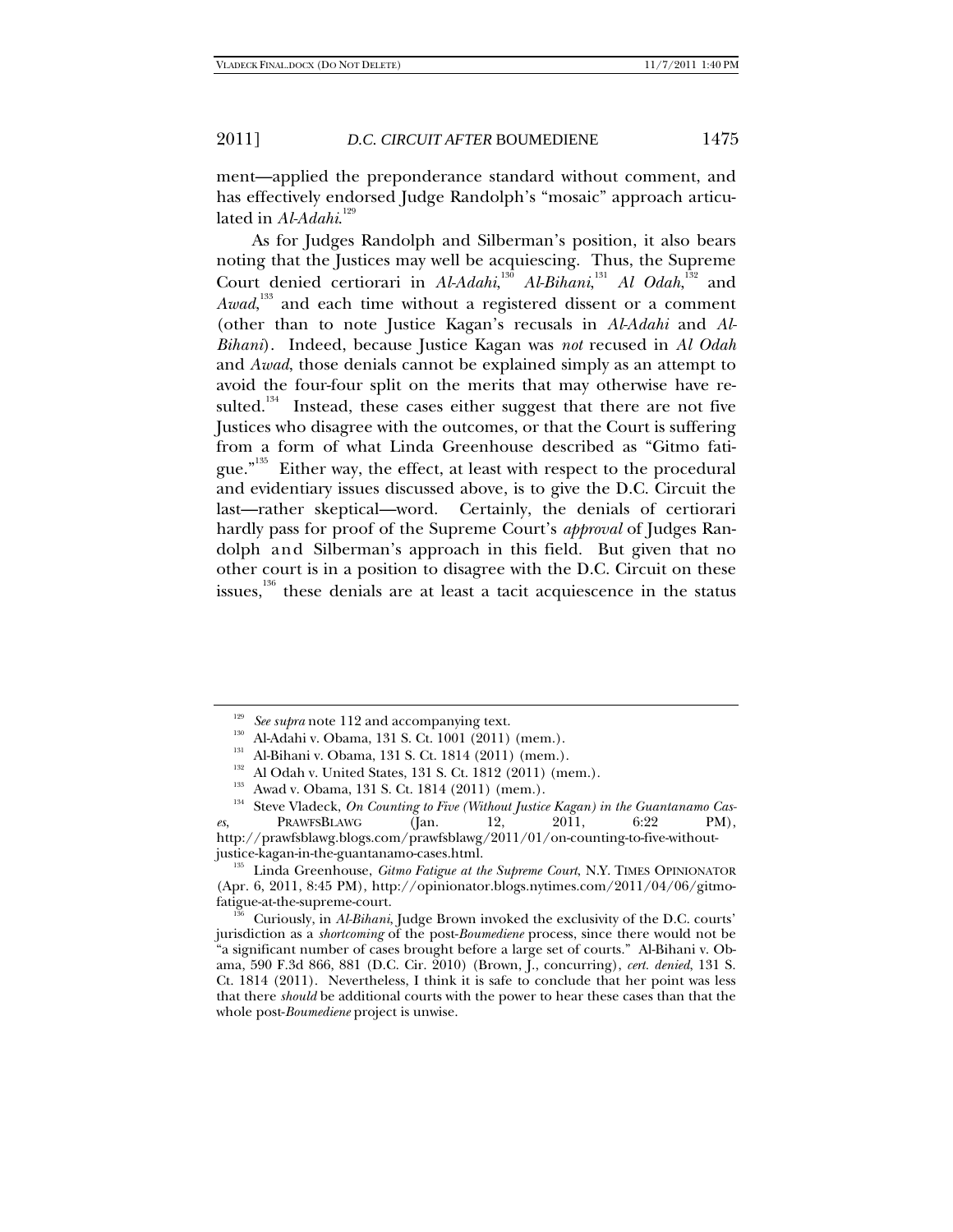quo,137 until and unless, as in *Al-Bihani*, the rest of the D.C. Circuit is motivated to respond.

### III. REMEDIES

Perhaps the greatest public outcry concerning the D.C. Circuit's post-*Boumediene* jurisprudence, though, has come in the context of remedies for those detainees who have been cleared (whether by the executive branch or a federal court) for release.<sup>138</sup> Indeed, in *Boumediene* itself, one of the signal defects in the CSRT process that led Justice Kennedy to conclude that it was an inadequate substitute for habeas corpus was the inability of the CSRT or the D.C. Circuit on appeal to effectuate a prevailing detainee's release.<sup>139</sup> If critics of the D.C. Circuit's jurisprudence in this area are any guide, however, habeas might not be any more effective.

At the heart of the D.C. Circuit's jurisprudence concerning remedies for those detainees cleared for release are two cases, both of which involved Uighurs—ethnically Turkic Chinese Muslims detained at Guantánamo who could not be returned to China.<sup>140</sup> In the D.C. Circuit's only merits decision in a CSRT appeal, Judge Garland, writing eight days after *Boumediene* (and joined by Chief Judge Sentelle and Judge Griffith), held that the government no longer had the authority to detain the Uighurs, and ordered their release "without prejudice to [their] right to seek release immediately through a writ of habeas corpus in the district court, pursuant to the Supreme Court's decision in *Boumediene*."<sup>141</sup>

Following that suggestion, the Uighurs sought habeas relief.<sup>142</sup> The question that was thus raised in *Kiyemba I* was whether the detainees had a right to be released into the United States if there was no other country to which they could be sent.<sup>143</sup> Although the district court initially answered that question in the affirmative.<sup>144</sup> the D.C.

<sup>137</sup> *See* Lyle Denniston, *D.C. Circuit in Control on Detainees*, SCOTUSBLOG (Apr. 4, 2011, 9:36 AM), http://www.scotusblog.com/2011/04/dc-circuit-in-control-ondetainees.<br>
<sup>138</sup> *See supra* note 127 and accompanying text.<br>
<sup>139</sup> Boumediene v. Bush, 553 U.S. 723, 787–88 (2008).<br>
<sup>140</sup> *See infra* note 143 and accompanying text.<br>
<sup>141</sup> *Int* art 858.<br>
<sup>142</sup> *Id.* at 858.<br>
<sup>142</sup> 55

*nom. Kiyemba I*, 555 F.3d 1022, *vacated*, 130 S. Ct. 1235 (2010) (per curiam).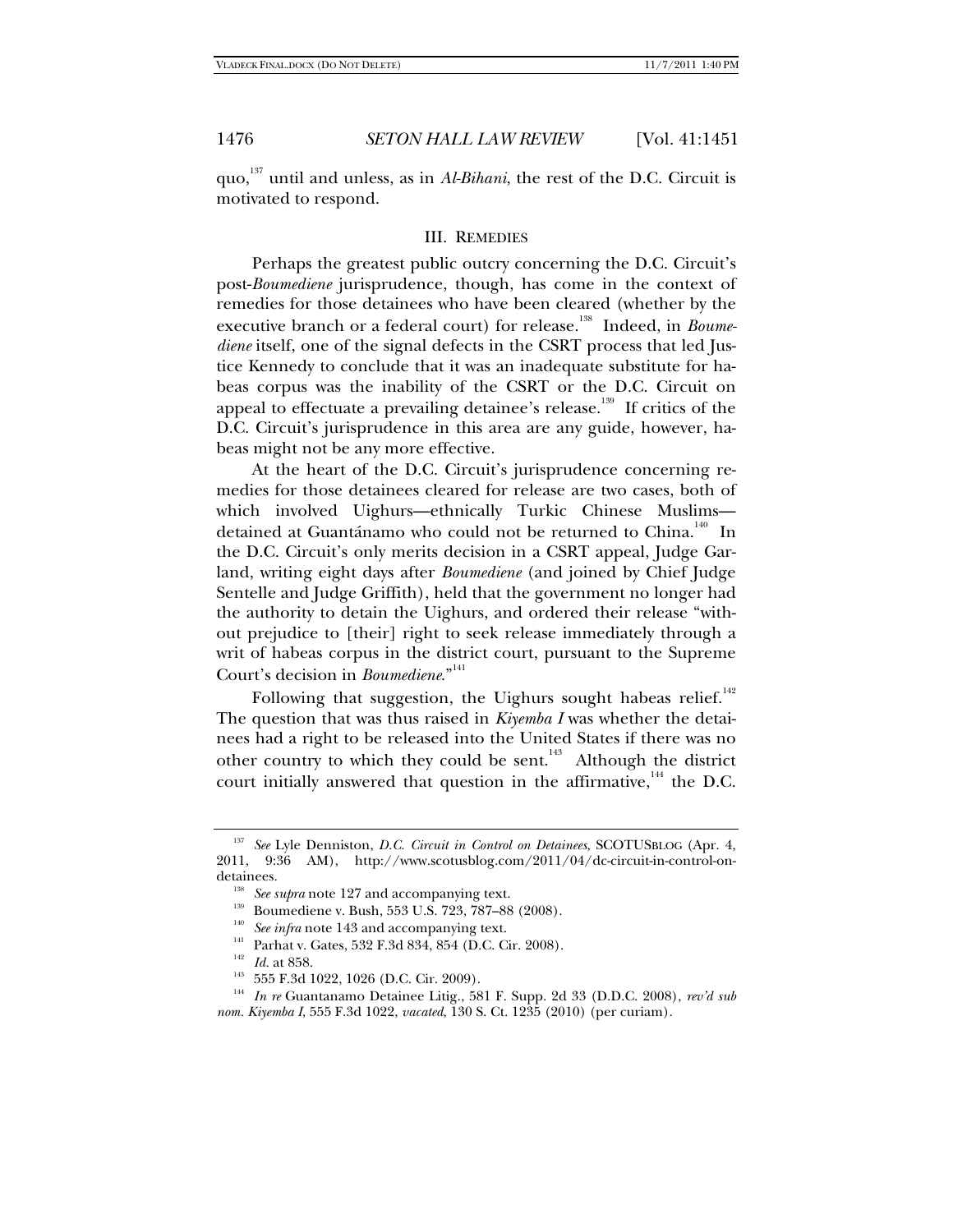Circuit, in a harshly-worded opinion by Judge Randolph (joined by Judge Henderson, and with a partial concurrence by Judge Rogers), reversed.<sup>145</sup>

Specifically, Judge Randolph's analysis hinged on two distinct but related conclusions. First, the federal courts in general lack the power to order the political branches to admit non-citizens into the territorial United States.<sup>146</sup> And second, to whatever extent the Due Process Clause of the Fifth Amendment might otherwise bar the potentially indefinite detention that could result, it did not apply to non-citizens detained at Guantánamo, and therefore provided no basis for a right to release into the United States. $147$ 

I have written elsewhere in some detail about Judge Randolph's analysis, especially his rather crabbed understanding of the remedial powers of the habeas court.<sup>148</sup> What is telling for present purposes about *Kiyemba I* is not the court's debatable reliance on the Supreme Court's 1950s-era immigration jurisprudence,<sup>149</sup> but rather its due process analysis. In particular, Judge Randolph explained that "[d]ecisions of the Supreme Court and of this court—decisions the district court did not acknowledge—hold that the due process clause does not apply to aliens without property or presence in the sovereign territory of the United States.<sup> $150$ </sup> What is striking about this passage is that, even as the opinion criticized the district court for failing to take heed of certain precedents, Judge Randolph himself failed to pay any attention to *Boumediene*, which, though not about the Due Process Clause, may well recalibrate the Court's approach to whether *all* individual constitutional rights apply extraterritorially, including whether the Guantánamo detainees are entitled to due process protections.<sup>151</sup> Thus, *Kiyemba I* reached its due process hold-

(1950)). 150 *Id.* at 1026. 151 *See e.g.*, Gerald L. Neuman, *The Extraterritorial Constitution After* Boumediene v. Bush, 82 S. CAL. L. REV. 259 (2009).

<sup>145</sup> *Kiyemba I*, 555 F.3d 1022. 146 *Id.* at 1027–29. 147 *Id.* at 1026–27. 148 *See* Stephen I. Vladeck, *The New Habeas Revisionism*, 124 HARV. L. REV. 941, 971– 72 (2011) (reviewing PAUL D. HALLIDAY, HABEAS CORPUS: FROM ENGLAND TO EMPIRE (2010)). 149 *Kiyemba I*, 555 F.3d at 1027–28 (citing Shaughnessy v. United States *ex rel.* Me-

zei, 345 U.S. 206 (1953); United States *ex rel.* Knauff v. Shaughnessy, 338 U.S. 537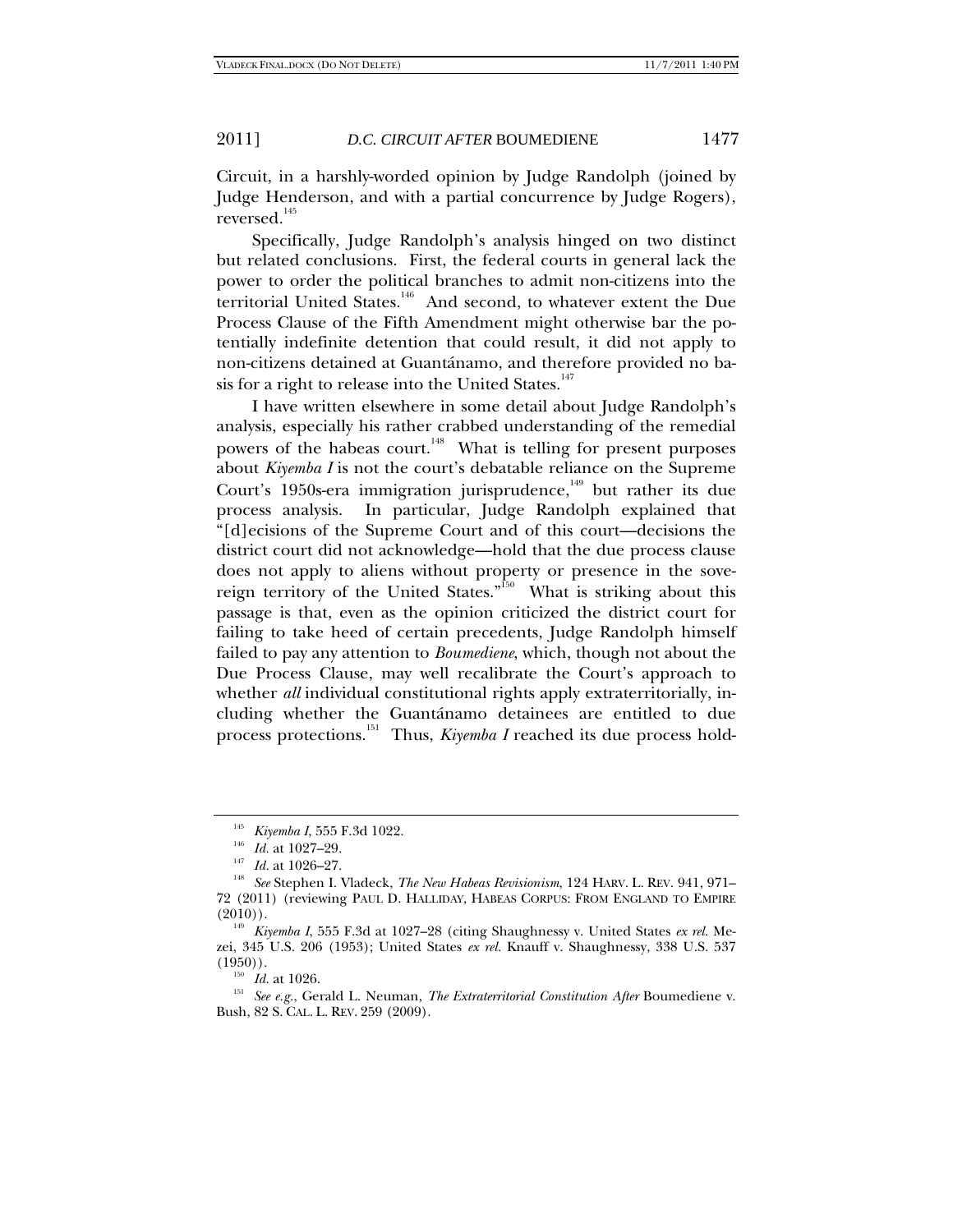ing by effectively ignoring *Boumediene*, and by relying on prior decisions each of which *Boumediene* may have called into question.<sup>152</sup>

The Supreme Court granted certiorari in *Kiyemba I* and vacated and remanded in light of a suggestion by the Obama administration that the detainees *had* received a resettlement offer, which might thereby moot the controversy.<sup>153</sup> On remand, the D.C. Circuit, in a per curiam opinion that was almost certainly written by Judge Randolph, effectively reinstated its original opinion, concluding that "[t]he posture of the case now is not materially different than it was when the case was first before us."<sup>154</sup> The second time around, the Supreme Court—with Justice Kagan recused—denied certiorari.<sup>155</sup> Writing for himself and Justices Kennedy, Ginsburg, and Sotomayor, Justice Breyer concurred in the denial of certiorari, explaining that "[u]nder present circumstances, I see no Government-imposed obstacle to petitioners' timely release and appropriate resettlement."<sup>156</sup> The necessary assumption undergirding this statement is that a bona fide resettlement offer to *any* third-party country, or at least one in which the detainee does not fear abuse, is the only "release" that *Boumediene* requires. Even if that is true, that leaves open the question of the appropriate remedy in a case "where no other remedy is available."<sup>157</sup>

In contrast to the unique nature of the issue in *Kiyemba I*, the D.C. Circuit's decision in *Kiyemba v. Obama* (*Kiyemba II*) 158 is far more significant in its sweep, especially in light of subsequent developments. There, the question before the court was whether the federal courts have the power to require notice and a hearing before the government seeks to transfer a detainee to a third-party country.<sup>159</sup> In effect, the detainees claimed that they should have an opportunity to contest such a transfer on the ground that they might be mistreated or simply subjected to proxy detention on behalf of the U.S. govern-

<sup>152</sup> *See Kiyemba I*, 555 F.3d at 1027–28 (citing *Mezei*, 345 U.S. 206; *Knauff*, 338 U.S.

<sup>537). 153</sup> Kiyemba v. Obama, 130 S. Ct. 1235 (2010) (per curiam). 154 Kiyemba v. Obama (*Kiyemba III*), 605 F.3d 1046, 1047 (D.C. Cir. 2010) (per cu-

<sup>&</sup>lt;sup>155</sup> Kiyemba, 131 S. Ct. at 1631 (Breyer, J., respecting the denial of certiorari).<br><sup>156</sup> Kiyemba v. Obama, 130 S. Ct. 1235 (per curiam).<br><sup>157</sup> Kiyemba, 131 S. Ct. at 1631 (Breyer, J., respecting the denial of certiorari)(noting that this question had been the basis for the original grant of certiorari in  $Kiyemba\ I$ ).

<sup>&</sup>lt;sup>158</sup> 561 F.3d 509 (D.C. Cir. 2009), *cert. denied*, 130 S. Ct. 1880 (2010).<br><sup>159</sup> Id. at 511.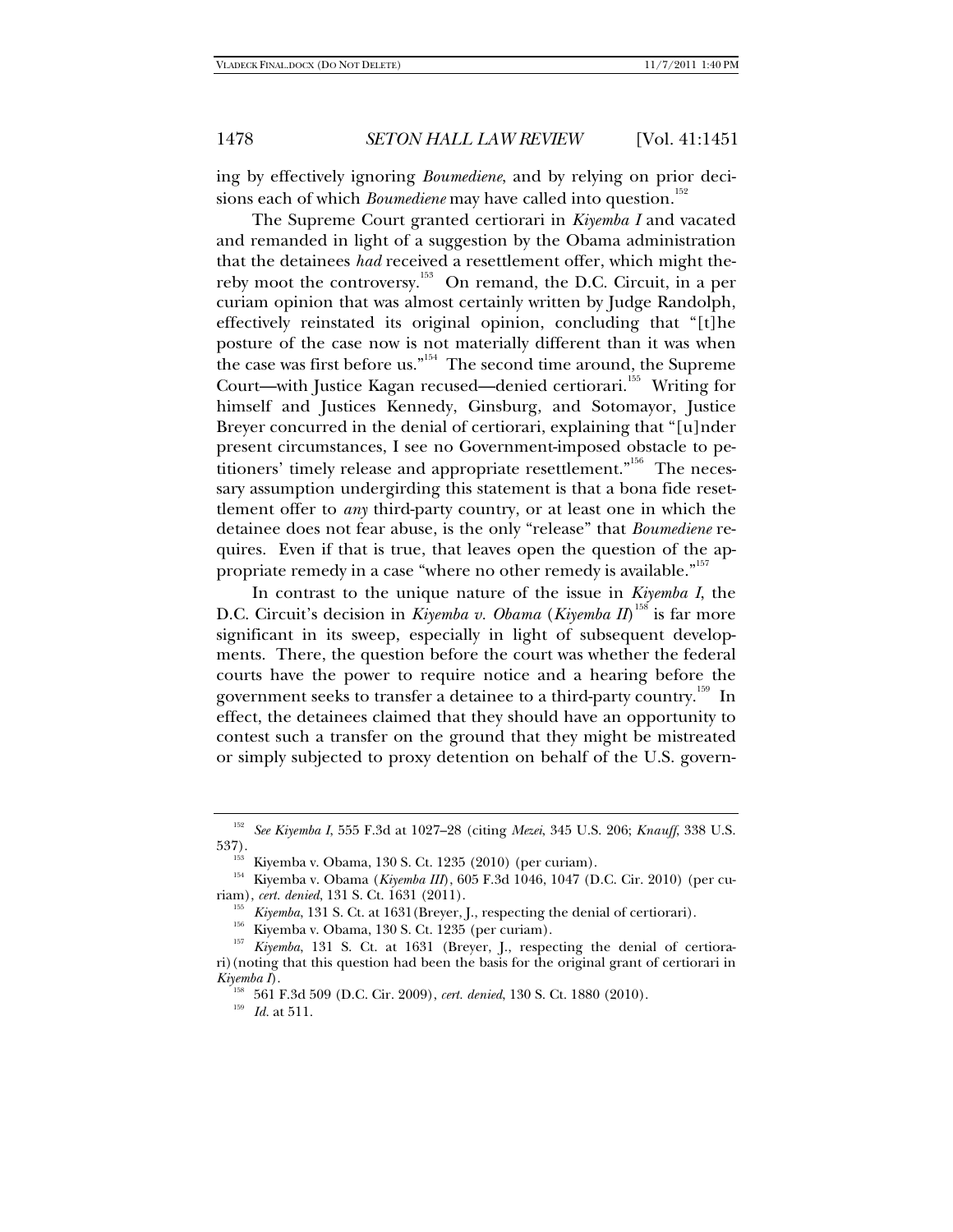ment once they are transferred to that third-party country.<sup>160</sup> Joined by Judge Kavanaugh, Judge Ginsburg rejected that view, reading the Supreme Court's 2008 decision in *Munaf v. Geren*<sup>161</sup> as standing for the proposition that, so long as the government avers that it does not transfer to torture, there is nothing for a federal habeas court to review on the merits, and, as such, no need for notice or a hearing prior to the detainee's removal.<sup>162</sup> As he explained:

The Supreme Court's ruling in *Munaf* precludes the district court from barring the transfer of a Guantanamo detainee on the ground that he is likely to be tortured or subject to further prosecution or detention in the recipient country. The Government has declared its policy not to transfer a detainee to a country that likely will torture him, and the district court may not second-guess the Government's assessment of that likelihood.<sup>1</sup>

Judge Kavanaugh concurred separately,  $164$  largely in response to Judge Griffith's dissent—which argued both that the Suspension Clause unquestionably protected a detainee's ability to object to his transfer or removal to another country in appropriate cases, and that the majority's conclusion to the contrary was based on several fundamental misreadings of *Munaf*, which raised far more specific facts.<sup>165</sup> As I have suggested in some detail elsewhere, there is much to commend Judge Griffith's analysis on both points.<sup>166</sup> In particular,

Unlike in *Munaf*, where the detainees [who were being held *in*  Iraq] specifically sought to block their transfer to Iraqi custody on the merits, the petitioners in *Kiyemba II* sought an injunction only requiring notice and a hearing prior to their transfer to any country, to allow them to litigate the merits. Nevertheless, the D.C.

 $\frac{160}{161}$  *Id.* 

<sup>&</sup>lt;sup>161</sup> 553 U.S. 674 (2008).<br><sup>162</sup> Tellingly, Judge Ginsburg specifically declined to rest on *Kiyemba I*'s holding that the detainees lack due process rights, even though that would have bolstered his analysis. Instead, the *Kiyemba II* panel concluded that

<sup>[</sup>e]ven assuming that the Guantanamo detainees, like the U.S. citizens in *Munaf*, possess constitutionally based due process rights with respect to transfers and that the *Mathews*/*Hamdi* balancing test applies, *Munaf* and other precedents preclude judicial second-guessing of the Executive's considered judgment that a transfer is unlikely to result in torture.

*Kiyemba II*, 561 F.3d at 518 n.4.<br><sup>163</sup> *Id.* at 516.<br><sup>164</sup> *Id.* at 516–22 (Kavanaugh, J., concurring).<br><sup>165</sup> *Id.* at 522–26 (Griffith, J., concurring in the judgment in part and dissenting in part). 166 Vladeck, *supra* note 148, at 973–76.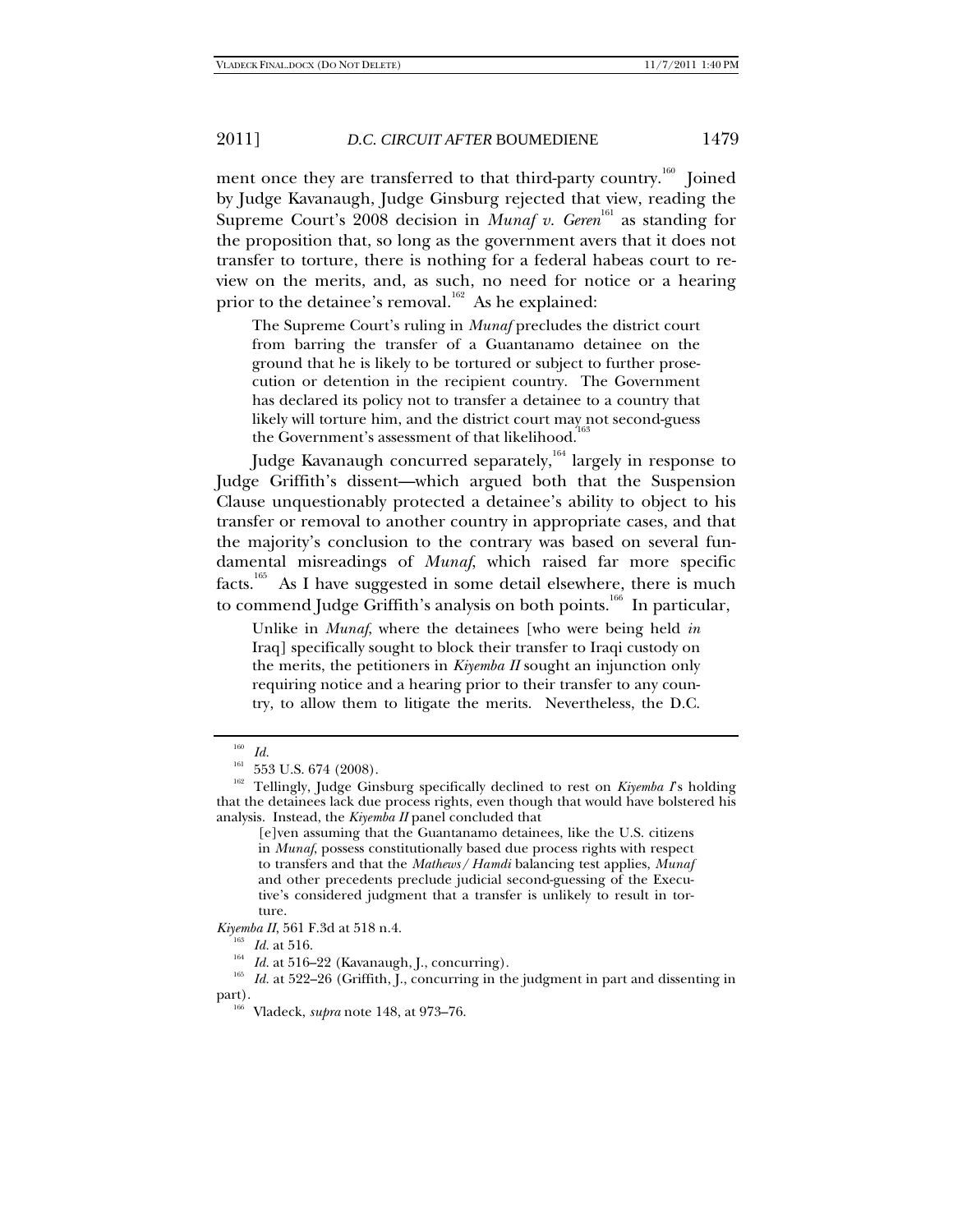Circuit majority concluded that "[u]nder *Munaf* . . . the district court may not question the Government's determination that a potential recipient country is not likely to torture a detainee." And although Judge Ginsburg's opinion appeared to rest on the merits, rather than on the district court's jurisdiction, that distinction effectively collapses in the face of the government's blanket assertion that it does not ever transfer or otherwise repatriate detainees to countries in which they are "more likely than not" to be tortured.<sup>1</sup>

In effect, then, *Kiyemba II* turns the Supreme Court's extraditioncentric analysis in *Munaf* into a categorical bar on review of *any* transfer claim, including cases in which the detainee will face no criminal charges in the receiving country. And even *Munaf* reserved the possibility of judicial review in a case where the detainee could prove that the government's assertions about conditions in the receiving country were incorrect.<sup>168</sup> Thus, it is not that *Kiyemba II* is inconsistent with, or a subversion of, the Supreme Court's jurisprudence in any of the terrorism cases. If anything, *Kiyemba II* is a wholly unwarranted (and constitutionally problematic) *expansion* of the Court's jurisprudence—*Munaf*, in particular.<sup>169</sup>

To that end, although the Supreme Court denied certiorari in *Kiyemba*  $II$ *,*  $II$ <sup>170</sup> detainees have continued to attempt to challenge its reasoning within the D.C. Circuit. In *Mohammed v. Obama*, for example, an Algerian detainee claimed that *Kiyemba II* should not apply in his case because he feared mistreatment at the hands of a non-state actor, a possibility not covered by the State Department's general averments with respect to the country conditions in Algeria.<sup>171</sup> Judges Griffith and Kavanaugh rejected that distinction, even though Judge Tatel, in dissent, thought it to be potentially dispositive.<sup>172</sup> And Jus-

<sup>&</sup>lt;sup>167</sup> Id. at 974 (second alteration in original) (footnotes omitted).<br><sup>168</sup> Munaf v. Geren, 553 U.S. 674, 703 & n.6 (2008); *see also id.* at 706–07 (Souter, J., concurring) (noting the limits of the Court's holding and the eight distinct factual

<sup>&</sup>lt;sup>169</sup> For an important counterexample, consider the Third Circuit's decision in *Khouzam v. Attorney General*, which held that it violated due process to deny to a noncitizen facing removal a meaningful opportunity to contest diplomatic assurances

 $t^{170}$  Kiyemba v. Obama, 130 S. Ct. 1880 (2010) (mem.). <br><sup>171</sup> Mohammed v. Obama, No. 10-5218, 2010 U.S. App. LEXIS 16023 (D.C. Cir.

July 8, 2010) (mem.). 172 *Id.* at \*6 (Tatel, J., concurring in part and dissenting in part) ("[W]hile I agree with my colleagues that *Kiyemba II* compels us to reverse the district court with respect to Mohammed's allegations of torture by the Algerian government and the court's intention to interrogate Ambassador Fried, I would remand to allow the gov-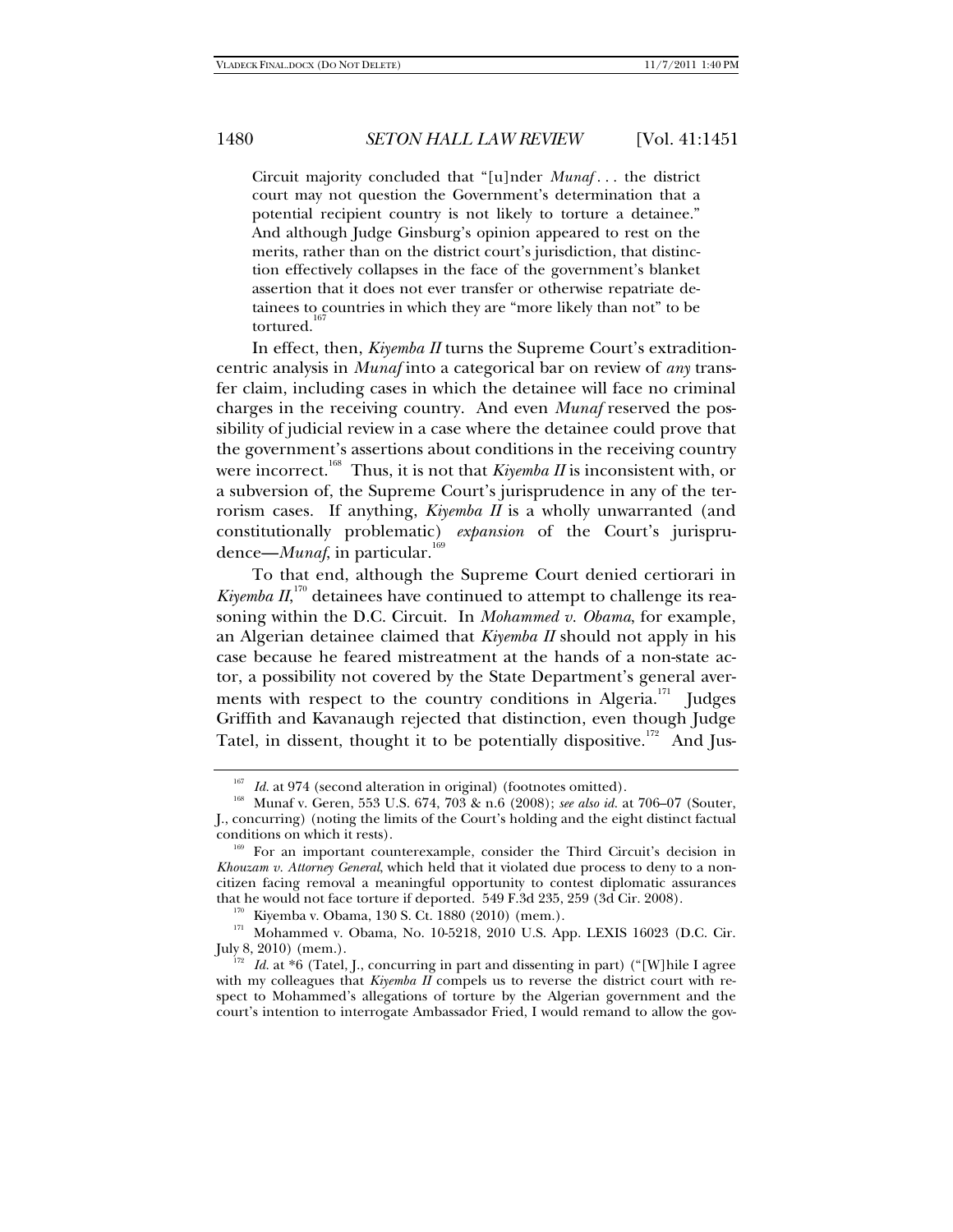tice Ginsburg, joined by Justices Breyer and Sotomayor, dissented from the Court's denial of a stay in Mohammed's case, suggesting that she "would grant the stay to afford the Court time to consider, in the ordinary course, important questions raised in this case and not resolved in *Munaf v. Geren*."173 Nevertheless, Mohammed was involuntarily repatriated to Algeria.<sup>174</sup>

And in *Abdah v. Obama*, the petitioner sought to have his case heard en banc as an initial matter, in an attempt to have the entire D.C. Circuit reconsider *Kiyemba II*.<sup>175</sup> That maneuver failed, though, as the D.C. Circuit voted six-three not to hear the case en banc, with Judge Griffith, joined by Judges Rogers and Tatel, dissenting.<sup>176</sup> For the time being, then, it seems as if *Kiyemba II*—and its troubling misreading of *Munaf*—will remain settled precedent,<sup>177</sup> so much so that citations thereto can now be found in ordinary immigration and extradition cases.<sup>178</sup>

The real damage wrought by *Kiyemba II*, though, is best understood in light of a subsequent decision by the same three judges: *Omar v. McHugh*.<sup>179</sup> *Omar* (in which the detainee was one of the petitioners in *Munaf*) raised the constitutional question that *Munaf* and *Kiyemba II* had both left open: whether the Suspension Clause protected a detainee's right to claim that his transfer from the United States to foreign custody violated the U.N. Convention Against Torture, and, as such, the federal statute implementing that treaty, the Foreign Affairs Reform and Restructuring Act of 1998 (FARRA).<sup>180</sup> Although the is-

dissents, in another case seeking to overturn *Kiyemba II*).<br><sup>178</sup> See, e.g., Trinidad y Garcia v. Benov, 395 F. App'x 329 (9th Cir. 2010); *In re* Extradition of Zhenly Ye Gon, 613 F. Supp. 2d 92 (D.D.C. 2009).

 $E_{179}$  646 F.3d 13 (D.C. Cir. 2011).  $E_{80}$  Pub. L. No. 105-277, div. G, 112 Stat. 2681, 2681–761. FARRA implements Article 3 of the U.N. Convention Against Torture, under which "[n]o State Party shall

ernment an opportunity to submit supplemental declarations as to whether, in deciding it was safe to send Mohammed to Algeria, it considered potential threats posed by non-governmental entities.")*.*

 $173$  Mohammed v. Obama, 131 S. Ct. 32 (2010) (Ginsburg, J., dissenting from the denial of stay) (citation omitted).

<sup>&</sup>lt;sup>174</sup> Mohammed v. Obama, 131 S. Ct. 2091 (2011).<br><sup>175</sup> Abdah v. Obama, 630 F.3d 1047 (D.C. Cir. 2011) (mem.).<br><sup>176</sup> Id. at 1054 (Griffith, J., dissenting from the denial of initial en banc hearing) ("The question we face today is whether Guantanamo detainees are entitled to notice of a transfer beyond the reach of the writ. If it seems odd that detainees in the War on Terror should enjoy such a right, they do so only because *Boumediene* extended habeas corpus to Guantanamo. We are bound to accept the consequences of that decision."). 177 *See, e.g.*, Khadr v. Obama, 131 S. Ct. 2900 (2011) (denying certiorari, over two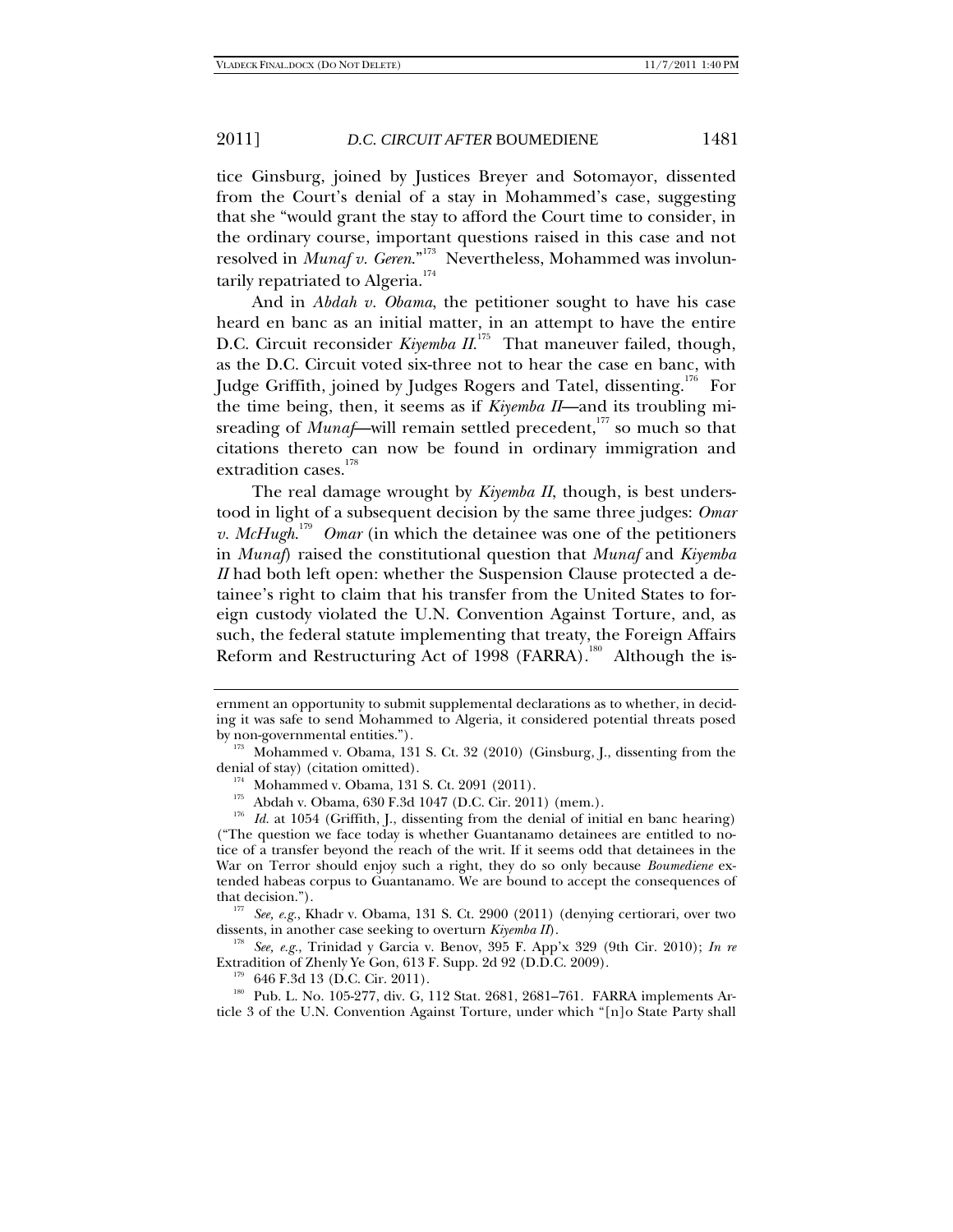sue had been raised in both *Munaf* and *Kiyemba II*, neither the Supreme Court nor the *Kiyemba II* panel had reached it. In *Omar*, then, the D.C. Circuit finally had to consider whether the REAL ID Act of 2005, which takes away habeas jurisdiction over FARRA claims,<sup>181</sup> might violate the Suspension Clause in light of *Boumediene*.

Writing for himself and Judge Ginsburg, Judge Kavanaugh answered that question in the negative. Although his argument proceeded on a number of fronts, its core reduced to one of three propositions: either (1) FARRA was never meant to apply outside the context of immigration removal proceedings, and so there was no "right" to invoke in a habeas petition;<sup>182</sup> (2) FARRA *did* confer such a right, but the REAL ID Act of 2005 repealed it;<sup>183</sup> or (3) FARRA *did* confer such a right, but the REAL ID Act validly withdrew federal habeas jurisdiction even as it left the statutory right intact.<sup>184</sup>

As Judge Griffith explained in his concurrence, $185$  none of those analytical strands is convincing. Virtually every circuit court to consider the question had held, prior to the REAL ID Act, that FARRA *could* be invoked in habeas petitions, at least partly in light of the Sus-

Notwithstanding any other provision of law (statutory or nonstatutory), including section 2241 of Title 28, or any other habeas corpus provision, and sections 1361 and 1651 of such title, a petition for review filed with an appropriate court of appeals in accordance with this section shall be the sole and exclusive means for judicial review of any cause or claim under the United Nations Convention Against Torture and Other Forms of Cruel, Inhuman, or Degrading Treatment or Punishment, except as provided in subsection (e) of this section.

- 
- 
- 

8 U.S.C. § 1252(a)(4) (2006).<br><sup>182</sup> *Omar*, 646 F.3d at 17–18.<br><sup>183</sup> *Id.* at 22–23.<br><sup>184</sup> *Id.* at 24.<br><sup>185</sup> Although Judge Griffith sharply disagreed with the majority's jurisdictional analysis, he concurred in the judgment based on the belief that Omar lost on the merits because FARRA does not confer a substantive right upon individuals who were already detained by the United States *in* the country the transfer to which they sought to enjoin. *See id.* at 29 (Griffith, J., concurring in the judgment); *see also* Munaf v. Geren, 553 U.S. 674, 703 n.6 (2008) (suggesting this argument). Whatever the merits of this view, it should be clear that it would affect a vanishingly small class of cases.

expel, return (*refouler*) or extradite a person to another State where there are substantial grounds for believing that he would be in danger of being subjected to torture." Convention Against Torture and Other Cruel, Inhuman or Degrading Treatment or Punishment, art. 3, Dec. 10, 1984, S. TREATY DOC. NO. 100-20 (1988), 1465

<sup>&</sup>lt;sup>181</sup> Specifically, the REAL ID Act created 8 U.S.C. § 1252(a)(4), which provides that: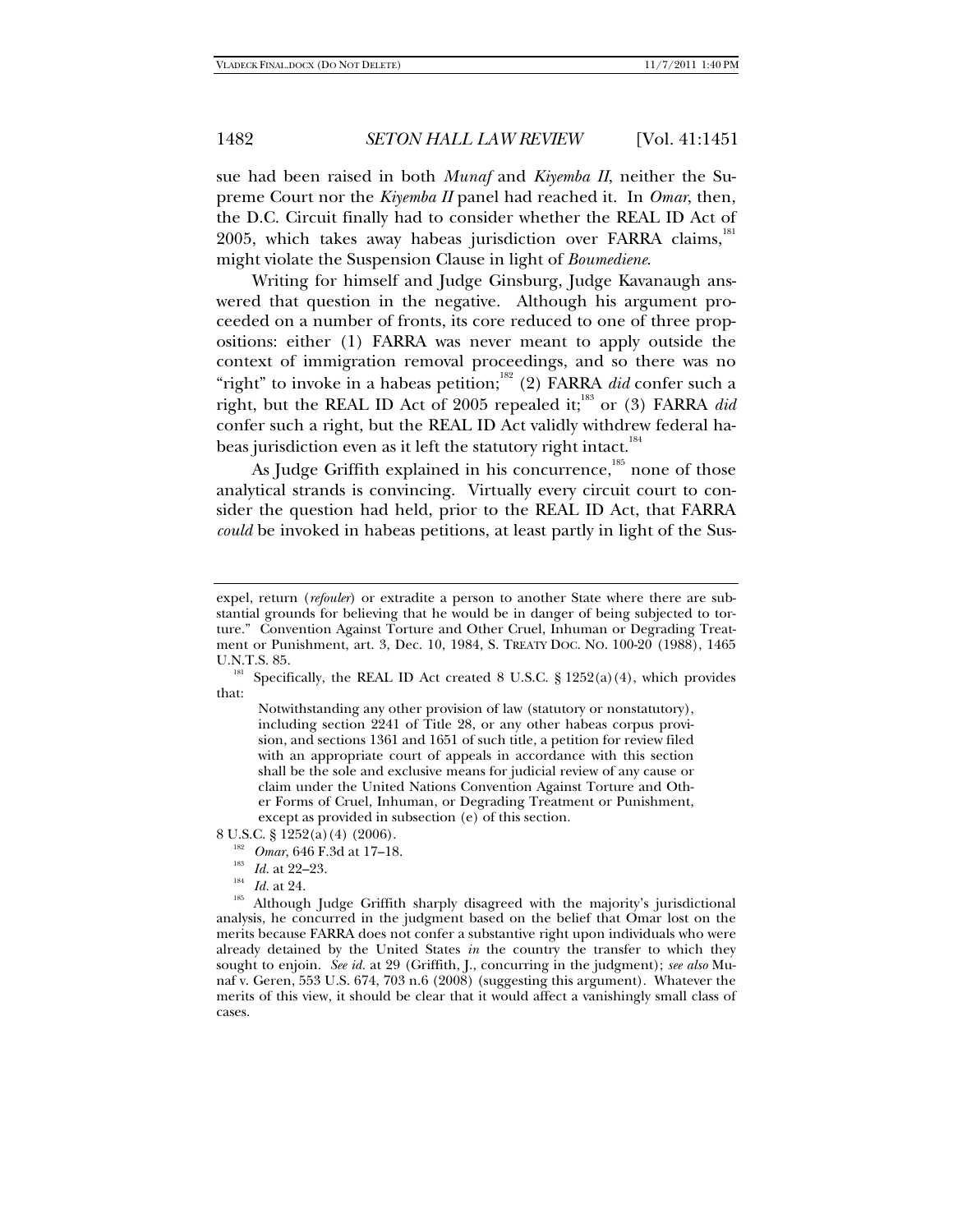pension Clause concerns that might otherwise arise.<sup>186</sup> Moreover, there is no support whatsoever in the REAL ID Act's text or legislative history for the proposition that Congress meant to repeal the substantive right that FARRA had conferred.<sup>187</sup>

But *Omar*'s true violence to precedent is the third holding—that the Suspension Clause does not prevent Congress from taking away habeas jurisdiction over statutory rights since Congress never had to create such a right in the first place (and could at any time repeal it). As Judge Kavanaugh put it, "Congress could constitutionally achieve the same result simply by declaring that the transfer policy itself applies only to immigration transferees. The Constitution does not turn on such arcane and empty semantics."<sup>188</sup> The view that the Suspension Clause does not protect statutory rights is belied by the historical record and is flatly inconsistent with *Boumediene* and its progeny—in which the bulk of the detainees' claims were that their detention was inconsistent with the  $AUMF$ <sup>189</sup> As Judge Griffith concluded,

Congress can always repeal statutory rights or create new authority for detention, thereby limiting the range of habeas claims that federal prisoners may bring. But that is not what Congress has done here. It has not repealed section 2242(a), the ground for Omar's claim, but has instead sought to limit his ability to bring his claim in federal court. The majority counters that there is no real difference between expressly repealing a right and accomplishing the same end by stripping habeas jurisdiction. I disagree. A core premise of the Suspension Clause is that the form of legislative action can make a great deal of difference in terms of political accountability: repealing a right tends to focus the public's attention in a way that the lawyerly maneuver of jurisdiction

<sup>186</sup> *See Omar*, 646 F.3d at 25–26 (Griffith, J., concurring in the judgment). *See generally* Stephen I. Vladeck, Case Comment, *Non-Self-Executing Treaties and the Suspension Clause After* St. Cyr, 113 YALE L.J. 2007 (2004) (explaining why the Suspension Clause

affected the courts' analysis of FARRA). 187 *See* H.R. REP. No. 109-72, at 176 (2005) (Conf. Rep.); *see also* Gerald L. Neuman, *On the Adequacy of Direct Review After the REAL ID Act of 2005*, 51 N.Y.L. SCH. L. REV. 133, 137 n.17 (2006–2007) ("The Conference Report describes this provision as

granting, rather than barring, a remedy.").<br><sup>188</sup> *Omar*, 646 F.3d at 22; *see also id.* ("Because Omar has no constitutional right at stake here ... Congress has no obligation to provide judicial review for the extra-constitutional responsibilities the FARR Act imposes on the Executive Branch.").

<sup>&</sup>lt;sup>189</sup> Indeed, Justice Kennedy in *Boumediene* specifically avoided holding that the detainees had any constitutional rights. *See* Stephen I. Vladeck, Boumediene*'s Quiet Theory: Access to Courts and the Separation of Powers*, 84 NOTRE DAME L. REV. 2107, 2111– 12, 2112 nn.30–32 (2009).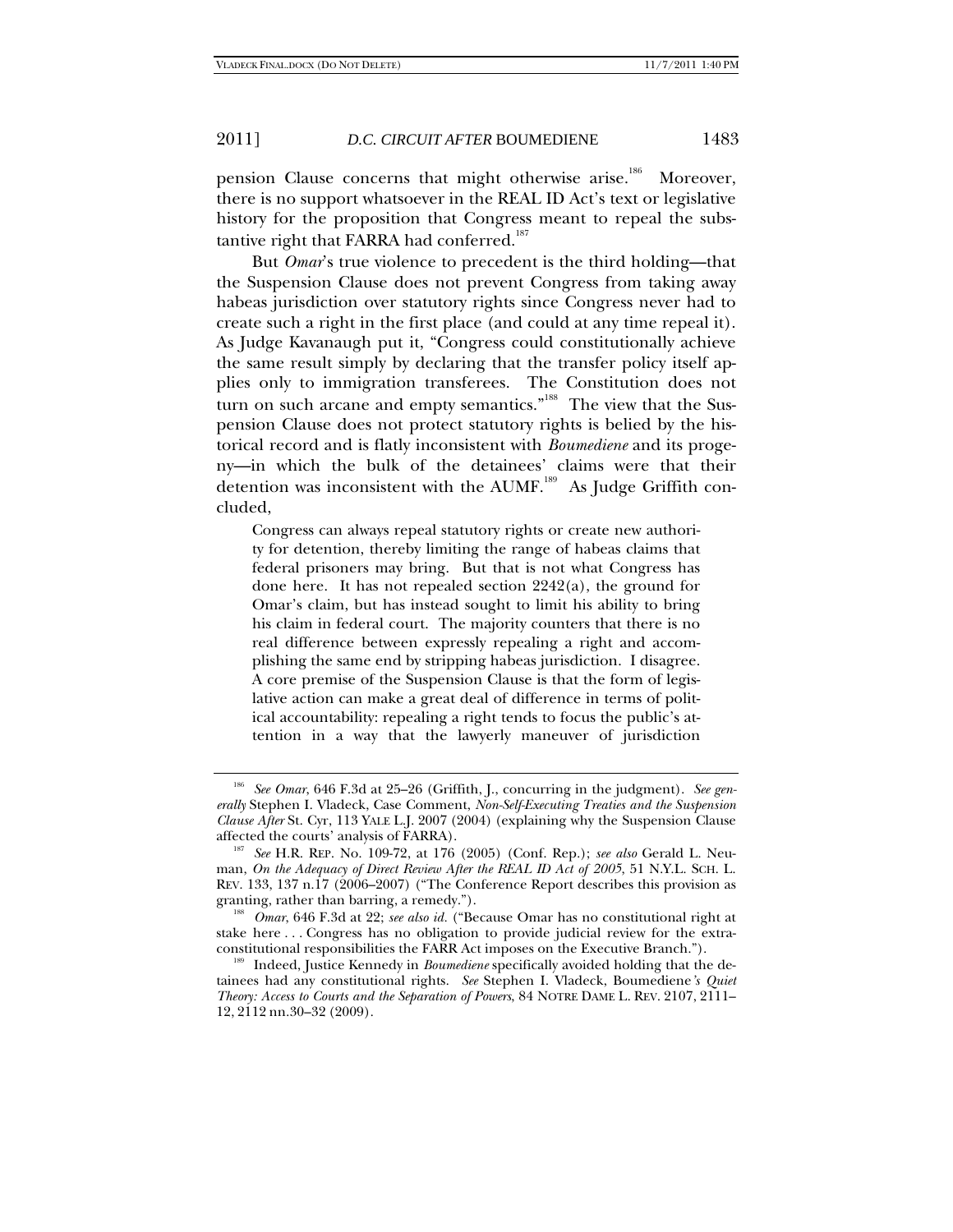stripping does not. In fact, the Suspension Clause was inspired by Parliament's use of jurisdiction stripping to prevent American prisoners from asserting their statutory and common law rights, and Alexander Hamilton thought that the Suspension Clause's limits on jurisdiction stripping so enhanced the democratic check on wrongful detentions that it rendered a bill of rights unnecessary. The Constitution vests in Congress the power to deprive prisoners of judicially enforceable rights, but "requires that it be made to say so unmistakably" by either suspending the writ or repealing the right "so that the people will understand and the political check can operate."<sup>190</sup>

The majority's response was to suggest that the Suspension Clause distinguished between challenges to the "positive legal authority" for the detention and statutory rights against detention.<sup>191</sup> But again, as Judge Griffith pointed out, such a distinction is unpersuasive on its face,<sup>192</sup> and is in any event inconsistent with a host of Supreme Court decisions treating the two classes of challenges identically for Suspension Clause purposes, including *Boumediene* and *INS v. St. Cyr.*<sup>193</sup> Thus, to the extent that *Omar* turned on this constitutional holding, it seems utterly inconsistent with the Supreme Court's guidance in the field.

Practically, the upshot of these cases is fairly straightforward. Release from custody for Guantánamo detainees will basically be a matter of executive discretion in two directions: discretion under *Kiyemba I* to offer resettlement to only one or a small handful of countries to detainees who cannot be returned to their homes, and discretion under *Kiyemba II* to involuntarily repatriate those who can. These developments prompted the *New York Times* in March to view these cases as standing for the proposition that "[t]he appellate court has all but nullified that view of judicial power and responsibility backed by Justice Kennedy and the court majority" in *Boumediene*. 194

In my view, the *Times*' assertion is a bit of an overstatement as applied to *Kiyemba I* and *Kiyemba II*, but not to the subsequent decision in *Omar*. Yes, *Kiyemba I*'s cursory due process analysis is blatantly

<sup>190</sup> *Omar*, 646 F.3d at 29 (Griffith, J., concurring in the judgment) (quoting Henry M. Hart, Jr., *The Power of Congress to Limit the Jurisdiction of the Federal Courts: An Exercise* 

<sup>&</sup>lt;sup>191</sup> *Id.* at 24 (majority opinion).<br><sup>192</sup> *Id.* at 28 (Griffith, J., concurring in the judgment) ("[T]he difference seems to<br>me no more than 'empty semantics.").

<sup>&</sup>lt;sup>193</sup> Id. at 28–29 (citing INS v. St. Cyr, 533 U.S. 289, 300–01 (2001)).

<sup>194</sup> *A Right Without a Remedy*, *supra* note 3.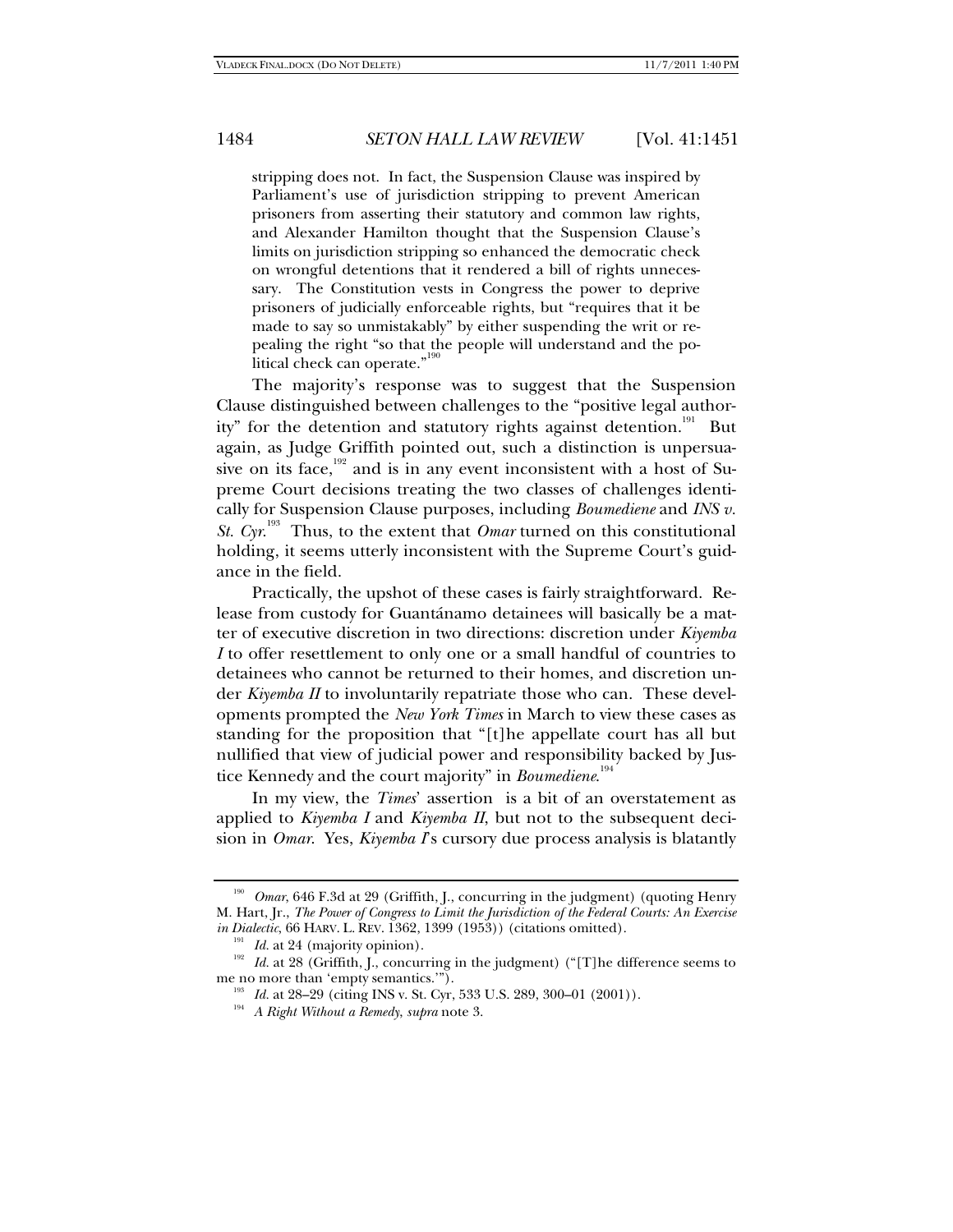inconsistent with *Boumediene*. But, it may still be the case that, properly understood, the Guantánamo detainees' due process rights do (and would) not include a right to be released into the United States. Instead, the true shortcoming in *Kiyemba I* is a failure of imagination—the categorical unwillingness of Judge Randolph to consider other permissible means by which federal courts might use their powers to effectuate a detainee's immediate release, including the route embraced by the Second Circuit in *Padilla v. Rumsfeld* (i.e*.*, an order demanding that the detainee be released or indicted on criminal charges within thirty days).<sup>195</sup> The flaw in *Kiyemba I*, then, is not in subverting the letter of *Boumediene* or other Supreme Court decisions, but the spirit thereof. $196$ 

And the case for *Kiyemba II* as a subversion of the Court is even trickier. Yes, the D.C. Circuit erroneously extended *Munaf* into a context in which it was never meant to apply.<sup>197</sup> This is an egregious—and, as noted above, deeply problematic—error. But the only way in which *Kiyemba II* flies in the face of Supreme Court precedent is in the extent to which the panel refused to take seriously *Boumediene*'s endorsement of analyzing the substantive scope of the Suspension Clause in light of what was true in English practice at the time of the Founding (the focus of Judge Griffith's dissents from both the panel opinion and the decision not to hear *Abdah* en banc). Nothing in *Boumediene* itself directly implies that *Kiyemba II* is wrong; only a proper understanding of English history does.<sup>198</sup> Thus, unlike in *Al-Bihani*, where the D.C. Circuit ultimately voted seven-two to limit the scope of the original panel's holding, the attempt to accomplish the same result vis-à-vis *Kiyemba II* failed six-three in *Abdah*. 199

But the same cannot be said for *Omar*. Although I elsewhere devote far more detail to the decision, its background, and its implications,200 the relevant point for present purposes is that unlike *Kiyemba II*, *Omar* does actively undermine *Boumediene* by holding that Congress has the power to deprive federal courts of habeas jurisdiction over certain types of statutory claims even as it leaves those rights intact. It

<sup>195</sup> Padilla v. Rumsfeld, 352 F.3d 695, 724 (2d Cir. 2003), *rev'd on other grounds*, 542 U.S. 426 (2004).<br>
<sup>196</sup> See Vladeck, *supra* note 148, at 971–72.<br>
<sup>197</sup> See supra note 162–63 and accompanying text.<br>
<sup>198</sup> See Vladeck, *supra* note 148, at 973–75.<br>
<sup>199</sup> See supra notes 167–16868 and accompanying text

ing 2011).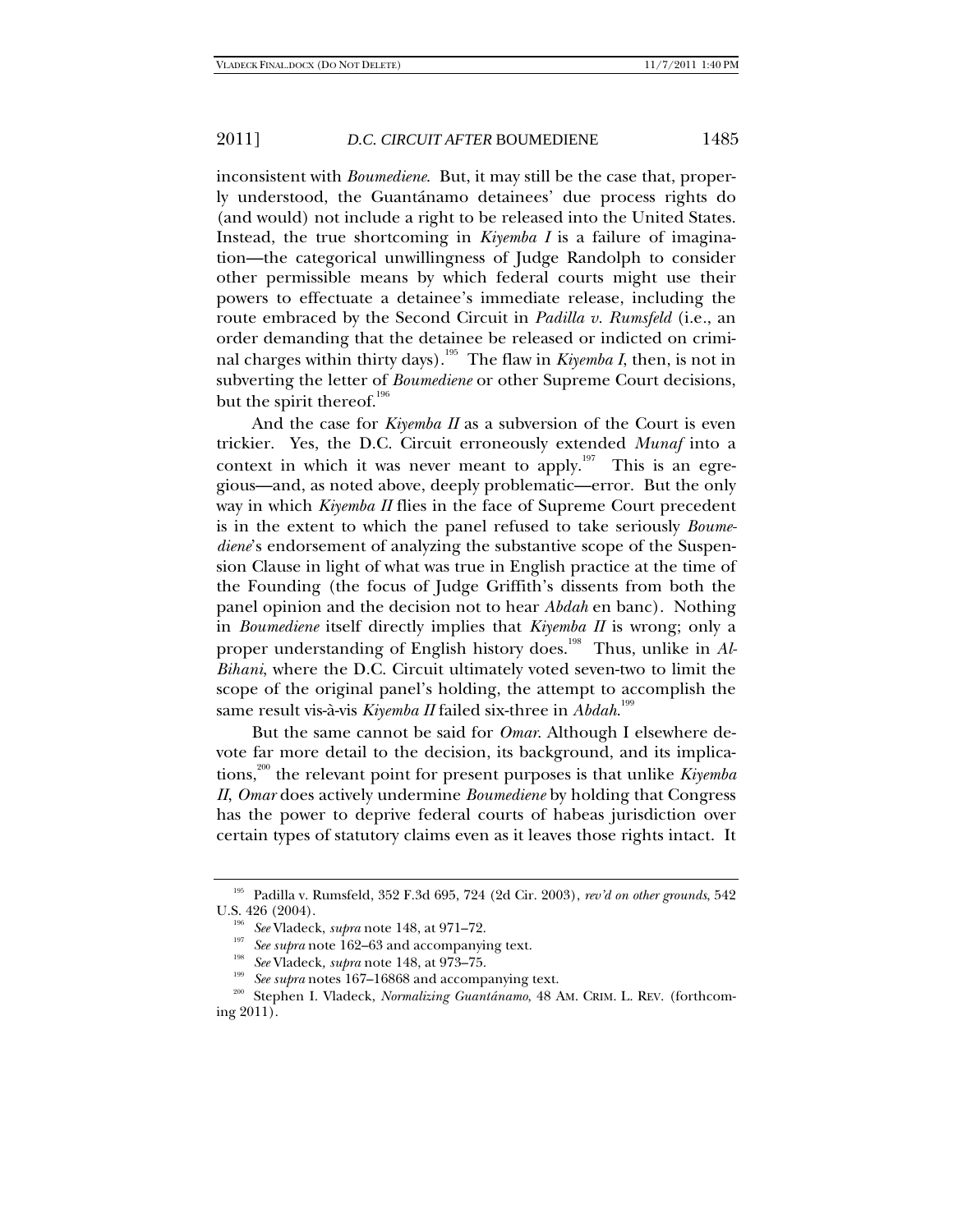may be ironic that the most violence that the D.C. Circuit has done to *Boumediene* has been in a non-Guantánamo case, but that may only increase—rather than mitigate—the reach of *Omar*'s misreading.

Finally, I would be remiss if I did not also mention two additional categories of "remedies" cases—those in which former Guantánamo detainees have sought damages arising out of allegedly abusive treatment while at Guantánamo and those in which former detainees have sought to conclusively establish the legality of their detention (or lack thereof) after they have been released.

With regard to damages claims, initially, the D.C. Circuit affirmed the district court's dismissal of such suits in light of its thenextant holding that the Guantánamo detainees have no constitutional rights whatsoever,<sup>201</sup> and therefore no rights that could give rise to a viable damages claim.<sup>202</sup> Shortly after *Boumediene*, though, the Supreme Court granted certiorari, vacated that decision, and remanded with instructions to reconsider in light of *Boumediene*. 203

On remand, a D.C. Circuit panel consisting of Judges Henderson, Brown, and Randolph once again held that the detainees could not state a viable claim, concluding that "the Court in *Boumediene* disclaimed any intention to disturb existing law governing the extraterritorial reach of any constitutional provisions, other than the Suspension Clause." $204$  Thus, the court rested on the alternative holdings that (1) the defendant officers were all entitled to qualified immunity,205 or (2) "special factors" counseled against inferring a *Bivens* cause of action.<sup>206</sup> As I have explained elsewhere,<sup>207</sup> this second holding is part of a problematic larger pattern, endorsed (at least implicitly) by the Supreme Court, in which lower courts have taken an unjustifiably narrow view of the availability of *Bivens* remedies in national security cases, even where other issues, such as qualified immunity or the state

<sup>201</sup> Boumediene v. Bush, 476 F.3d 981 (D.C. Cir. 2007), *rev'd*, 553 U.S. 723 (2008). 202 Rasul v. Myers (*Rasul I*), 512 F.3d 644 (D.C. Cir.), *vacated*, 129 S. Ct. 763

<sup>(2008). 203</sup> *Rasul*, 129 S. Ct. at 763. 204 Rasul v. Myers (*Rasul II*), 563 F.3d 527, 529 (D.C. Cir.) (per curiam), *cert. denied*, 130 S. Ct. 1013 (2009).

<sup>&</sup>lt;sup>205</sup> Id. at 530 ("No reasonable government official would have been on notice that plaintiffs had any Fifth Amendment or Eighth Amendment rights.").

plaintiffs had any Fifth Amendment or Eighth Amendment rights."). 206 *Id.* at 532 n.5. 207 *See* Stephen I. Vladeck, *National Security and* Bivens *After* Iqbal, 14 LEWIS & CLARK L. REV. 255 (2010) (criticizing the reliance on amorphous national security considerations in decisions like *Rasul* to justify *not* inferring a *Bivens* remedy).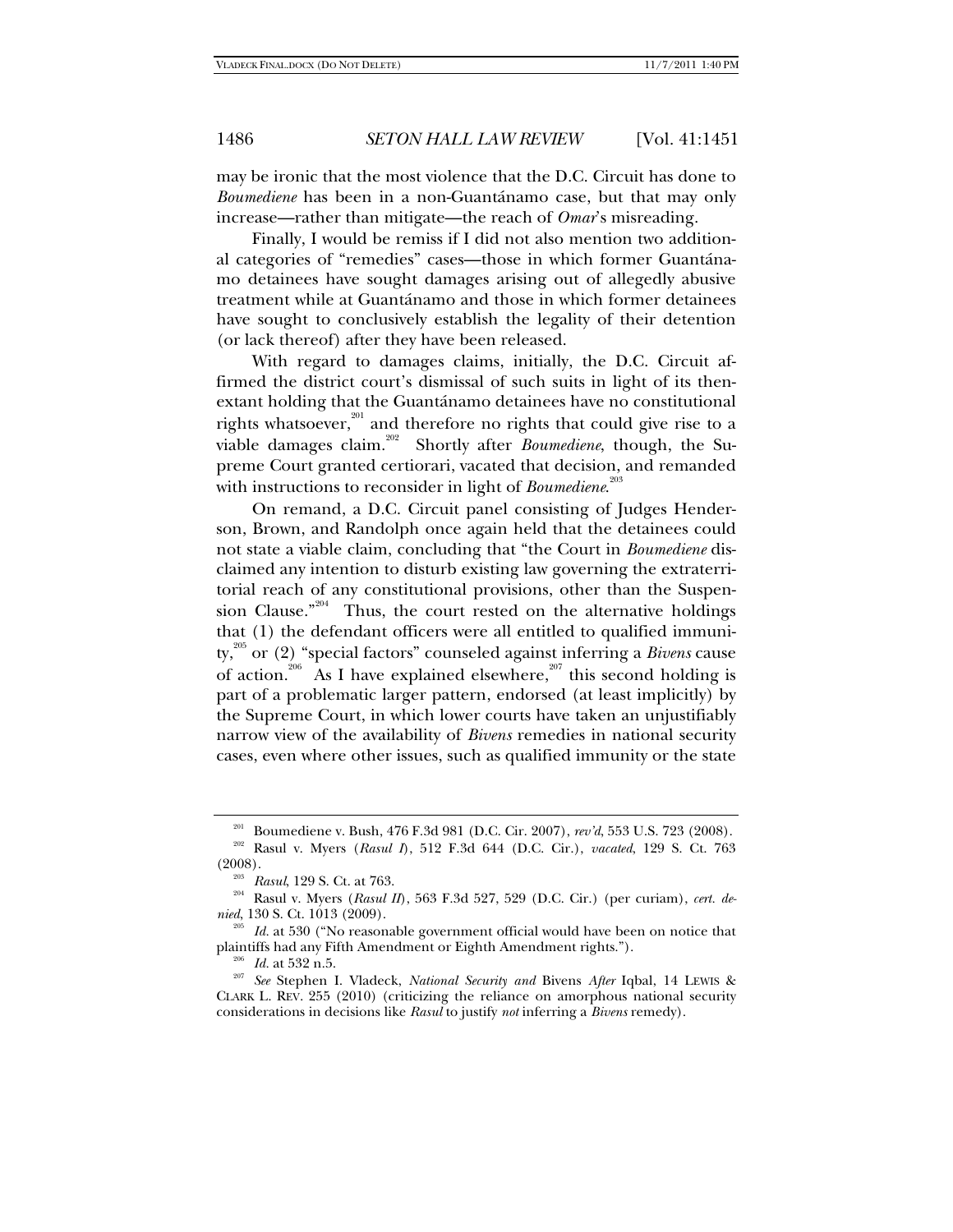secrets privilege, would likely stand in the way of relief.<sup>208</sup> In light of that pattern, it hardly seems surprising that, this time around, the Supreme Court denied certiorari.<sup>209</sup> To similar effect, the D.C. Circuit in *Ali v. Rumsfeld* affirmed the district court's dismissal of a series of damages suits brought by individuals detained by the United States in either Iraq or Afghanistan who claimed that they, too, were mistreated while in custody.<sup>210</sup> Although the panel (Chief Judge Sentelle and Judges Henderson and Edwards) divided on the plaintiffs' claims under the Alien Tort Statute, $211$  the judges unanimously agreed that the plaintiffs' *Bivens* and declaratory relief claims were barred by either of the two holdings in *Rasul II*.<sup>212</sup>

The unlikelihood of damages relief for former detainees provides a helpful segue to the final category of "remedies" cases—those in which individuals seek to obtain final adjudication of their habeas petition even after they have been released, if for no other reason than because of the potential collateral consequences that might otherwise result from their detention. In *Gul v. Obama*, however, Judge Ginsburg (writing for himself and Judges Tatel and Brown) concluded that the detainees' release had in fact mooted their claims, at least largely because the collateral consequences the detainees sought to mitigate were either too speculative or unlikely to be redressed by a favorable decision on the merits.213 The combined effect of *Rasul II* and *Gul* is certainly frustrating, since it means that those detainees who are released without a court order to that effect will almost never be able to obtain adjudication of whether their detention had ever been lawful. As Judge Ginsburg explained, though, the Supreme Court has consistently narrowed the scope of the collateral conse-

<sup>208</sup> For perhaps the most distressing example of this trend, see *Arar* v. *Ashcroft*, 585 F.3d 559 (2d Cir. 2009) (en banc), *cert. denied*, 130 S. Ct. 3409 (2010).<br><sup>209</sup> Indeed, I think it is safe to conclude that the entire purpose of footnote five in

*Rasul II* was to insulate the court's qualified immunity discussion from Supreme Court review. Given the court's suggestion that "Plaintiffs' *Bivens* claims are therefore foreclosed on this alternative basis, which is also unaffected by the Supreme Court's *Boumediene* decision," 563 F.3d at 532 n.5, there would have been little reason

<sup>&</sup>lt;sup>210</sup> No. 07-5178, 2011 WL 2462851 (D.C. Cir. June 21, 2011).<br><sup>211</sup> *Compare id.* at \*7–9, *with id.* at \*10–26 (Edwards, J., dissenting).<br><sup>212</sup> *Id.* at \*5–7 (majority opinion); *id.* at \*10 (Edwards, J., dissenting) ("I disagree with the court's judgment dismissing appellants' *Bivens* claims and their claims for declaratory relief.").<br><sup>213</sup> No. 10-5117, 2011 WL 2937166, at \*8 (D.C. Cir. July 22, 2011).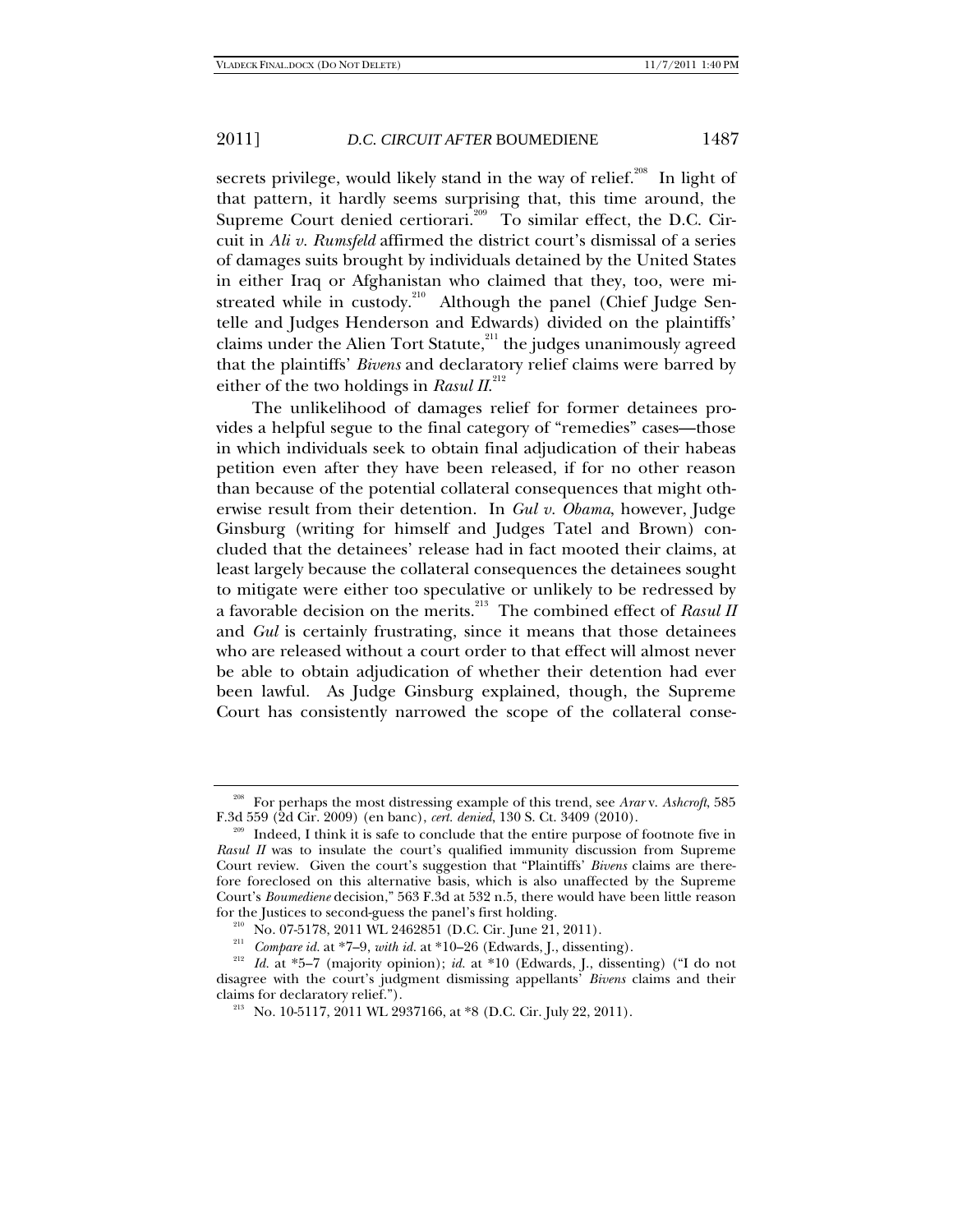quences doctrine in recent years $2^{14}$ —including in cases where the consequences were far more concrete and immediate.

And so, yet again, it is difficult to see in the result in *Rasul II*, *Ali*, or *Gul* any outright defiance of the Supreme Court.<sup>215</sup> True, the D.C. Circuit in the damages cases again seemed unwilling to take seriously *Boumediene*'s effect on the proper analysis as to whether individual constitutional protections apply to non-citizens outside the territorial United States. But it is hardly inconsistent with *Boumediene* or other Supreme Court decisions to (1) conclude that the defendant officers are entitled to qualified immunity in an area where the law was not well-settled, or (2) decline to recognize a *Bivens* remedy in a context in which one has not previously been recognized. And nothing in *Boumediene* says anything about a detainee's right to obtain adjudication of his detention after he is released.

### IV. CONCLUSION

Most of the commentary regarding the D.C. Circuit-subverting-*Boumediene* meme has focused on the transfer and release cases, and for good reason. Digging down to the nuts and bolts of those cases that turn on the facts is a time-consuming—and, given the amount of classified information in some of the opinions, often futile—task. Nevertheless, if the above analysis suggests any one conclusion in particular, it is that, other than *Omar*, cases like *Al-Bihani* and *Al-Adahi*  reflect a far greater degree of hostility to the Supreme Court's jurisprudence in this field than cases like *Kiyemba I*, *Kiyemba II*, and *Rasul*. Reasonable minds will surely disagree about whether the court of appeals is reaching the "right" results in the latter cases, but if there are flaws in the specific holdings, my own view is that comparable shortcomings can also be found in much of the non-Guantánamo, non-D.C. Circuit case law as well. In contrast, on the "merits" of the detainee cases, the analysis and the holdings reflect a profound tension with both *Boumediene* and *Hamdi*, and a fundamental unwillingness by the D.C. Circuit—especially Judges Brown, Kavanaugh, Randolph, and Silberman—to take seriously the implications of the Supreme Court's analysis in either case. Between them, *Hamdi* and *Boumediene*

<sup>&</sup>lt;sup>214</sup> *Id.* at \*2–4.<br><sup>215</sup> To be sure, the court in *Gul* "assum[ed] without deciding" that the collateral consequences doctrine *applies* to the Guantánamo detainees. *See id.* at \*3. A case can certainly be made that the collateral consequences doctrine is compelled by the Suspension Clause itself (and not just the federal habeas statute), and, as such, that its application follows from *Boumediene*. But refusing to expressly so hold can hardly be criticized as subverting *Boumediene*.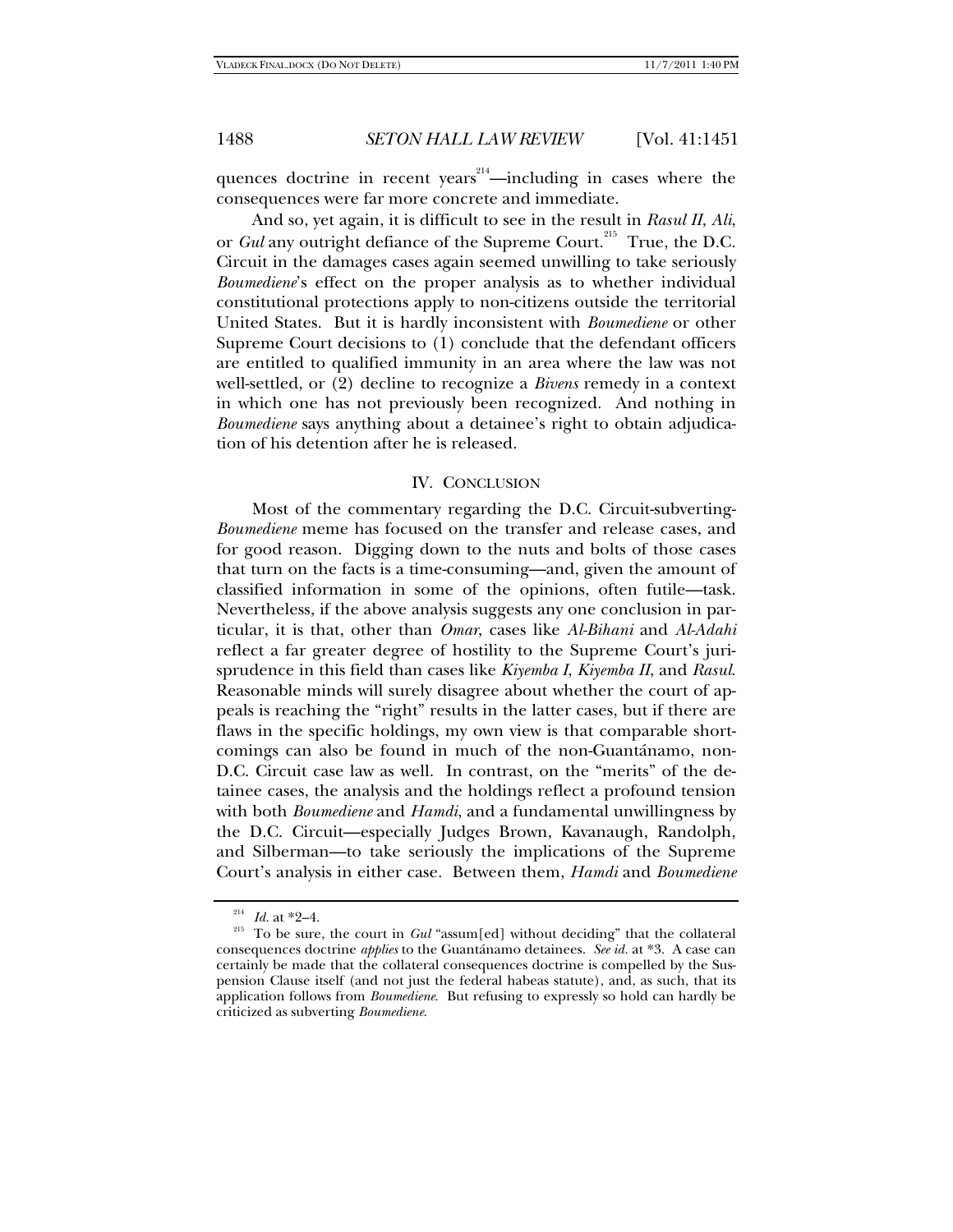do not just require *some* judicial review of the government's evidence; rather, they compel a "meaningful" opportunity on the detainee's part to challenge the factual and legal basis for his detention. If every inference is being drawn against the detainee, or if the use of the "mosaic" theory is having the effect of watering down the burden of proof, it is difficult to conclude how such review satisfies that command.

More generally, though, perhaps the larger point to take away is how the more troubling analyses vis-à-vis *Hamdi* and *Boumediene* invariably originate with some combination of the same four jurists. Sometimes, they have been joined by others; sometimes, they have concurred separately. But the decisions that have raised the sharpest tensions with the Supreme Court's jurisprudence have tended to come in cases in which the panel included two members of this quartet. In marked contrast, the rest of the D.C. Circuit has tended toward more moderate holdings, embracing the growing consensus in both the district court and the executive branch as to (1) the relevance of the laws of war vis-à-vis the scope of detention authority; (2) the extent to which the AUMF should *not* be interpreted by reference to the MCA; (3) the appropriateness of preponderance as the relevant burden of proof; and (4) the requirement that detainees who have been cleared for release be afforded at least *some* remedy, even if that remedy is suboptimal. That is not to commend the work of the rest of the D.C. Circuit as such, but merely to suggest that, where those cases have reached what some see as incorrect outcomes, there is nowhere near the same degree of tension between the work of the court of appeals and the guidance provided by the Supreme Court.

Moreover, even as the number of Guantánamo detention cases inexorably winds down, it is hardly obvious that the D.C. Circuit will be done with the Guantánamo detainees anytime soon. After all, under the 2006 MCA, as amended in 2009, the D.C. Circuit hears appeals as of right from decisions by the intermediate Court of Military Commission Review,<sup>216</sup> which has finally handed down its first decisions on the merits in post-conviction appeals under the  $MCA$ <sup>217</sup> Given the Obama administration's decision to proceed with military commission trials for the 9/11 defendants, it seems inevitable that comparable issues will return to the D.C. Circuit before long, whether or not additional post-*Boumediene* detention cases raise them. In light

<sup>216</sup> 10 U.S.C. § 950g (2006 & Supp. III 2010). 217 *See* United States v. Al-Bahlul, No. 09-001 (Ct. Mil. Comm'n Rev. Sept. 9, 2011); United States v. Hamdan, No. 09-002 (Ct. Mil. Comm'n Rev. June 24, 2011).